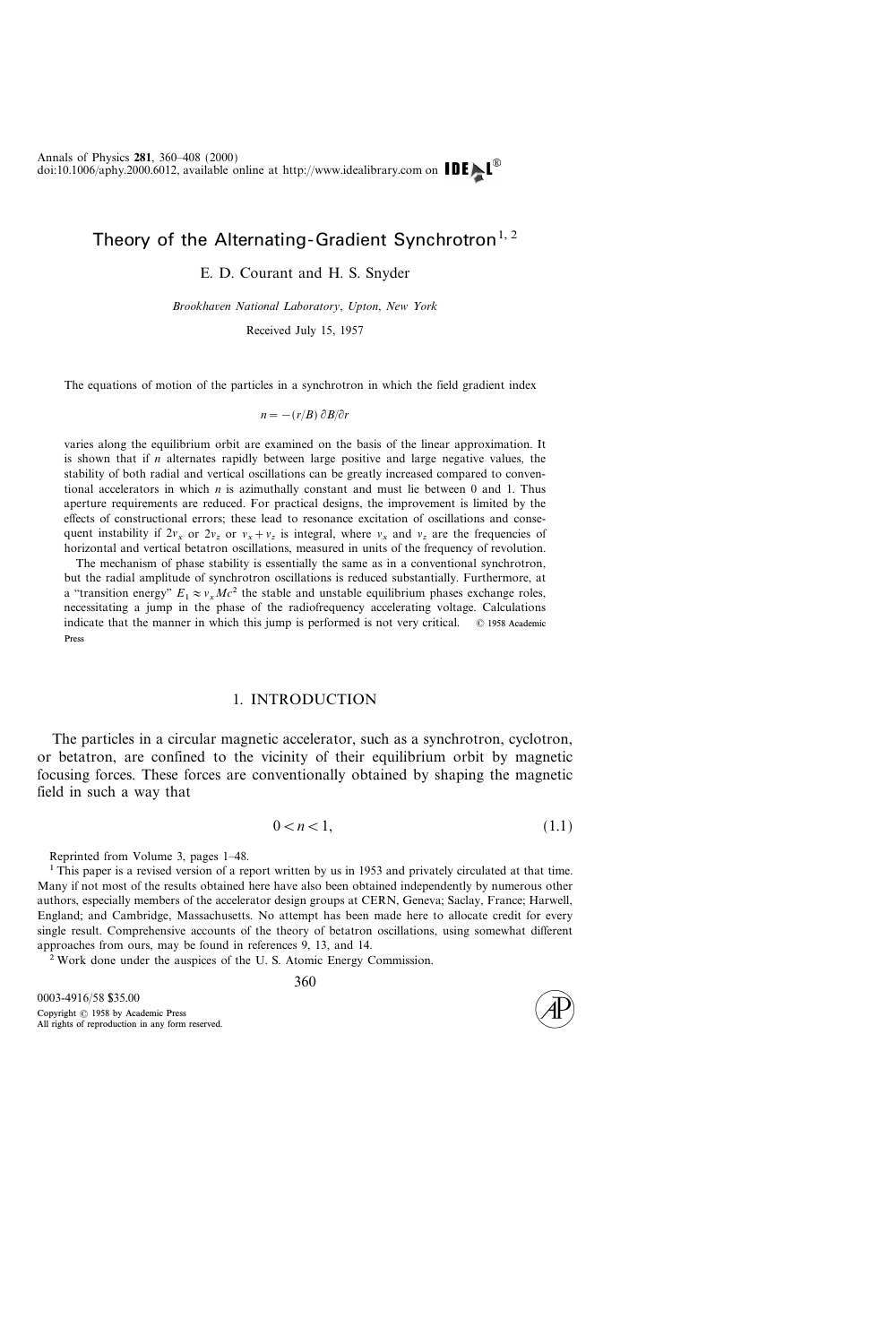where

$$
n = -(r/B)(\partial B/\partial r) \tag{1.2}
$$

is the field gradient index. Increasing  $n$  strengthens the vertical focusing forces at the expense of the radial, while decreasing  $n$  has the opposite effect; the inequalities (1.1) impose limits on the strength of both focusing forces.

It has been shown [1, 2] that these limitations on the strength of the focusing forces can be overcome by letting the field gradient vary azimuthally, that is, by abandoning the axial symmetry that has characterized the fields of accelerators in the past (straight sections in some synchrotrons, of course, also represent some deviation from axial symmetry, but this has been more a perturbation than an essential feature). It was shown in reference [2] (hereafter referred to as CLS) that by letting  $n$  in (1.2) alternate between large positive and large negative values at suitable azimuthal intervals, one can obtain focusing forces an order of magnitude stronger than in an accelerator in which (1.1) is satisfied.

In the present paper we shall examine the characteristics of synchrotrons incorporating this "strong-focusing" or "alternating-gradient" scheme in more detail than was given in CLS. We are concerned with oscillations of two types: "betatron" oscillations, whose behavior is governed by the properties of the guide field and which are independent of the accelerating field, and "synchrotron" oscillations arising from the acceleration process. Considering these problems separately is justified [3] as long as the frequency of betatron oscillations is large compared to that of synchrotron oscillations, which is the case here as well as in most existing synchrotrons.

## 2. STABILITY OF BETATRON OSCILLATIONS

The characteristics of betatron oscillations are essentially the same whether the magnetic fields are stationary or slowly varying with time. We shall therefore assume in this and the following sections that we are dealing with stationary magnetic fields. The effects of adiabatic variation of parameters will be discussed in Section 3d.

We consider a magnetic field  $B(r)$  which has the property that there is a plane such that **B** at all points of the plane is perpendicular to the plane. This plane is called the median plane and is taken to be horizontal. (In Section 4c we shall abandon this condition of the existence of the median plane.) We further assume that there is a closed curve in this plane such that a particle of a certain magnetic rigidity  $p/e$  can move on this curve. We call this curve the *equilibrium orbit*.

In order to be usable as a guide field for accelerators, the magnetic field must be such that the motion of a particle near the equilibrium orbit is *stable* in the following sense: if a particle, whose momentum is appropriate to the given equilibrium orbit, is started with a small intial displacement and a small initial angle from the equilibrium orbit, it will remain near the equilibrium orbit for all time.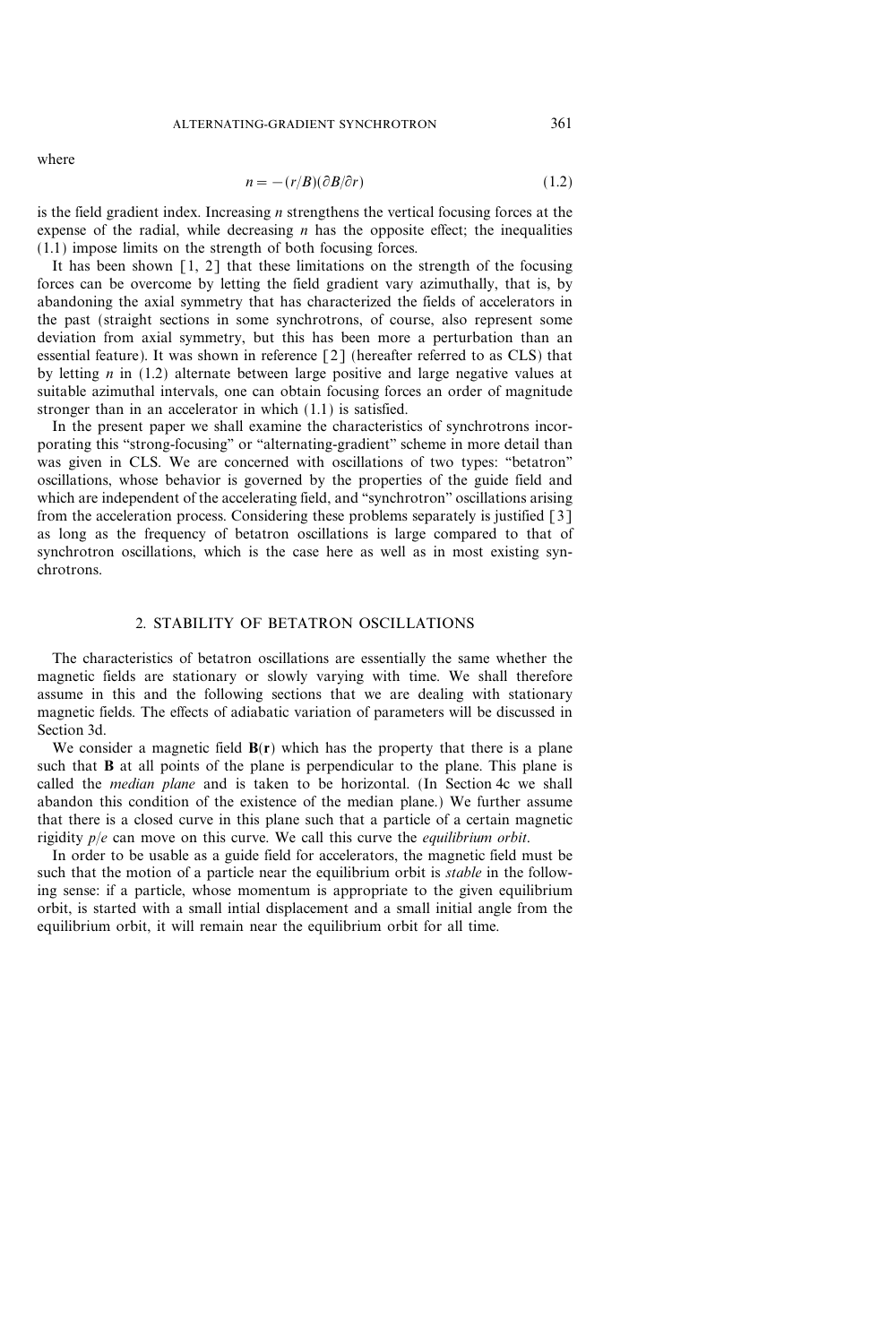We characterize the position of a point  $P$  near the equilibrium orbit by the following set of curvilinear coordinates:

 $s$ =the distance along the equilibrium orbit measured from some fixed reference point to that point on the orbit closest to the point  $P$ ,

 $x =$  the horizontal component of the displacement of P from the equilibrium orbit (taken to be positive in the outward direction),

 $z =$  the vertical component of the displacement.

The motion of a particle near the orbit may be expressed in terms of  $s$  as the independent coordinate (see Appendix). If all terms of second and higher orders in  $x$ , z, and their derivatives are neglected, the equations of motion may be written in the form

$$
\frac{d^2x}{ds^2} = -\frac{1 - n(s)}{\rho^2(s)} x,\tag{2.1}
$$

$$
\frac{d^2z}{ds^2} = -\frac{n(s)}{\rho^2(s)}z,\tag{2.2}
$$

where

$$
\rho(s) = pc/eB_z(s, 0, 0) \tag{2.3}
$$

is the radius of curvature of the equilibrium orbit at s, and

$$
n(s) = -\frac{\rho(s)}{B_z(s, 0, 0)} \frac{\partial B_z(s, x, 0)}{\partial x} \bigg|_{x=0} = -\frac{\rho^2}{\rho c/e} \frac{\partial B_z}{\partial x}
$$
(2.4)

is the field gradient at s.

Since the equilibrium orbit is closed, the quantities  $n(s)$  and  $\rho(s)$  are periodic functions of  $s$ , and  $(2.1)$  and  $(2.2)$  are examples of Hill's equation, i.e., linear equations with periodic coefficients and without first derivative terms. We write both equations in the form

$$
\frac{d^2y}{ds^2} = -K(s)y,
$$
\n(2.5)

where  $y$  represents either horizontal or vertical displacement, and where  $K$  satisfies the periodicity relation

$$
K(s+C) = K(s). \tag{2.6}
$$

Here C is the circumference of the equilibrium orbit.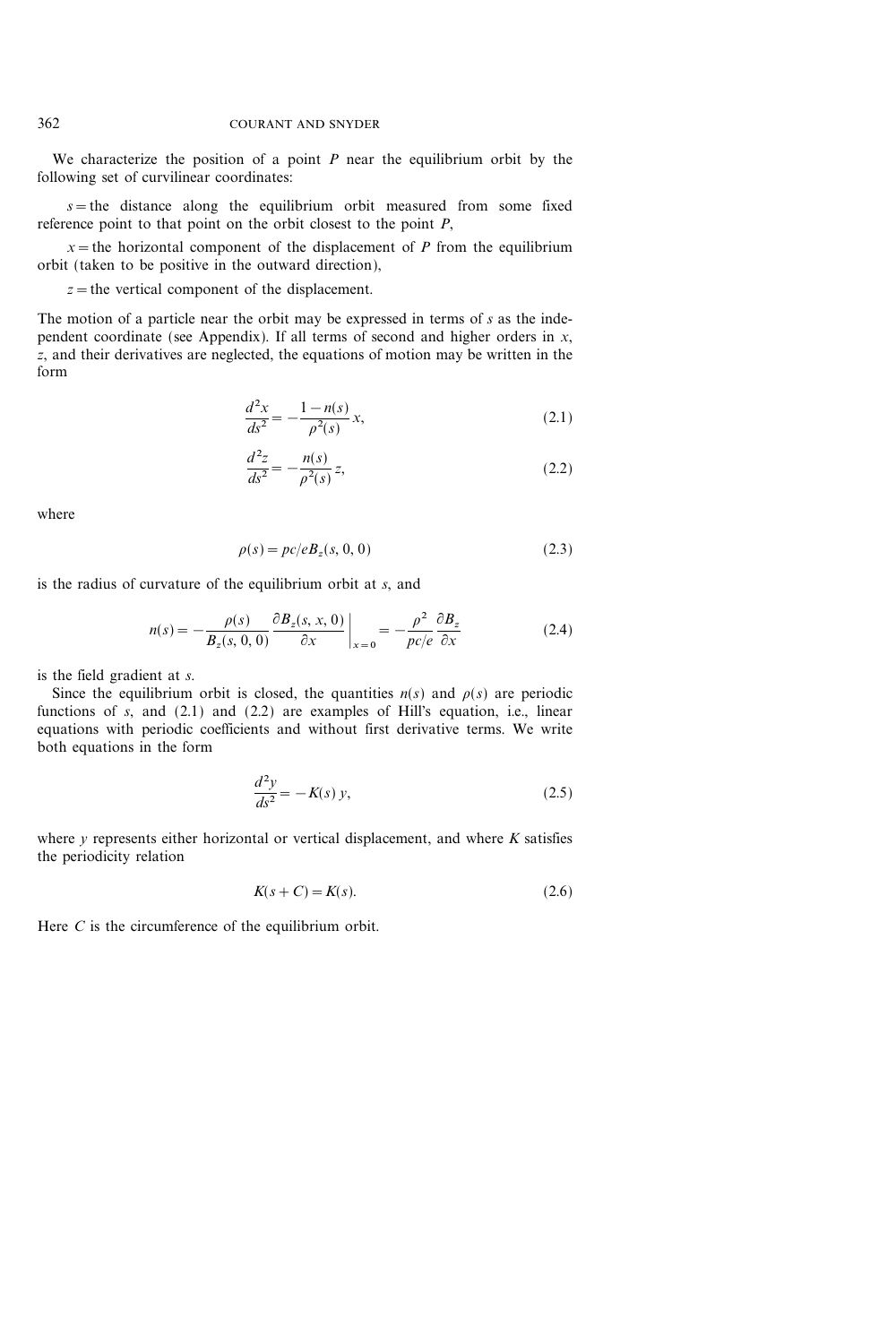In the alternating-gradient synchrotron the magnet ideally consists of  $N$  identical sections or "unit cells," so that  $K$  also satisfies the stronger periodicity relation

$$
K(s+L) = K(s); \qquad L = C/N. \tag{2.7}
$$

At this point it may be useful to review some of the properties of Hill's equation [4].

The solution of any linear second order differential equation of the form (2.5), whether or not  $K$  is periodic, is uniquely determined by the initial values of  $y$  and its derivative  $y'$ ,

$$
y(s) = ay(s0) + by'(s0),y'(s) = cy(s0) + dt'(s0),
$$
\n(2.8)

or, in matrix notation,

$$
Y(s) = \begin{bmatrix} Y(s) \\ Y'(s) \end{bmatrix} = M(s \mid s_0) \ Y(s_0) = \begin{bmatrix} a & b \\ c & d \end{bmatrix} \begin{bmatrix} y(s_0) \\ y'(s_0) \end{bmatrix}.
$$
 (2.9)

The usefulness of the matrix formulation (2.9) arises mainly from two features: In the first place, this formulation clearly separates the properties of the general solution of the problem from the features characterising any particular solution. That is, the matrix  $M(s | s_0)$  depends *only* on the function  $K(s)$  between  $s_0$  and s, and not on the particular solution. Secondly, the matrix for any interval made up of sub-intervals is just the product, calculated by the usual rules of matrix multiplication, of the matrices for the sub-intervals, that is,

$$
M(s_2 | s_0) = M(s_2 | s_1) M(s_1 | s_0),
$$
\n(2.10)

as is easily verified.

The determinant of the matrix M is equal to unity, because the equation (2.5) does not contain any first derivative terms.

For the particular case of constant  $K$  the matrix takes the form

$$
\mathbf{M}(s_0 \mid s) = \begin{bmatrix} \cos \phi & K^{-1/2} \sin \phi \\ -K^{1/2} \sin \phi & \cos \phi \end{bmatrix},
$$
 (2.11)

where  $\phi = K^{1/2}(s - s_0)$ . If K is negative a more convenient way of writing this is

$$
M = \begin{bmatrix} \cosh \psi & (-K)^{-1/2} \sinh \psi \\ (-K)^{1/2} \sinh \psi & \cosh \psi \end{bmatrix},
$$
 (2.12)

where  $\psi = (-K)^{1/2}(s - s_0)$ . For an interval of length l in which  $K = 0$ ,

$$
\mathbf{M} = \begin{bmatrix} 1 & l \\ 0 & 1 \end{bmatrix}.
$$
 (2.13)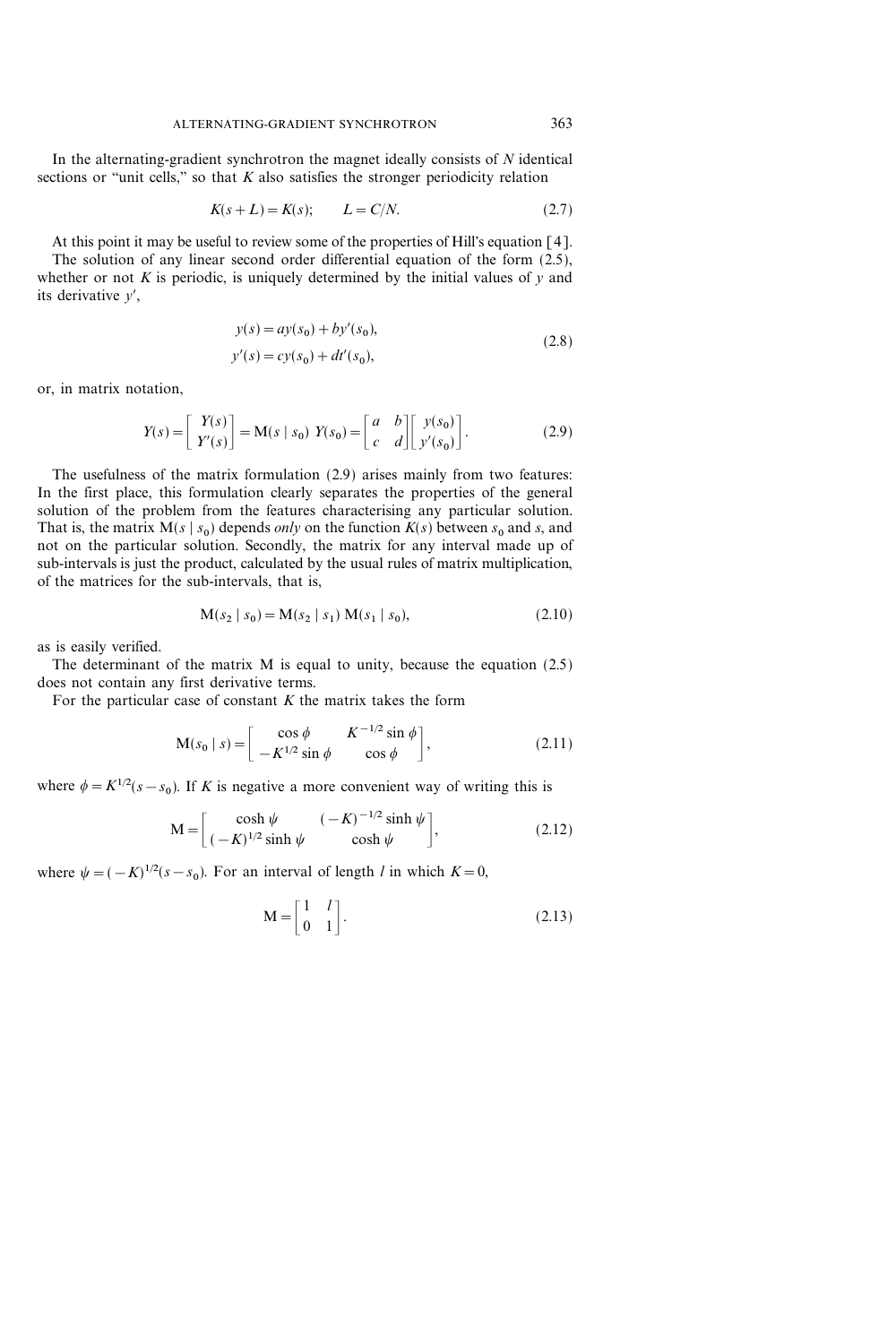For an interval in which  $K$  is piecewise constant the matrix is the product of the appropriate matrices of forms (2.11) to (2.13).

In the periodic systems we are considering here the matrices of particular interest are those which characterize the motion of the particle through a whole period. We write

$$
M(s) = M(s + L \mid s);
$$
 (2.14)

this is the matrix for passage through one period, starting from s. Its elements are periodic functions of  $s$  with period  $L$ . The matrix for passage through one revolution is then

$$
\mathbf{M}(s + NL \mid s) = [\mathbf{M}(s)]^N,
$$

and that for passage through k revolutions is  $[M(s)]^{Nk}$ .

In order for the motion to be stable as defined above, it is necessary and sufficient that all the elements of the matrix  $M^{Nk}$  remain bounded as k increases indefinitely. To obtain the condition for this, we consider the eigenvalues of the matrix  $M(s)$ , that is, those numbers  $\lambda$  for which the characteristic matrix equation

$$
M Y = \lambda Y \tag{2.15}
$$

possesses nonvanishing solutions. The eigenvalues are the solutions of the determinantal equation

$$
|\mathbf{M} - \lambda \mathbf{I}| = 0,\tag{2.16}
$$

or, more fully,

$$
\lambda^2 - \lambda(a + d) + 1 = 0,\tag{2.17}
$$

where we have made use of the fact that Det  $M=ad-bc=1$ . If we write

$$
\cos \mu = \frac{1}{2} Tr M = \frac{1}{2}(a+d),
$$
\n(2.18)

the two solutions of (2.17) are

$$
\lambda = \cos \mu \pm i \sin \mu = e^{\pm i\mu}.
$$
 (2.19)

The quantity  $\mu$  will be real if  $|a+d| \leq 2$ , and imaginary or complex if  $|a+d| > 2$ .

Let us now assume that  $|a+d| \neq 2$ . Then the matrix M may be written in a form which exhibits the eigenvalues and other properties explicitly. We define  $\cos \mu$  by (2.18), and define  $\alpha$ ,  $\beta$ , and  $\gamma$  by

$$
a - d = 2\alpha \sin \mu,
$$
  
\n
$$
b = \beta \sin \mu,
$$
  
\n
$$
c = -\gamma \sin \mu;
$$
\n(2.20)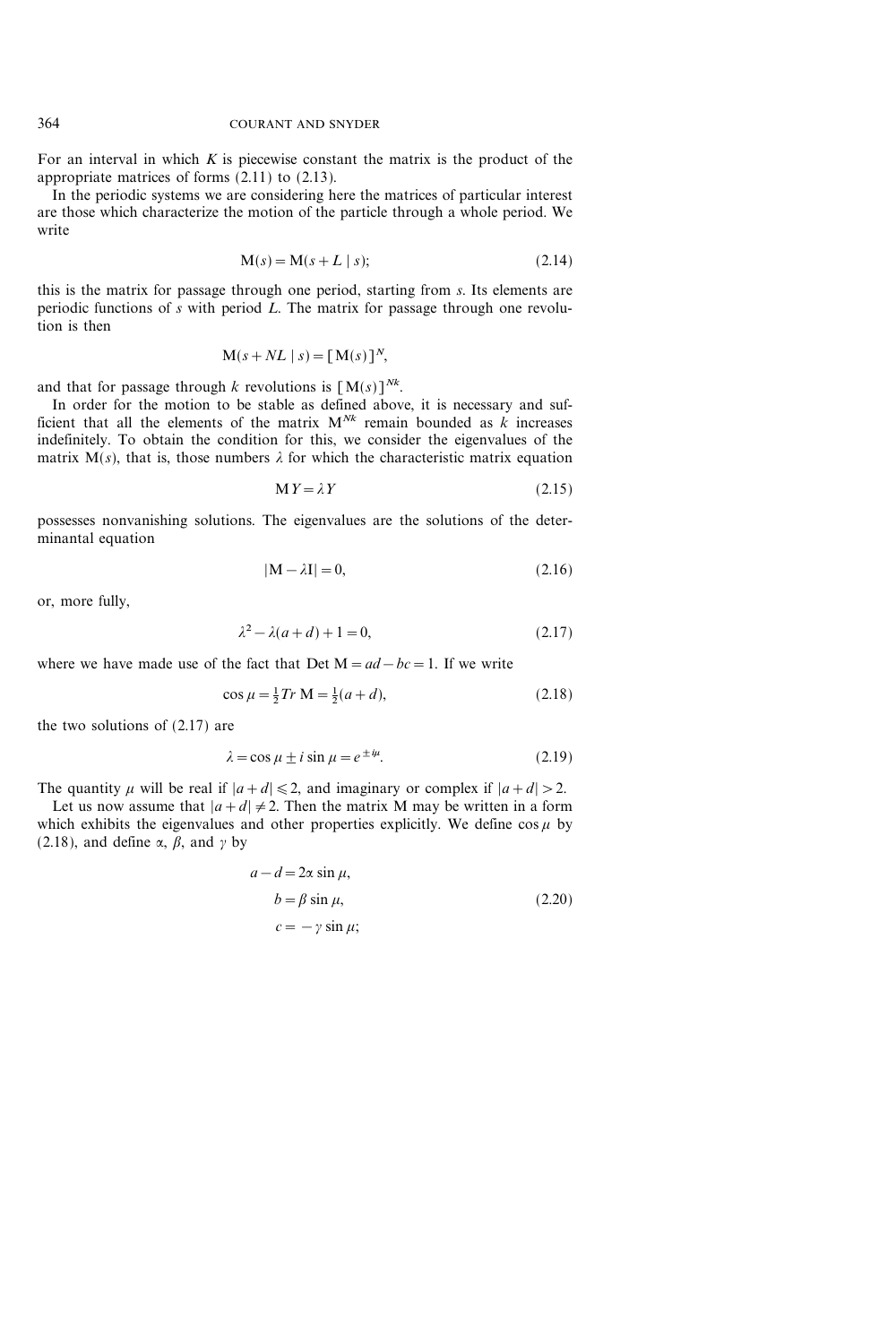the condition Det  $M=1$  becomes

$$
\beta \gamma - \alpha^2 = 1. \tag{2.21}
$$

We resolve the ambiguity of the sign of sin  $\mu$  by requiring  $\beta$  to be positive if  $|\cos \mu|$  < 1 and by requiring  $\sin \mu$  to be positive imaginary if  $|\cos \mu| > 1$ . The definition of  $\mu$  is still ambiguous to the extent that any multiple of  $2\pi$  may be added to  $\mu$  without changing the matrix. This ambiguity will be resolved later.

The matrix M may now be written as

$$
M = \begin{bmatrix} \cos \mu + \alpha \sin \mu & \beta \sin \mu \\ -\gamma \sin \mu & \cos \mu - \alpha \sin \mu \end{bmatrix} = I \cos \mu + J \sin \mu \qquad (2.22)
$$

where I is the unit matrix, and

$$
\mathbf{J} = \begin{bmatrix} \alpha & \beta \\ -\gamma & -\alpha \end{bmatrix} \tag{2.23}
$$

is a matrix with zero trace and unit determinant, satisfying

$$
\mathbf{J}^2 = -\mathbf{I}.\tag{2.24}
$$

It should be noted that the trace of M, and therefore  $\mu$ , is independent of the reference point s. For, by virtue of (2.10), we have for any  $s_1$  and  $s_2$ 

$$
M(s_2 + L \mid s_1) = M(s_2) M(s_2 \mid s_1) = M(s_2 \mid s_1) M(s_1),
$$
\n(2.25)

so that

$$
M(s_2) = M(s_2 \mid s_1) M(s_1) [M(s_2 \mid s_1)]^{-1}.
$$
 (2.26)

Thus  $M(s_1)$  and  $M(s_2)$  are related by a similarity transformation, and therefore have the same trace and the same eigenvalues. On the other hand, the matrix  $M(s)$ as a whole does depend on the reference point s. Thus the elements  $\alpha$ ,  $\beta$ ,  $\gamma$  of the matrix J are functions of s, periodic with period L.

Because of (2.25), the combination  $I \cos \mu + J \sin \mu$  has properties similar to those of the complex exponential  $e^{i\mu} = \cos \mu + i \sin \mu$ ; in particular, it is easily seen that, for any  $\mu_1$  and  $\mu_2$ 

$$
(I\cos\mu_1 + J\sin\mu_1)(I\cos\mu_2 + J\sin\mu_2) = I\cos(\mu_1 + \mu_2) + J\sin(\mu_1 + \mu_2). \tag{2.27}
$$

The kth power of the matrix M is thus

$$
\mathbf{M}^{k} = (\mathbf{I}\cos\mu + \mathbf{J}\sin\mu)^{k} = \mathbf{I}\cos k\mu + \mathbf{J}\sin k\mu,
$$
 (2.28)

and the inverse is

$$
M^{-1} = I \cos \mu - J \sin \mu. \tag{2.29}
$$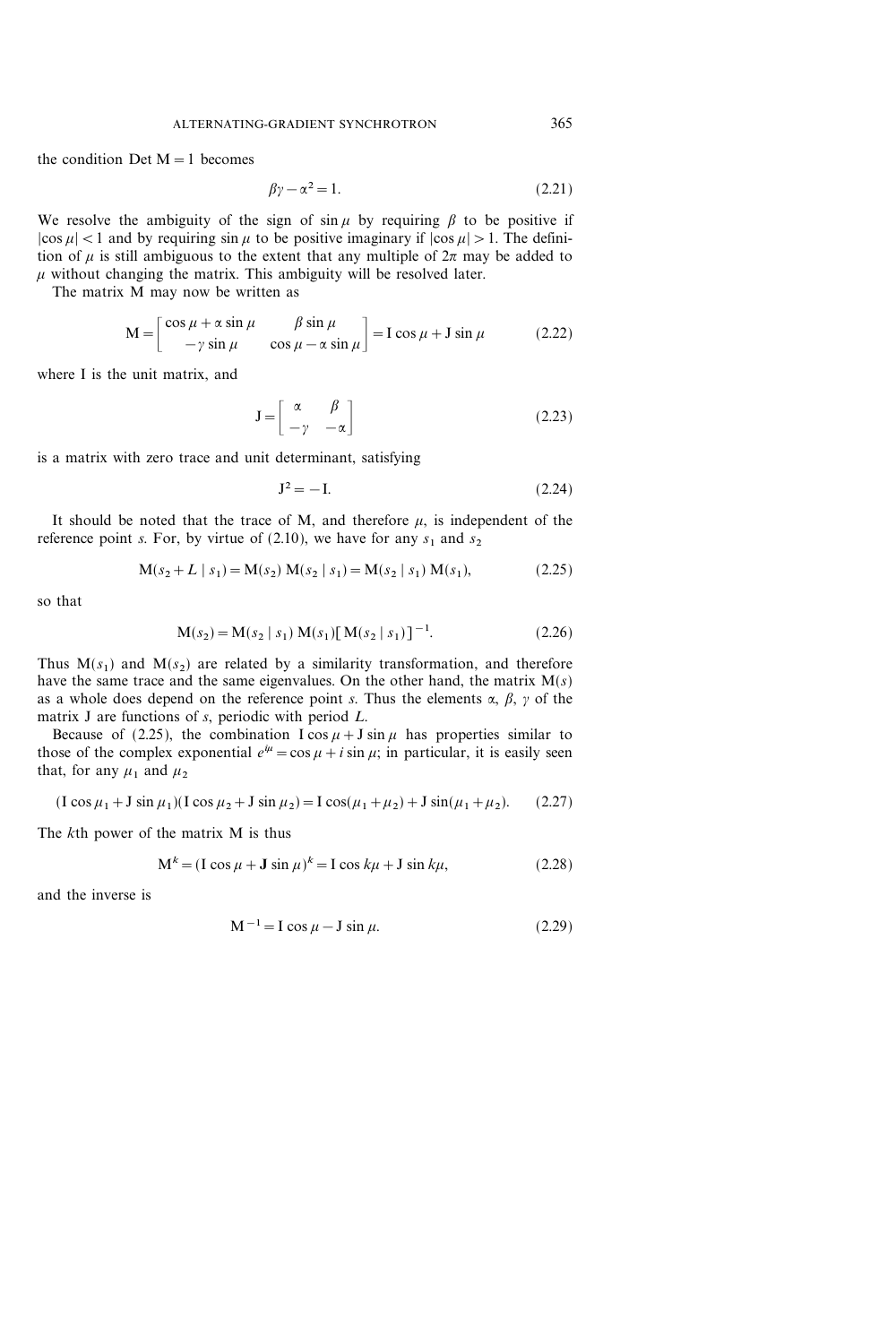It follows from (2.28) that if  $\mu$  is real the matrix elements of  $M^k$  do not increase indefinitely with increasing k but rather oscillate; on the other hand, if  $\mu$  is not real,  $\cos k\mu$  and  $\sin k\mu$  increase exponentially, and therefore the matrix elements do the same. Therefore the motion is stable if  $\mu$  is real, i.e., if  $|a+d| < 2$ , and unstable if  $|a+d|>2.$ 

In conventional circular accelerators,  $K(s)$  is constant,  $=n/R^2$  for vertical and  $(1-n)/R^2$  for horizontal oscillations, and  $L=2\pi R$ . Thus

$$
\mu_x = 2\pi (1 - n)^{1/2}
$$

$$
\mu_z = 2\pi n^{1/2},
$$

and the stability condition reduces to the well-known inequality  $(1.1)$ . If N equal straight sections of length  $l$  are introduced, the matrix for a unit cell is  $(2.11)$ multiplied by (2.13), and

$$
\cos \mu = \cos \phi - \frac{N l \phi}{4 \pi R} \sin \phi \tag{2.31}
$$

as is well known [5].

In alternating gradient synchrotrons [1, 2] the simplest magnet arrangement is that of CLS:

$$
\rho = \text{const} = R,
$$
  
\n
$$
n = n_1, \qquad 0 < s < \frac{\pi R}{N},
$$
  
\n
$$
n = -n_2, \qquad \frac{\pi R}{N} < s < \frac{2\pi R}{N}.
$$
\n
$$
(2.32)
$$

(The notation here is slightly different from that of CLS.)

In this case the matrix for one period is the product of (2.11) and (2.12). Computing its trace we find, for vertical oscillations,

$$
\cos \mu_z = \cos \phi_z \cosh \psi_z - \frac{n_1 - n_2}{2(n_1 n_2)^{1/2}} \sin \phi_z \sinh \psi_z, \tag{2.33}
$$

where

$$
\phi_z = \pi n^{1/2}/N \qquad \text{and} \qquad \psi_z = \pi n^{1/2}/N,
$$

and for horizontal oscillations,

$$
\cos \mu_x = \cos \phi_x \cosh \psi_x - \frac{2 - n_1 + n_2}{\left[ (n_2 + 1)(n_1 - 1) \right]^{1/2}} \sin \phi_x \sinh \psi_x, \tag{2.34}
$$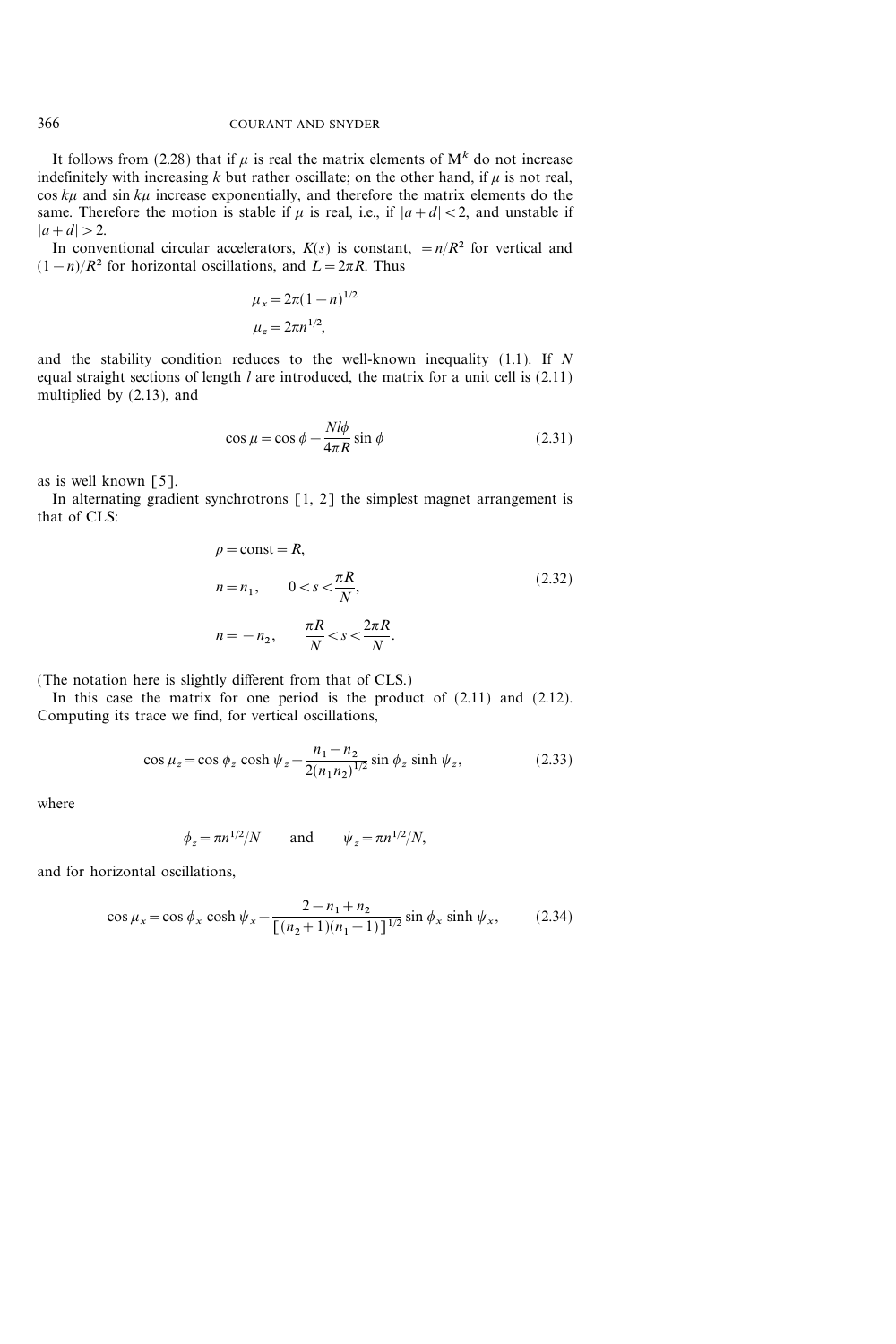

FIG. 1. Region of stability for radial and vertical oscillations.

where

$$
\phi_x = \pi (n_2 + 1)^{1/2} / N
$$
 and  $\psi_x = \pi (n_1 - 1)^{1/2} / N$ .

If  $n_1 \gg 1$  and  $n_2 \gg 1$ , (2.34) is obtained from (2.33) by interchanging  $n_1$  and  $n_2$ , and the stability criteria depend only on  $n_1/N^2$  and  $n_2/N^2$ . Both modes are stable provided  $n_1/N^2$  and  $n_2/N^2$  lie within the "necktie" shaped region of Fig. 1.

#### 3. AMPLITUDES OF BETATRON OSCILLATIONS

The motivation for proposing the alternating gradient configuration for the magnetic guide field in accelerators was the expectation that the effective focusing forces would be much stronger than in the corresponding conventional accelerators, leading to oscillations of smaller amplitudes around the equilibrium orbit, and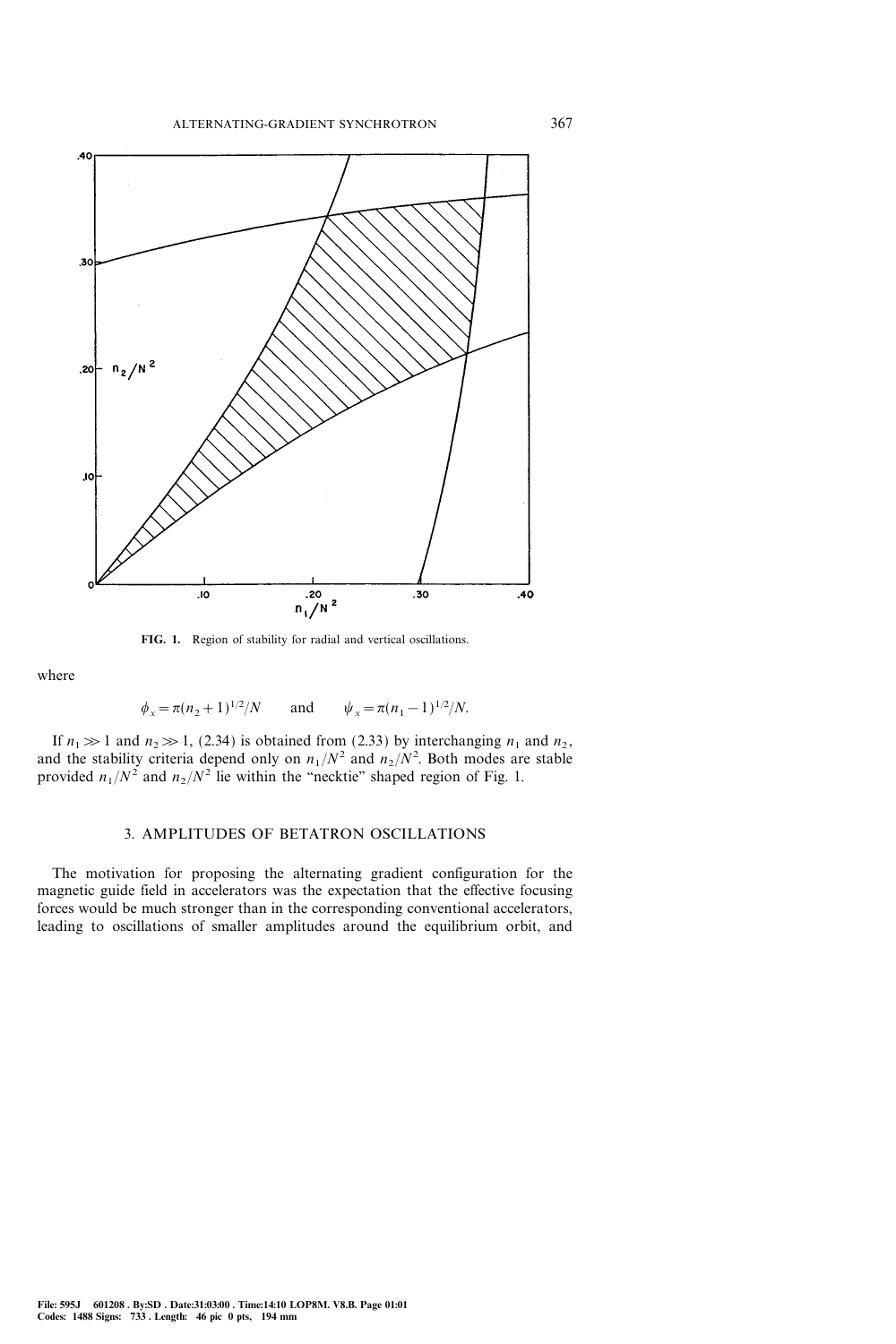consequently smaller aperture requirements. In this section we shall first give this statement a precise meaning, and then investigate its validity quantitatively.

## (a) Phase-Amplitude Form of the Solution

We may attempt to find solutions of Hill's equation (2.5) which have the form

$$
y_1(s) = w(s) e^{i\psi(s)},
$$
\n(3.1)

where, for the moment, we impose no particular conditions on the functions w and  $\psi$ . It is easily verified by substitution that, if w and  $\psi$  satisfy

$$
w'' + Kw - \frac{1}{w^3} = 0\tag{3.2}
$$

and

$$
\psi' = \frac{1}{w^2},\tag{3.3}
$$

then  $y_1$  as defined by (3.1) is indeed a solution, as is

$$
y_2(s) = w(s) e^{-i\psi(s)},
$$
\n(3.4)

and that  $y_1$  and  $y_2$  are linearly independent. Therefore any solution of (2.5) is a linear combination of  $y_1$  and  $y_2$ . We can therefore write the matrix  $M(s_2 | s_1)$  in terms of the solutions  $y_1$  and  $y_2$  or, what amounts to the same thing, in terms of the functions w and  $\psi$ . We obtain

$$
M(s_2 \mid s_1)
$$
\n
$$
= \left[ \begin{array}{ccc} & \frac{w_2}{w_1} \cos \psi - w_2 w_1' \sin \psi, & w_1 w_2 \sin \psi \\ & -\frac{1 + w_1 w_1' w_2 w_2'}{w_1 w_2} \sin \psi - \left(\frac{w_1'}{w_2} - \frac{w_2'}{w_1}\right) \cos \psi, & \frac{w_1}{w_2} \cos \psi + w_1 w_2' \sin \psi \end{array} \right] (3.5)
$$

where  $\psi$  stands for  $\psi(s_2) - \psi(s_1)$ ,  $w_1$  for  $w(s_1)$ , etc.

We now consider the case where  $s_2-s_1$  is just one period of  $K(s)$ , i.e.,  $s_2-s_1=L$ . The matrix M is then identical with the matrix  $(2.22)$ .<sup>3</sup> If we now require that  $w(s)$ be a *periodic* function of s, then  $w_1 = w_2$  and  $w_1' = w_2'$ , and the forms (3.5) and (2.22) are identical provided we make the identifications

$$
\psi(s_2) - \psi(s_1) = \mu \tag{3.6}
$$

$$
w^2 = \beta,\tag{3.7}
$$

$$
ww' = -\alpha,\tag{3.8}
$$

<sup>3</sup> We again exclude the case were  $|\cos \mu| = \pm 1$ .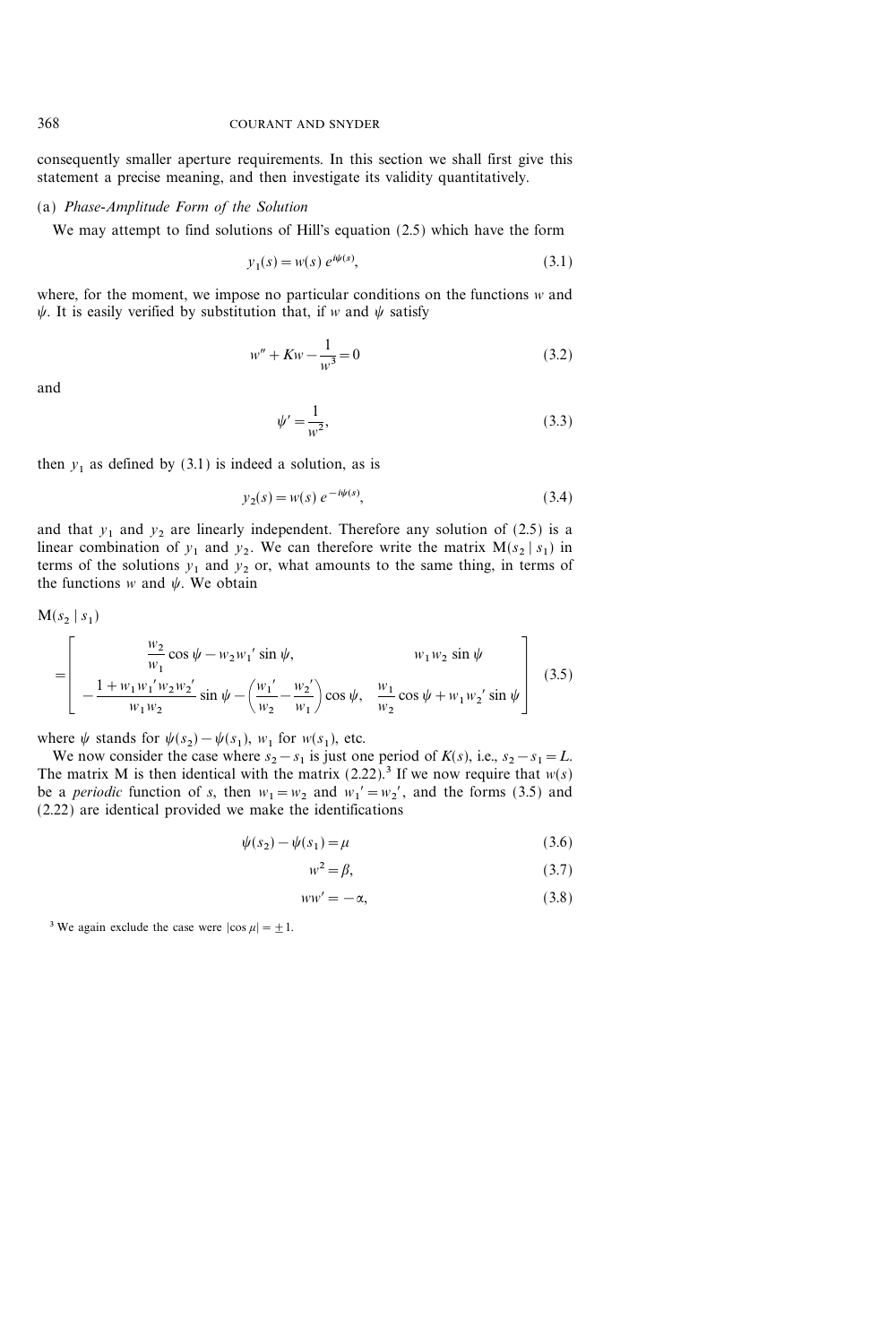from which follows automatically

$$
\frac{1 + (ww')^2}{w^2} = \frac{1 + \alpha^2}{\beta} = \gamma.
$$
 (3.9)

This identification is legitimate if we can show that  $\beta^{1/2}$ —which is, of course, periodic—satisfies the differential equation  $(3.2)$  and that

$$
\beta' = -2\alpha. \tag{3.10}
$$

To prove this, consider the matrix for the transformation from  $s + ds$  to  $s+L+ds$ . This matrix is, by (2.26),

$$
M(s+ds) = M(s+ds \mid s) M(s) [M(s+ds \mid s)]^{-1}.
$$
 (3.11)

For infinitesimal ds,

$$
\mathbf{M}(s+ds \mid s) = \begin{bmatrix} 1 & ds \\ -K(s) ds & 1 \end{bmatrix}.
$$
 (3.12)

Substituting  $(3.12)$  and  $(2.22)$  in  $(3.11)$  we find

$$
M(s+ds) = M(s) + \begin{bmatrix} (K\beta - \gamma) \sin \mu & -2\alpha \sin \mu \\ -2K\alpha \sin \mu & -(K\beta - \gamma) \sin \mu \end{bmatrix} ds,
$$
(3.13)

so that (3.10) is indeed valid, and furthermore

$$
\alpha' = -\frac{1}{2}\beta'' = K\beta - \gamma = K\beta - \frac{1+\alpha^2}{\beta} \tag{3.14}
$$

and

$$
\gamma' = 2K\alpha. \tag{3.15}
$$

With the aid of (3.10) and (3.14) it is easily verified that  $\beta^{1/2}$  does indeed satisfy (3.2), and is therefore a periodic solution of that equation. Now (3.7) and (3.8) are justified, while (3.6) becomes the very important relation

$$
\mu = \int_0^L \frac{ds}{\beta}.\tag{3.16}
$$

(3.16) may be regarded as the definition of  $\mu$ . It is consistent with the previous definition (2.18), but has the advantage of being unambiguous, while (2.18) only defines  $\mu$  modulo  $2\pi$ .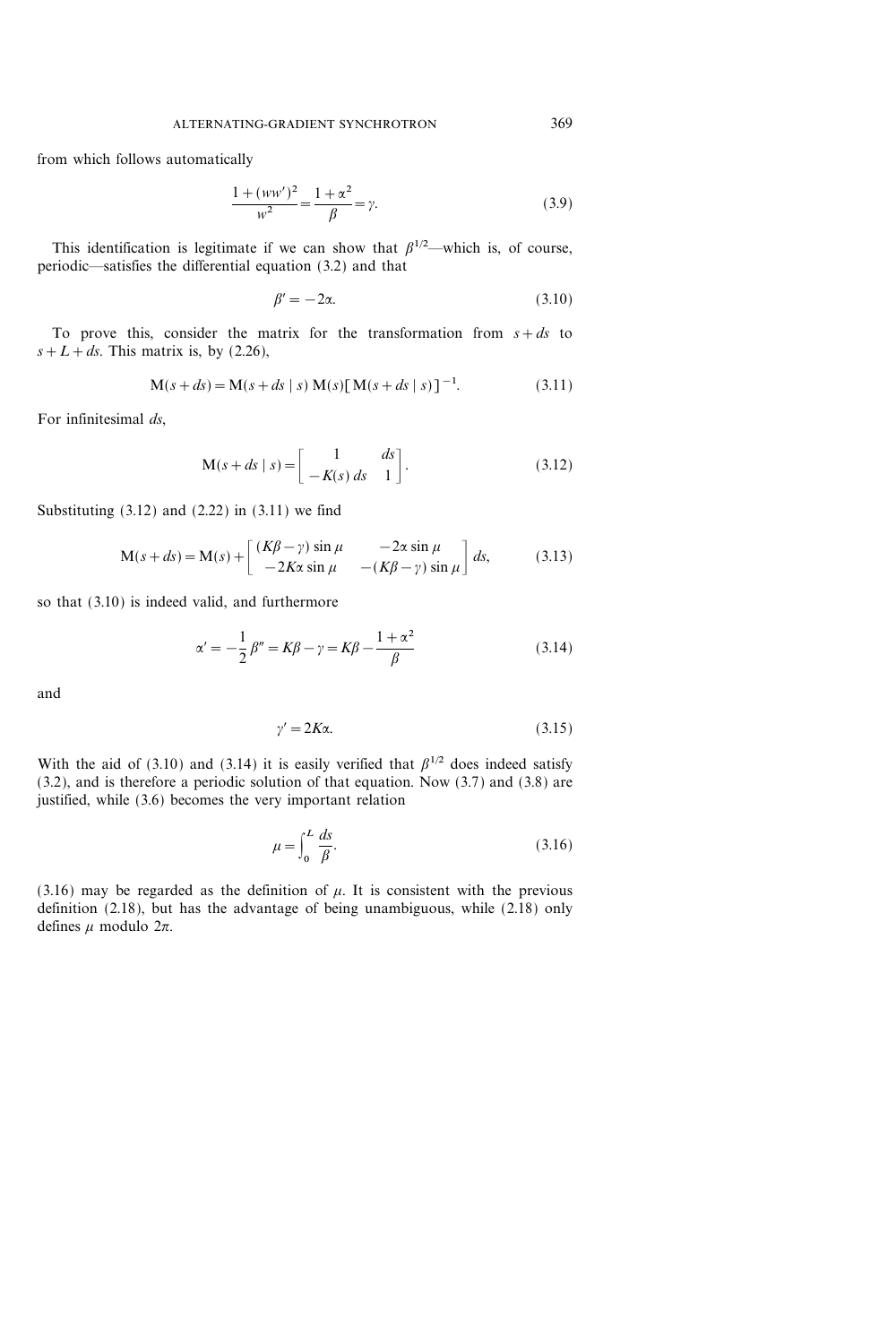If we consider an accelerator of circumference  $C = NL$  with N identical unit cells, the phase change per revolution is, of course,  $N_{\mu}$ . A useful number is

$$
v = \frac{N\mu}{2\pi} = \frac{1}{2\pi} \int_{s}^{s+C} \frac{ds}{\beta};
$$
\n(3.17)

this is the number of betatron oscillation wavelengths in one revolution. (In the European literature on accelerators this number is often denoted by  $Q$ .) A useful interpretation of  $\nu$  is as the frequency of betatron oscillations measured in units of the frequency of revolution; we shall generally refer to  $\nu$  simply as the frequency of oscillations.

The two particular solutions  $y_1$  and  $y_2$  may now be written as

$$
y_1 = \beta^{1/2}(s) e^{\pm i\nu\phi(s)},
$$
\n(3.18)

where

$$
\phi(s) = \int \frac{ds}{v\beta} \tag{3.19}
$$

is a function which increases by  $2\pi$  every revolution and whose derivative is periodic. The general solution of (2.5) is

$$
y(s) = a\beta^{1/2} \cos[\nu\phi(s) + \delta],\tag{3.20}
$$

where a and  $\delta$  are arbitrary constants. This is a pseudo-harmonic oscillation with varying amplitude  $\beta^{1/2}(s)$  and varying instantaneous wavelength

$$
\lambda = 2\pi \beta(s). \tag{3.21}
$$

Incidentally, the relation (3.21) between the amplitude and the wavelength is formally just the same as in the WKB solution of the problem of the harmonic oscillator with varying wavelength; however, the relation between the wavelength and the parameters of the differential equation is not as simple as in the WKB problem.

In the treatment given here it has been tacitly assumed that  $\beta(s)$  never vanishes, so that there are no singularities or ambiguities in the integral  $\int ds/\beta$ . This is the case when the motion is stable, i.e., when  $|\cos \mu| < 1$ . For then  $\alpha$ ,  $\beta$ , and  $\gamma$  are real and finite; it then follows from (2.21) that  $\beta$  (and  $\gamma$ ) cannot vanish. In the unstable case ( $|\cos \mu| > 1$ ,  $\beta$  imaginary) the solutions can still be written in the form (3.18), but appropriate conventions have to be specified for integrating around the zeros of  $\beta(s)$ . On the boundary between stable and unstable regions ( $|\cos \mu|=1$ ) the treatment given here breaks down altogether. We do not propose to treat the unstable and boundary cases in detail here.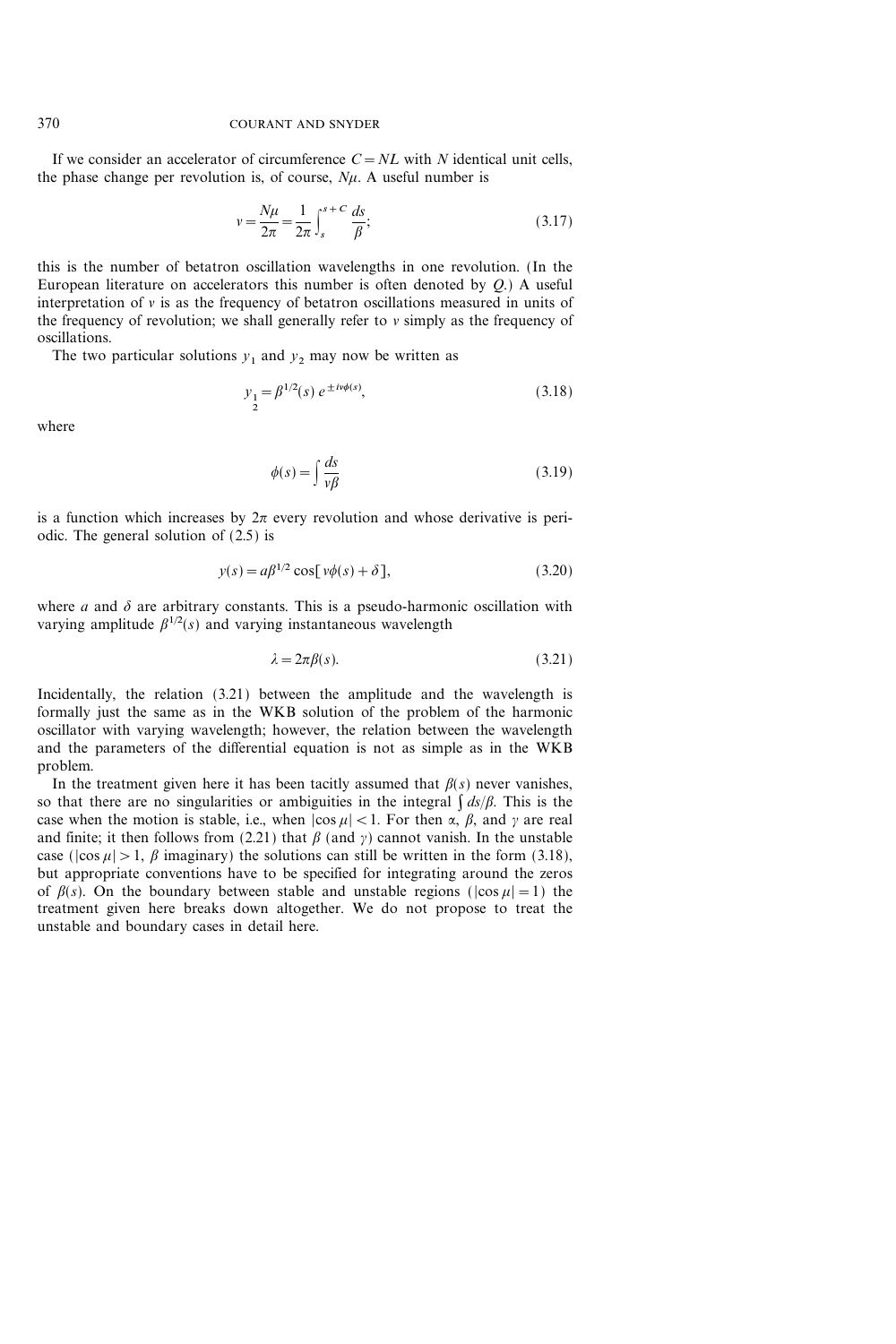#### (b) Admittance

From the form (3.20) of the solution of the equation of motion it follows that the quantity

$$
W = \frac{1}{\beta} \left[ y^2 + (\alpha y + \beta y')^2 \right] = \gamma y^2 + 2\alpha y y' + \beta y'^2 \tag{3.22}
$$

is constant, independent of s. Therefore the largest displacement is attained where  $\beta$  has its maximum value.

In a given accelerator, the motion is restricted by the walls of the vacuum chamber, or other obstructions, to a certain region around the equilibrium orbit, let us say to  $|y| < a$ . Then all particles whose initial conditions are such that

$$
W\!
$$

will perform oscillations that remain within the vacuum chamber. Following Sigurgeirsson [6], we define the *admittance* of the system as the area of that region of  $(y, y')$  phase space for which any particles injected with initial values within the region will remain within the vacuum chamber. This area is evidently the area of the ellipse (3.22), with  $W = W_0$ , that is,

$$
A = \text{admittance} = \pi a^2 / \beta_{\text{max}}.\tag{3.23}
$$

It is therefore desirable to design an accelerator with as small a value of  $\beta_{\text{max}}$  as possible. The advantage of the alternating-gradient design is precisely that  $\beta_{\text{max}}$  can be made smaller than in a conventional accelerator of the same radius.

From (3.19) we see that, if  $\beta(s)$  were constant, it would be equal to

$$
\beta = C/2\pi v = R/v,\tag{3.24}
$$

where  $R = C/2\pi$  is the mean radius of the accelerator. In the general case, the maximum value of  $\beta$  will exceed  $\overline{\beta}$  by some factor, which we call the "form factor"

$$
F = \beta_{\text{max}} / \beta_{\text{Av}} = v \beta_{\text{max}} / R. \tag{3.25}
$$

The form factor  $F$  can generally be kept fairly small (say about 1.5), and therefore the admittance of an alternating gradient machine is mainly governed by the oscillation frequency  $\nu$ .

In conventional accelerators  $v = n^{1/2}$  for vertical and  $(1-n)^{1/2}$  for horizontal oscillations; both these frequencies are less than 1. In alternating gradient accelerators we can make  $\nu$  large, thus achieving a larger admittance for a given aperture or alternatively a smaller aperture for a given admittance.

It follows from  $(3.20)$  that the maximum y at any particular s is proportional to  $\beta^{1/2}$ . Therefore, if the vacuum chamber semiaperture a is constant all around the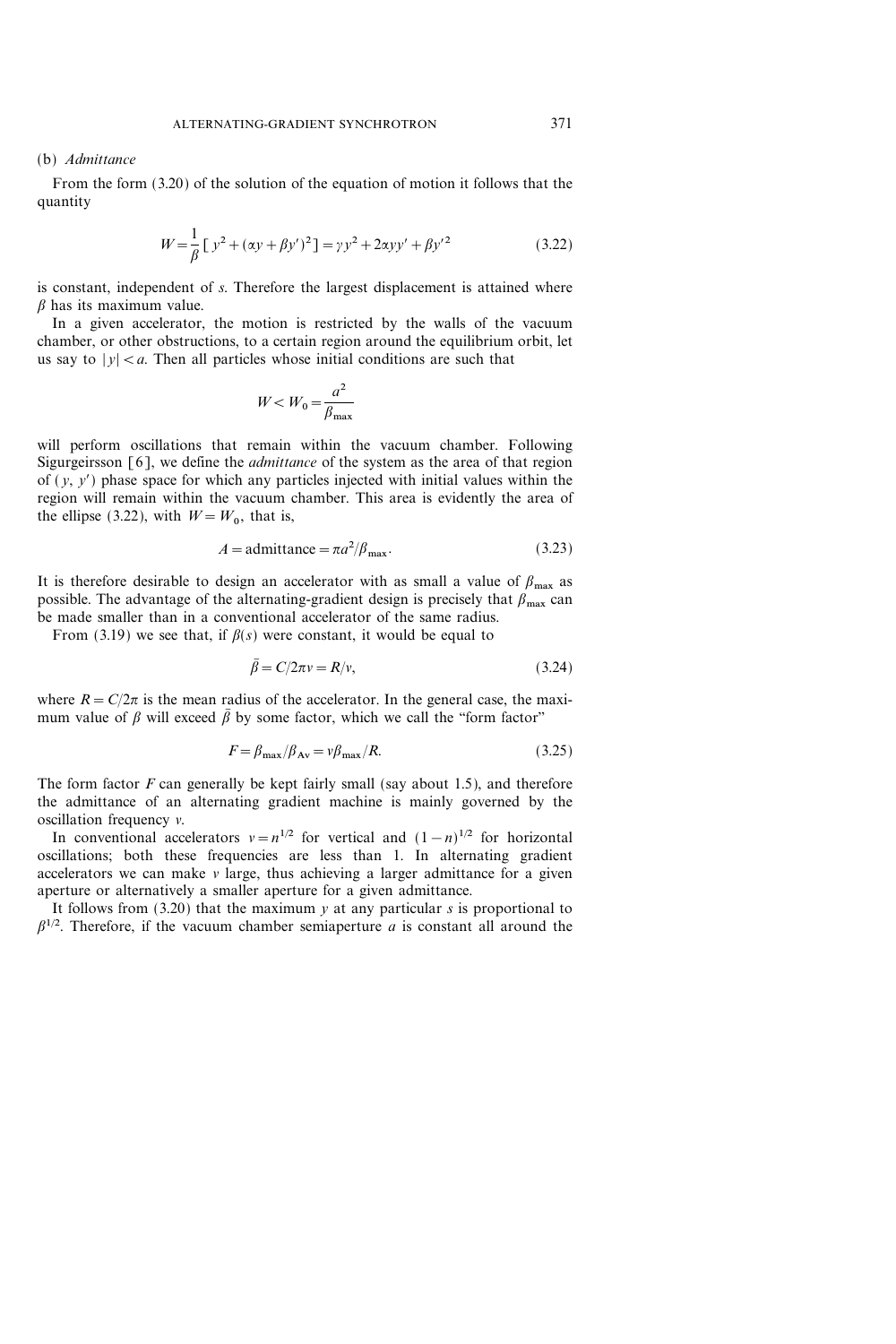machine, the particles will reach the walls only where  $\beta = \beta_{\text{max}}$ ; elsewhere they will only attain a maximum amplitude

$$
a(\beta/\beta_{\max})^{1/2}.
$$

This makes it permissible to insert structures within the aperture of the vacuum chamber without reducing the space available to the beam--provided these structures are placed where  $\beta < \beta_{\text{max}}$  and are close enough to the walls.

#### (c) Approximate Calculations

The general solution of Hill's equation

$$
\frac{d^2y}{ds^2} + K(s) y = 0
$$
\n(2.5)

is characterized by the amplitude function

$$
w(s) = \beta^{1/2}(s),\tag{3.26}
$$

which is periodic in s with the same period  $C$  as  $K(s)$ . We wish to find a method for obtaining  $\beta(s)$  and

$$
v = \frac{1}{2\pi} \int_0^C \frac{ds}{\beta} \tag{3.19}
$$

approximately in the case where  $\beta(s)$  does not fluctuate very much about its mean value.

Equations (3.12) to (3.14) can be combined to yield a single third-order differential equation for  $\beta$ :

$$
\beta''' + 4K\beta' + 2K'\beta = 0.
$$
\n(3.27)

The amplitude function  $\beta(s)$  is that particular solution of (3.27) which is periodic and is normalized so that

$$
\beta \gamma - \alpha^2 = \frac{1}{2} \beta \beta'' - \frac{1}{4} \beta'^2 + K \beta^2 = 1.
$$
 (3.28)

[Equation (3.28) has three linearly independent solutions; the other two are, in general, the squares of the normal solutions of (2.5).]

We now write

$$
K(s) = \frac{1}{2}\epsilon g(s) \tag{3.29}
$$

and

$$
\beta = a[1 + \epsilon f_1(s) + \epsilon^2 f_2(s) + \cdots],
$$
\n(3.30)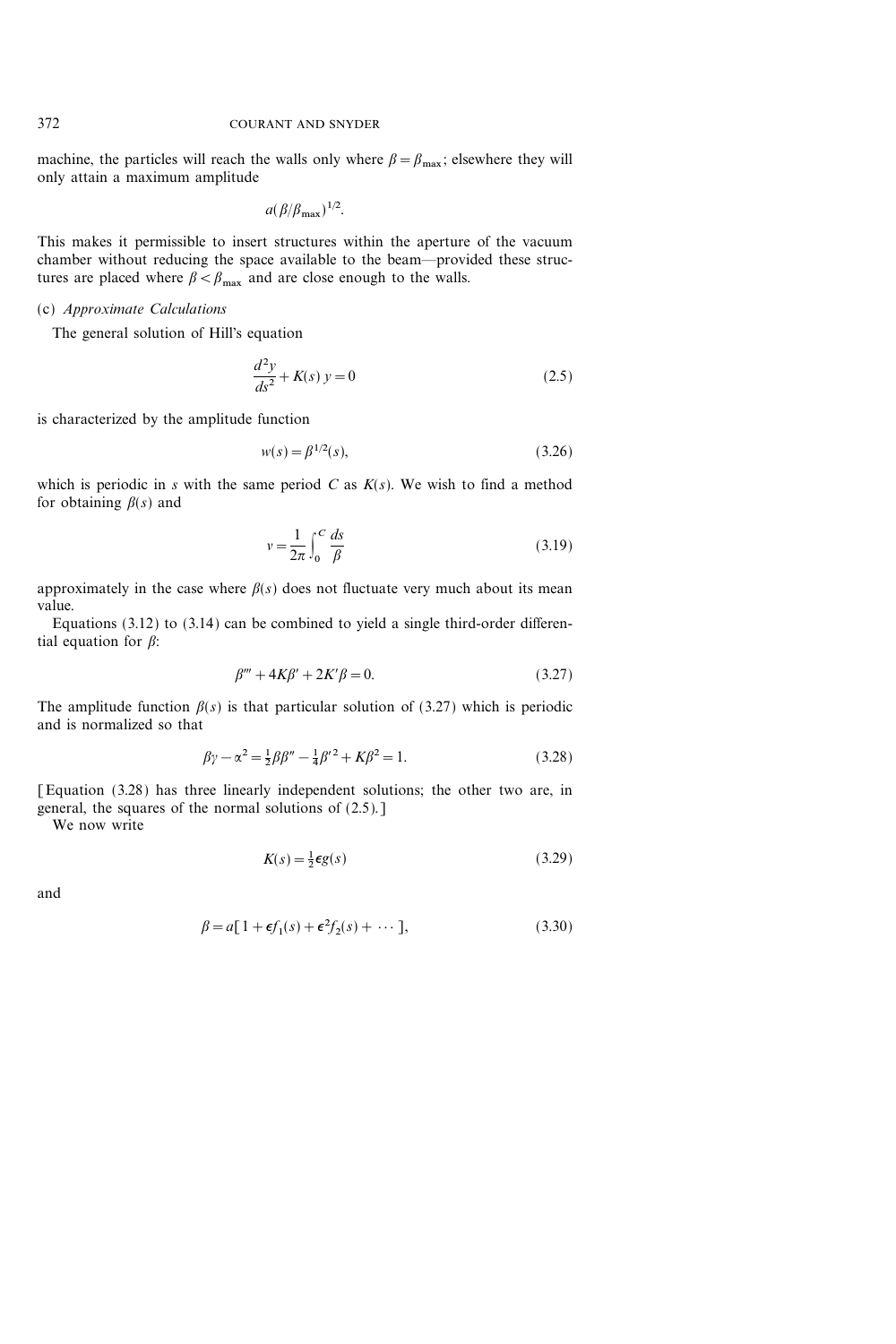that is, we regard the focusing function  $K(s)$  as "small" in some sense, and hope to obtain the deviation from constancy of the amplitude function  $\beta(s)$  as a power series in the smallness parameter  $\epsilon$ .

Substituting in (3.27) we obtain the recursion relation

$$
f_n''' = -2f'_{n-1}g - f_{n-1}g',\tag{3.31}
$$

where we must impose the condition that  $f_n$  is periodic and has zero mean value.

It is not entirely obvious that this periodicity condition can be met. It is necessary for this that the right hand side of (3.31) be a periodic function with zero mean. We can prove by induction that this is the case. For  $n=1$ , we have, from (3.31),

$$
f_1''' = -g'.\tag{3.32}
$$

Since  $g'$  is the derivative of a periodic function, it has zero mean, and therefore  $(3.32)$  can be solved for  $f_1$ . We may now write  $(3.32)$  in the form

$$
f_n''' = -2(f_{n-1}g)' - (f_{n-1}f_1)''' + 3(f'_{n-1}f_1')' + f_{n-1}'''f_1
$$
\n(3.33)

so that the mean value is

$$
\langle f_n \rangle = + \langle f_{n-1} \rangle. \tag{3.34}
$$

We now note that, for any  $r$  and  $s$ ,

$$
\langle f_{r}'''_{r}f_{s}\rangle = \langle f_{r-1}'''f_{s+1}\rangle. \tag{3.35}
$$

This relation may be verified by using the recursion relation (3.31) for  $f_r^{\prime\prime\prime}$  and integrating by parts. Applying (3.35) to (3.34)  $n-2$  times we find

$$
\langle f''_{n-1}f_1 \rangle = \langle f_1''' f_{n-1} \rangle. \tag{3.36}
$$

On the other hand, a straightforward triple partial integration yields

$$
\langle f_{n-1}^m f_1 \rangle = -\langle f_1^m f_{n-1} \rangle. \tag{3.37}
$$

Therefore  $\langle f'''_{n-1} f_1 \rangle = 0$ , and (3.31) has a periodic solution.

We now choose the normalizing constant so that (3.28) is satisfied. Thus, from (3.19),

$$
v^{2} = \frac{1}{8\pi^{2}} \left( ff'' - \frac{1}{2} f^{2} + \epsilon gf^{2} \right) \left[ \int_{0}^{C} \frac{ds}{f} \right]^{2}
$$
  
=  $\frac{1}{16\pi^{2}} \left\langle 2\epsilon gf^{2} - 3f^{2} \right\rangle \left[ \int_{0}^{C} \frac{ds}{f} \right]^{2}$ . (3.38)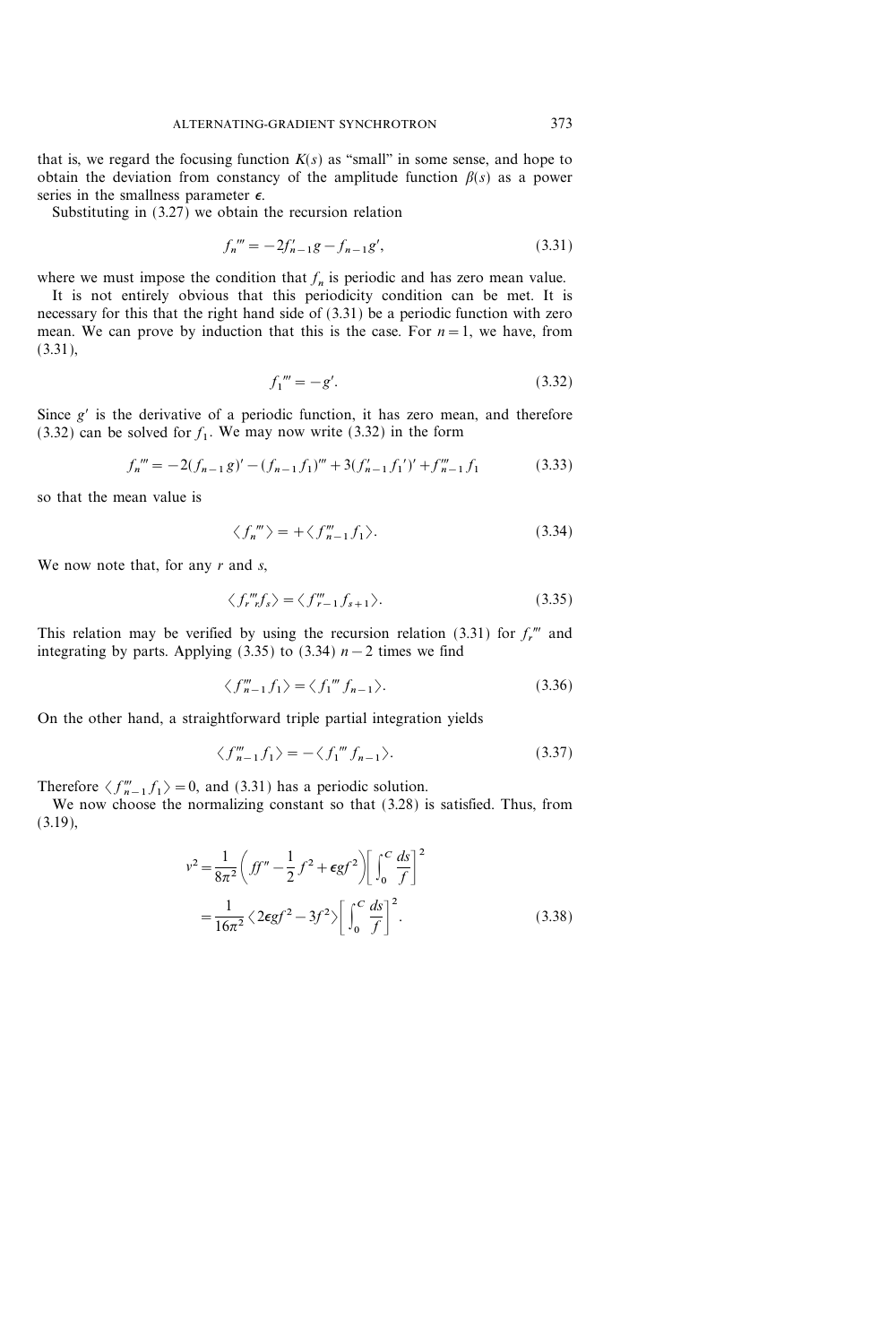Expanding (3.38) in a power series in  $\epsilon$ , and making use of the relations satisfied by the functions  $f_n$ , we obtain

$$
v^2 = \frac{C^2}{16\pi^2} \left[ 2\epsilon \bar{g} + \epsilon^2 \langle f_1'^2 \rangle + \epsilon^3 (\langle f_1'^2 f_1 \rangle + \bar{g} \langle f_1^2 \rangle) + \cdots \right].
$$
 (3.39)

Thus we have obtained the amplitude function and the frequency of oscillation in terms of integrals derived from the focusing function  $g(s)$ . The procedure given here is particularly useful when  $\epsilon |f_1|$  is small, so that the amplitude function  $\beta(s)$ is nearly constant.

Up to the second order in  $\epsilon$  our result is identical with that obtained from the "smooth approximation" given by Symon  $[7]$ . It has the advantage that it is easy to see how to obtain higher approximations.

The first term in (3.39) is the focusing or defocusing effect of the mean restoring force  $\bar{g}$ ; the second term shows that fluctuations about the mean value will always produce an additional focusing term. In alternating-gradient accelerators the first term is generally small or zero, and the focusing is mainly obtained from the second term.

As an example, consider the CLS configuration (2.32), with  $\epsilon g = 2n/R^2$ .

In this case we obtain from the first two terms of (3.39)

$$
v^{2} = \frac{n_{1} - n_{2}}{2} + \frac{\pi^{2}}{48} \frac{(n_{1} + n_{2})^{2}}{N^{2}}.
$$
 (3.40)

This is precisely what is obtained by expanding the left hand side of (2.33) in a power series in  $\mu_z$  and the right hand side in a power series in  $n_1$  and  $n_2$ , ignoring terms of higher than second order in  $n_1$  and  $n_2$  or fourth order in  $\mu_z$ , and noting that  $v = N\mu/2\pi$ .

### (d) Adiabatic Damping

As the particle is accelerated, its mass and velocity increase. Furthermore, the shape of the magnetic field may change (for example, because of saturation effects) and, therefore, its focusing properties will change. It is, therefore, desirable to investigate what happens to the amplitude of oscillations under these circumstances.

The effect of the increase in mass and velocity is the same as in conventional circular accelerations, namely, a damping of the amplitude proportional to  $p^{1/2}$ , where  $p$  is the momentum of the particle [8]. The interesting question is: What happens when the focusing properties of the field change slowly, that is, when the matrix M changes slowly from one unit cell to the next?

Suppose we have

$$
Y_{k+1} = \mathbf{M}_k Y_k,\tag{3.41}
$$

$$
Y_{k+2} = M_{k+1} Y_{k+1} = (M_k + \epsilon m) Y_{k+1}.
$$
 (3.42)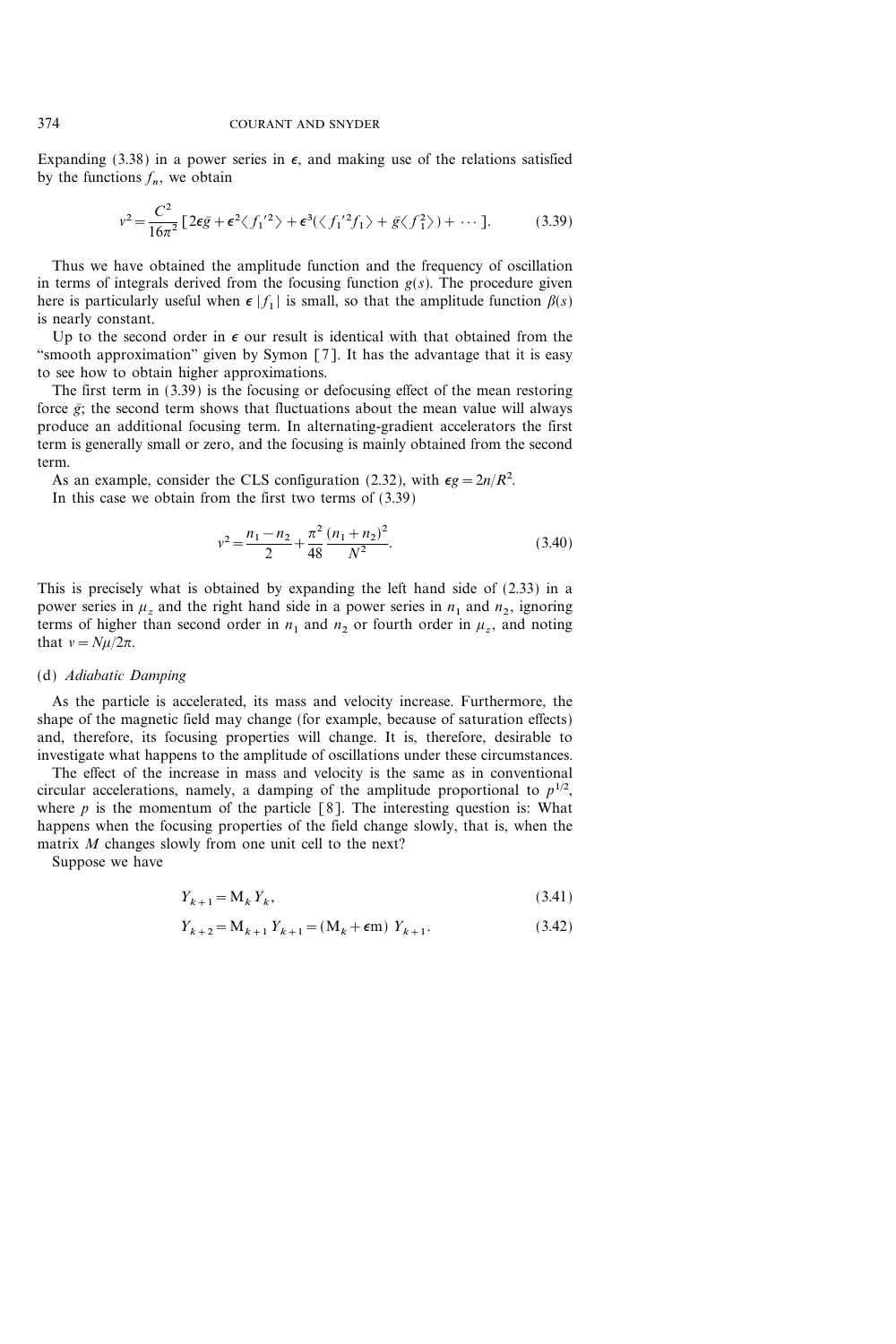We want to find an invariant, i.e., a quadratic form  $U$  whose coefficient matrix  $V$ can be calculated from the matrixes M and m, such that

$$
U_{k+1} = U_k,\t\t(3.43)
$$

except for terms of second and higher order in  $\epsilon$ . Here  $V_{k+1}$  must be obtained from the elements of  $M_{k+1}$  by the same prescription by which  $V_k$  is obtained from  $M_k$ . Let us define, for any  $2 \times 2$  matrix M, its "conjugate"

$$
\bar{M} = \begin{bmatrix} M_{22} & -M_{12} \\ -M_{21} & M_{11} \end{bmatrix}.
$$
 (3.44)

Then  $M + \overline{M} = Tr M$  and  $M\overline{M} = Det M$ ; if M is unimodular,  $\overline{M}$  equals  $M^{-1}$ . The invariant  $W$  [Eq. (3.22)] may be written

$$
2W = \frac{1}{\sin \mu} [X, V_0 Y],
$$
 (3.45)

where  $V_0$  is the matrix

$$
V_0 = S(M - \overline{M})
$$
\n(3.46)

and

$$
S = \begin{bmatrix} 0 & -1 \\ 1 & 0 \end{bmatrix}.
$$
 (3.47)

We, therefore, expect the adiabatic invariant to be of the form

$$
U_k = [Y_k, V_k Y_k],\tag{3.48}
$$

with

$$
V_k = a_k [S(M_k - \bar{M}_k) + \epsilon S(b - \bar{b})],
$$
  
\n
$$
V_{k+1} = (a_k + \alpha \epsilon) S[M_k - \bar{M}_k + \epsilon (m - m) + \epsilon (b - \bar{b})].
$$
\n(3.49)

The invariance condition  $U_{k+1} = U_k$  leads, if terms of order  $\epsilon^2$  are neglected, to

$$
\alpha(M - \overline{M}) + a\overline{M}(m - \overline{m}) M + \overline{M}(b - \overline{b}) M - (b - \overline{b}) = 0,
$$
 (3.50)

where we have left out the subscript  $k$ .

The solution of (3.50) is

$$
\frac{\alpha}{a} = \frac{mM + \overline{M}\overline{m}}{2 - M^2 - \overline{M}^2} = -\frac{\Delta(\sin\mu)}{\sin\mu},
$$
\n(3.51)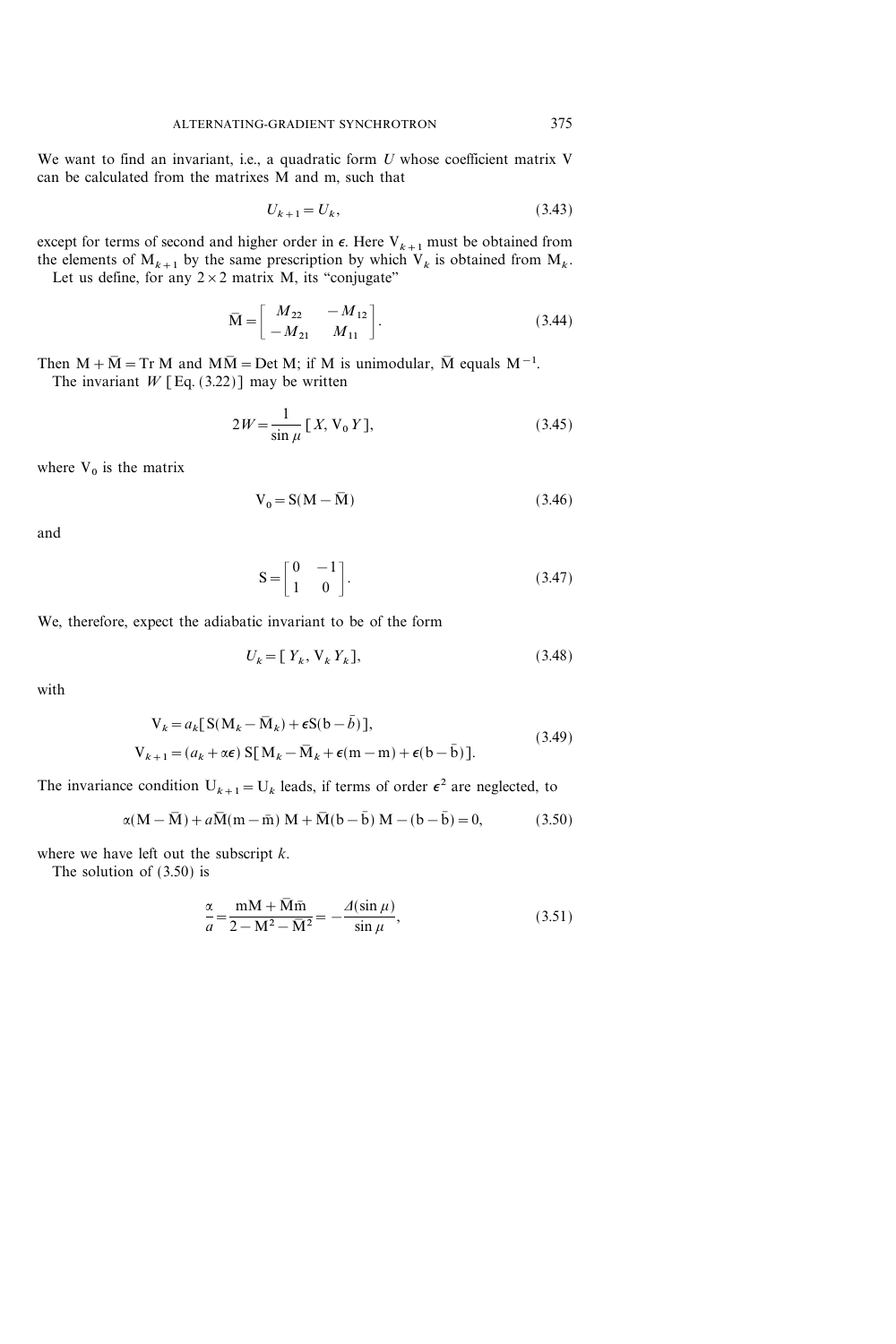and

$$
b = \frac{\overline{M}(Mm - mM)}{4 \sin^2 \mu},
$$
\n(3.52)

where we have made use of the fact that both M and  $M + \epsilon m$  are unimodular and, therefore,  $m\overline{M} + M\overline{m} = 0$ .

It follows from (3.51) that the adiabatic invariant is

$$
V = \frac{1}{\sin \mu} S[M - \overline{M} + \epsilon(b - \overline{b})];
$$
 (3.53)

this equals  $2W$  as defined by (3.18) except for the small correction

$$
\epsilon S(b-b)/\sin\mu.
$$

Thus, to lowest order in  $\epsilon$ ,

$$
U = \gamma y^2 + 2\alpha y y' + \beta y'^2 + \frac{\epsilon}{2 \sin \mu} [Y, S(b - \bar{b}) Y]
$$
 (3.54)

is an adiabatic invariant as the focusing fields change slowly, and the amplitude  $Y_{\text{max}}$  varies approximately as  $\beta_{\text{max}}^{1/2}$ . Combining this result with the amplitude variation proportional to  $p^{-1/2}$  arising from acceleration, we have the result: As the energy and the focusing field change, the amplitude of oscillation varies as

$$
(\beta_{\max}/p)^{1/2}.
$$

## 4. EFFECTS OF MAGNET IMPERFECTIONS

In an actual magnet the fields will differ somewhat from the ideal design. Therefore a particle which originally starts out on the ideal equilibrium orbit will, in general, not stay exactly on that orbit but will deviate from it. The magnet is still usable for an accelerator provided the following requirements are met at all times during the acceleration cycle:

 $(1)$  There exists a closed orbit, the "displaced equilibrium orbit," which the particle can follow, and which is located well within the aperture of the machine.

(2) Oscillations about this displaced equilibrium orbit are stable.

### (a) Displacement of Equilibrium Orbits

Let  $y$  be the displacement—horizontal or vertical—from the ideal equilibrium orbit. Then the equation of motion of the particle is of the form

$$
\frac{d^2y}{ds^2} + K(s) y = F(s),
$$
\n(4.1)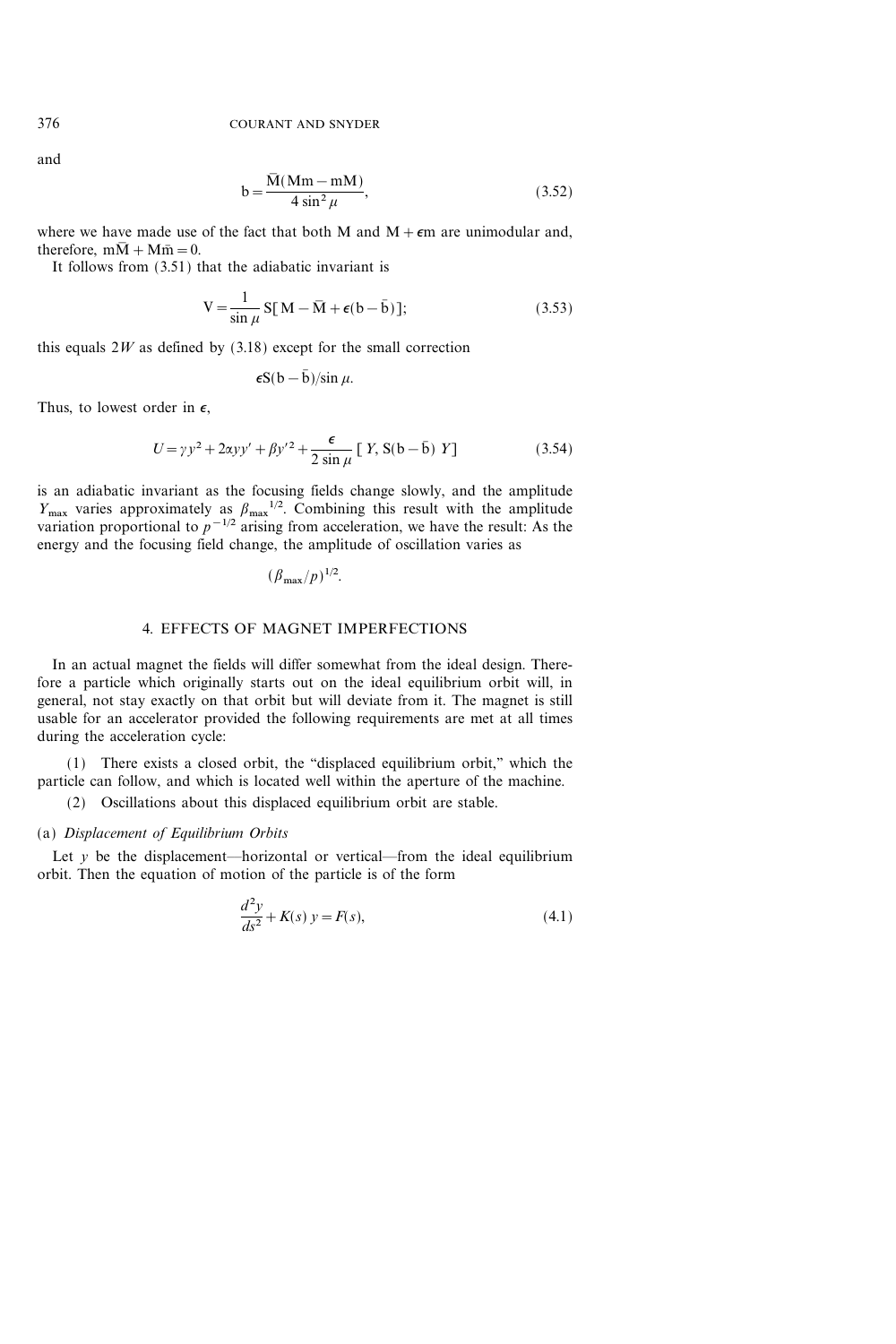where we have neglected nonlinear terms, and where  $F(s)$  is a measure of the deviation of the field on the ideal orbit from its ideal value:

$$
F(s) = \frac{\Delta B}{B\rho}.\tag{4.2}
$$

Here  $B\rho$  is the magnetic rigidity of the particle, and  $\Delta B = B_r$  for vertical oscillations and  $\Delta B = B_z - B_0$  for radial oscillations, both measured on the ideal orbit.

The inhomogeneous equation (4.1) may be solved in terms of the solutions of the homogeneous equation (2.5), which are

$$
\beta^{1/2} \cos\left(\int \frac{ds}{\beta} + \delta\right) = \beta^{1/2} \cos(\nu\phi + \delta). \tag{4.3}
$$

We assume that the homogeneous solution is known, i.e., that we know the function  $\beta(s)$ .

We now introduce the new variables

$$
\eta = \beta^{-1/2} y,\tag{4.4}
$$

$$
\phi = \int \frac{ds}{v\beta}.\tag{4.5}
$$

Using the relations (3.12) to (3.14), the differential equation transforms to

$$
\frac{d^2\eta}{d\phi^2} + v^2 \eta = v^2 \beta^{3/2} F(s).
$$
 (4.6)

The forcing term on the right hand side can be regarded as a function of the new independent variable  $\phi$ , periodic with period  $2\pi$  in  $\phi$  corresponding to the period  $C$  in  $s$ . We have thus reduced the problem of the forced oscillations of Hill's equation to the forced oscillations of a harmonic oscillator.

The periodic solution of (4.6) is

$$
\eta(\phi) = \frac{\nu}{2\sin\pi\nu} \int_{\phi}^{\phi+2\pi} f(\psi)\cos\nu(\pi+\phi-\psi)\,d\psi,\tag{4.7}
$$

where  $f(\psi) = \beta^{3/2} F(s)$ . Thus the displacement of the closed orbit becomes infinite (in the linear approximation) when  $\nu$  is integral, i.e., when the perturbing force (which is necessarily periodic with the period of the circumference) is in resonance with the free betatron oscillations. Since small field deviations are unavoidable, the magnet must be designed so that  $v$  is not integral for either mode.

Corresponding to the invariant  $W$  of Section 3 we have the quantity

$$
V(\phi) = \eta^2 + (\eta/\nu)^2 = \gamma y^2 + 2\alpha y y' + \beta y'^2.
$$
 (4.8)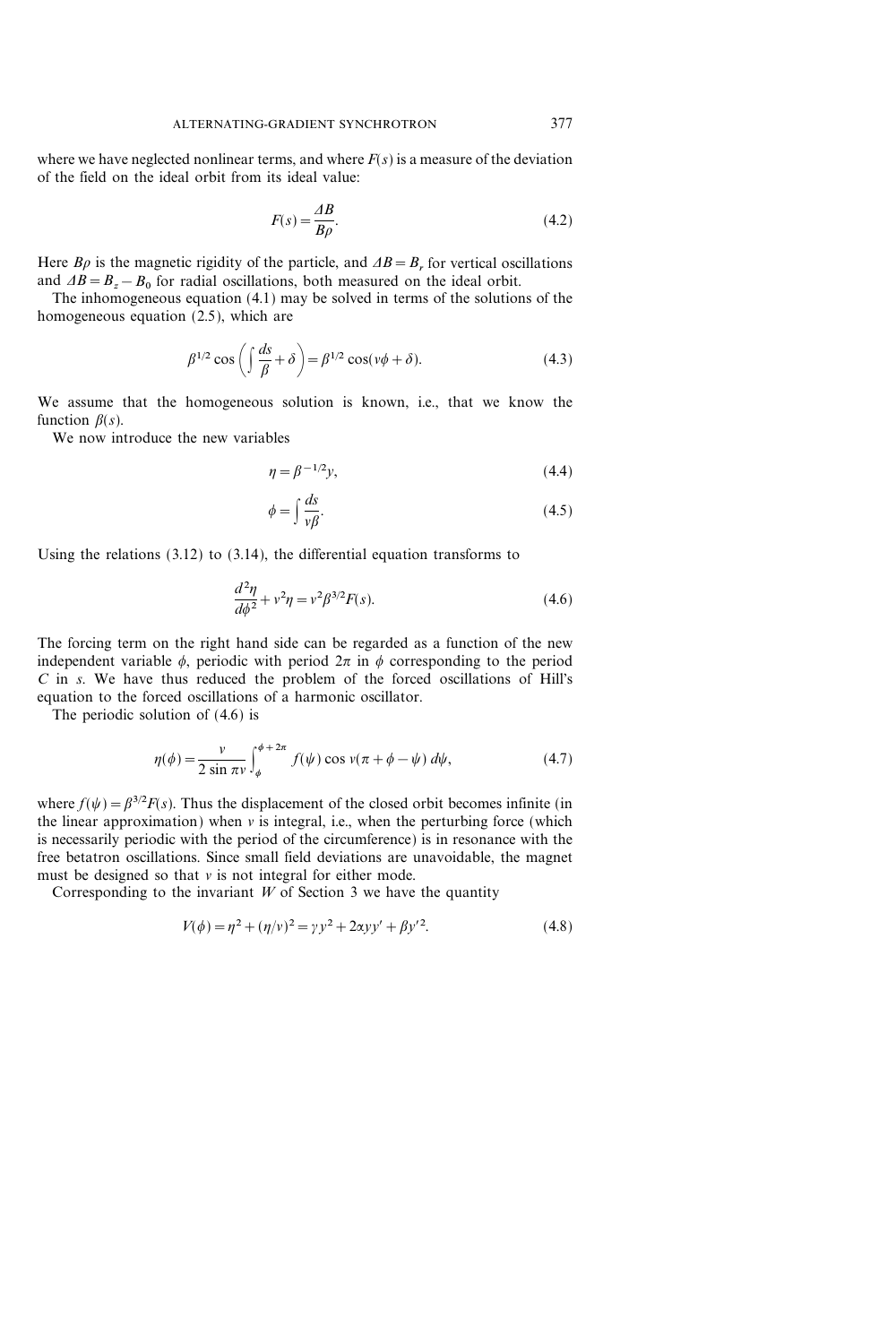From (4.7) we see that

$$
V(\phi) = \frac{v^2}{4\sin^2 \pi v} \int_{\phi}^{\phi + 2\pi} \int_{\phi}^{\phi + 2\pi} f(\psi) f(\chi) \cos v(\psi - \chi) d\psi d\chi.
$$
 (4.9)

Another useful formulation of the problem is in terms of Fourier components. Let

$$
f(\phi) = \beta^{3/2} F(s) = \sum_{k} f_k e^{ik\phi},
$$
\n(4.10)

with

$$
f_k = \frac{1}{2\pi} \int_0^{2\pi} f(\phi) \ e^{-ik\phi} \ d\phi = \frac{1}{2\pi\nu} \int_0^C \beta^{1/2} F(s) \ e^{-ik\phi} \ ds.
$$
 (4.11)

Then the periodic solution of (4.6) is

$$
\eta = \sum \frac{v^2 f_k}{v^2 - k^2} e^{ik\phi}.
$$
\n(4.12)

This formulation clearly exhibits the resonance properties of the solution. We see that the orbit is most sensitive to those Fourier components of the perturbation whose order is close to the free oscillation frequency  $v$ , and that the Fourier components must be taken with respect to the phase variable  $\phi$  rather than the geometrical variable s.

In practice we usually do not know the perturbing function  $F(s)$  in detail, but know some of its statistical characteristics. In that case we can make statistical assertions about the equilibrium orbit. Consider, for example, a machine made of M magnets, with a field error  $\Delta B_r$  at the position of the ideal equilibrium orbit in the rth magnet (assumed constant throughout that magnet). Let us define

$$
\Delta y_r = \frac{F_r}{K_r} = \frac{1}{B\rho} \frac{\Delta B_r}{K_r},\tag{4.13}
$$

where we als assume that  $K(s) = K<sub>r</sub>$  is constant in the magnet; furthermore we assume that all magnets have the same absolute value of K. The significance of  $\Delta y_r$ is that it is that displacement from the ideal position of the magnet which will just cause a field error  $\Delta B_r$ , regardless of whether the error is actually caused by a magnet displacement or by an error in the intrinsic characteristics of the magnet. Assume further that the errors in different magnets are uncorrelated, and that the mean square error is

$$
\langle \Delta y^2 \rangle_{\text{Av}} = \delta^2. \tag{4.14}
$$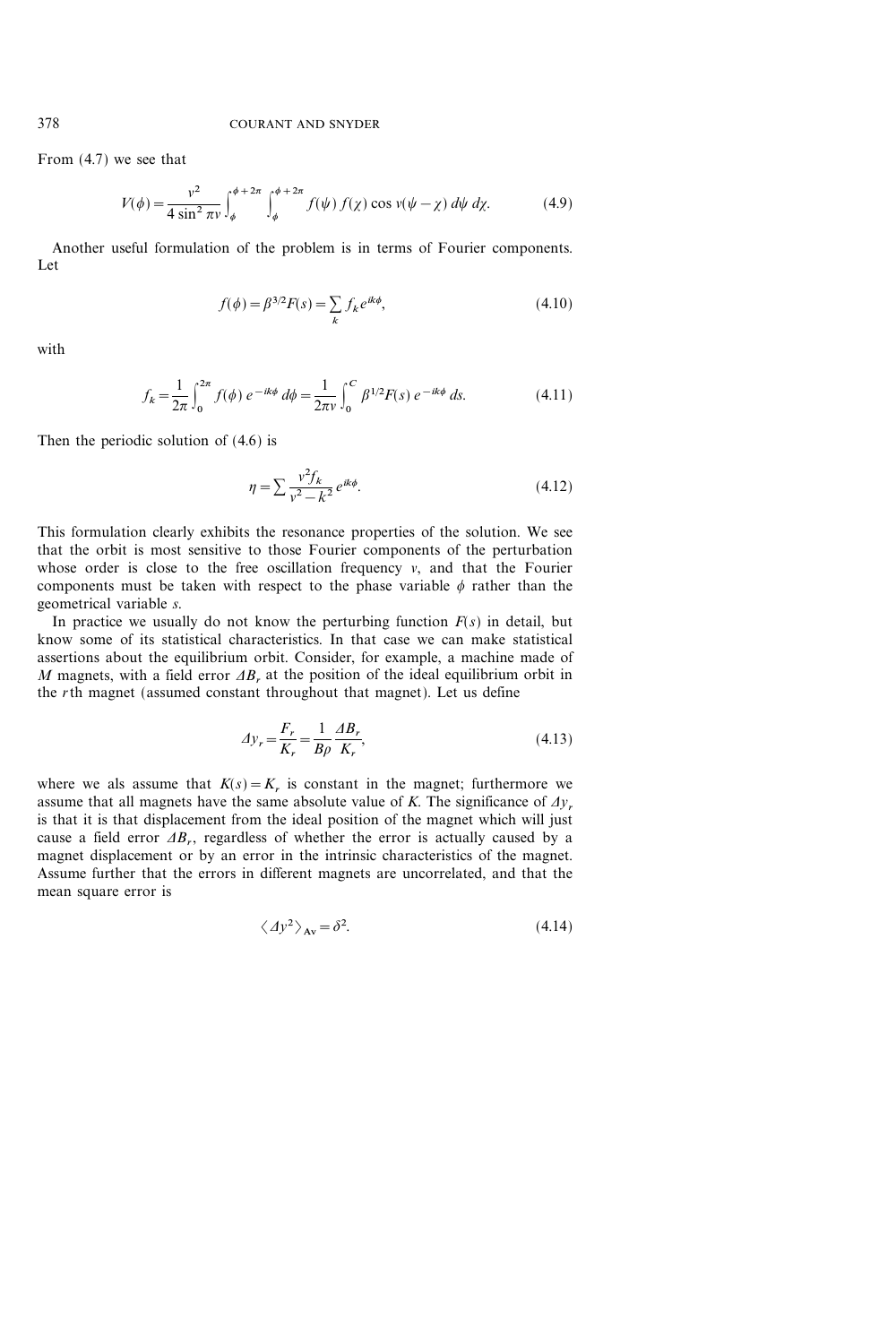We now consider the expectation value of the amplitude of the displaced equilibrium orbit in an ensemble of machines having errors as described. The quantity  $V$  defined by (4.9) is a convenient measure of the square of the amplitude. Its expectation value is

$$
\langle V(\phi) \rangle_{\text{Av}} = \frac{v^2}{4 \sin^2 \pi v} \int_{\phi}^{\phi + 2\pi} \int_{\phi}^{\phi + 2\pi} \langle f(\psi) f(\chi) \rangle \cos v(\psi - \chi) d\psi d\chi. \quad (4.15)
$$

Since, by hypothesis, errors in different magnets are uncorrelated,  $\langle f(\psi) f(\chi) \rangle = 0$ unless  $\psi$  and  $\gamma$  lie within the same magnet. Let us assume that the length of the individual magnets is small compared to the wave length of betatron oscillations, i.e., small compared to  $\beta$ . Then the factor cos  $v(\psi - \gamma)$  can be replaced by unity when  $\psi$  and  $\chi$  are in the same magnet, f can be replaced by its value at the center of the magnet, namely  $\beta^{3/2} K \Delta y$ , and the interval of  $\phi$  corresponding to the magnet is  $L/\nu\beta$ , where L is the lenth of the magnet. Thus the contribution of the rth magnet to the double integral in (4.15) is

$$
\frac{K^2 L^2 \beta_r (\Delta y_r)^2}{v^2}.
$$
\n(4.16)

The fluctuations in  $\Delta y$  from magnet to magnet are assumed uncorrelated; hence we may averages  $\beta_r$ , and  $\Delta y_r^2$  separately in averaging (4.16). The mean value of  $\beta_r$  is very nearly  $R/v$  [see Eq. (3.24)]. The length of a magnet is  $2\pi\rho/M$ , where  $\rho$  is the radius of curvature in the magnets ( $\rho$  is less than R if there are field-free sections between the magnets). Furthermore,  $K = \pm n/\rho^2$ . Therefore

$$
\langle V \rangle_{\text{Av}} = \frac{\pi^2}{\sin^2 \pi v} \frac{n^2 R}{M v \rho^2} \delta^2. \tag{4.17}
$$

The amplitude of oscillations is given by  $Y = (\beta V)^{1/2}$ . Again replacing  $\beta$  by  $R/v$ , we find for the mean square amplitude

$$
\langle Y^2 \rangle_{\text{Av}} = \frac{\pi^2}{\sin^2 \pi v} \frac{R^2}{\rho^2} \frac{n^2}{v^2 M} \delta^2. \tag{4.18}
$$

For the design of an accelerator it is desirable to have an estimate, not just of the mean square amplitude, but of the largest amplitude that can reasonably be expected. It has been shown by Lüders [9] that the higher moments of the distribution of  $Y^2$  satisfy

$$
\langle Y^{2k} \rangle_{\text{Av}} = k! \left[ \langle Y^2 \rangle \right]^k \tag{4.19}
$$

for  $k \ll M$ . It follows that  $Y^2$  has an exponential distribution (corresponding to a Rayleigh distribution in the amplitude Y). Thus the probability that  $Y^2$  exceeds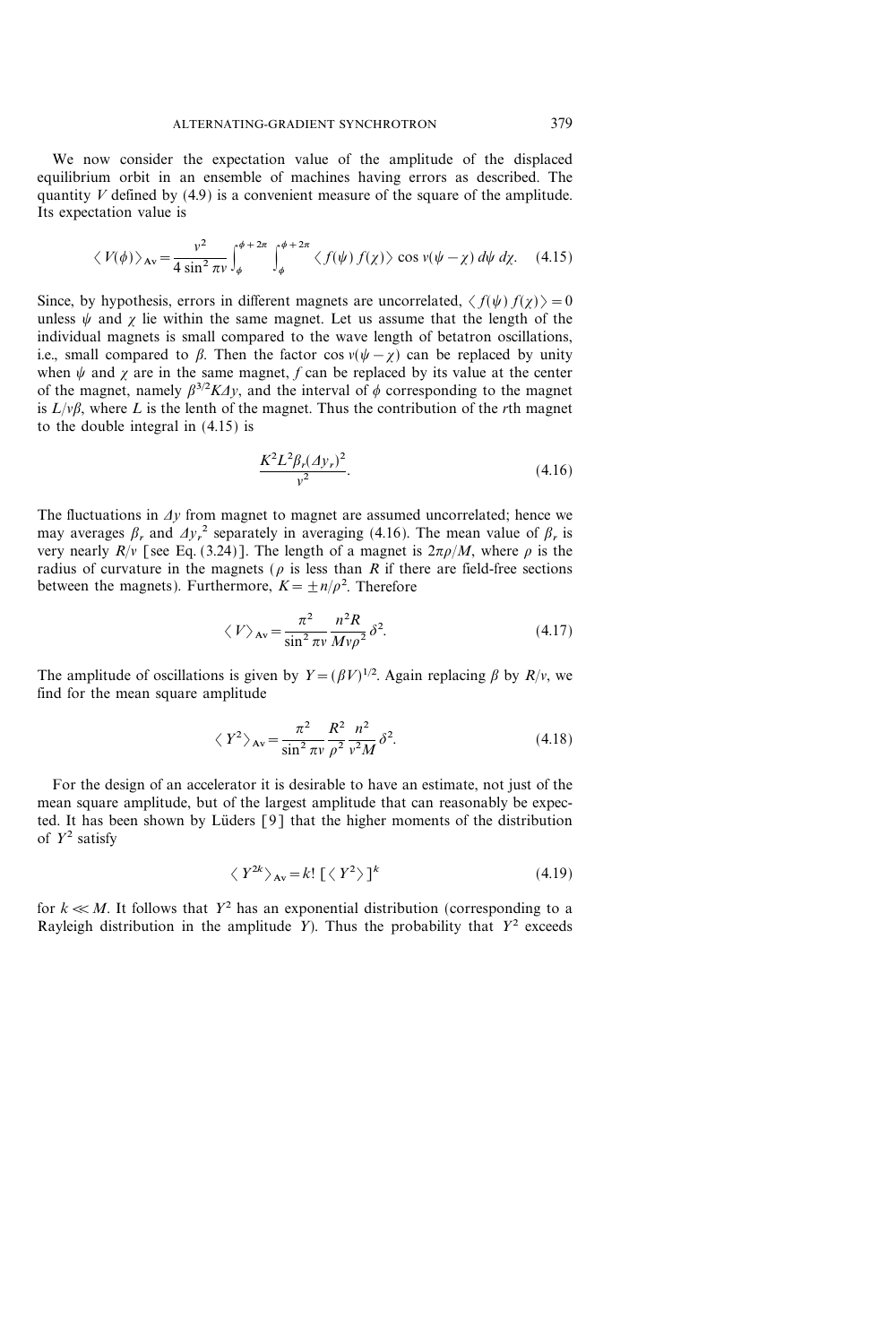four times the mean value (4.18) is about  $e^{-4}=0.02$ . It is thus safe to assume that, with 98% probability, the displacement of the closed orbit will be less than

$$
P = 2 \frac{\pi}{|\sin \pi v|} \frac{R}{\rho} \frac{|n|}{v M^{1/2}} F^{1/2}
$$
 (4.20)

times the root mean square equivalent displacement of the individual magnet, where  $F$  is the form factor defined by (3.25).

For the 30-Bev machine now under construction at Brookhaven, we have  $R = 421$  ft,  $\rho = 280$  ft,  $|n| = 360$ ,  $M = 240$ ,  $= 8.75$ ,  $F^{1/2} = 1.25$ , so that the multiplication factor  $P$  equals 36. Thus if the errors in placement of the individual magnets are random and uncorrelated with rms displacement of, say, 0.02 inch, the resulting equilibrium orbit is unlikely to deviate by more than 0.72 inch.

If we consider machines with different values of  $n$  and  $M$  but similar configurations of the unit period, we note that the phase shift  $\mu$  per period depends only on  $n/N^2$ , and that  $v = N\mu/2\pi$  [Eq. (3.17)]. Let us assume that the parameters are varied so as to keep  $n/N^2$  constant, and also so as to keep  $M/N$  (the number of magnets per unit cell) and  $\rho/R$  (the fraction of the circumference occupied by magnets) constant. Also adjust *n* in each case so that  $\sin \pi v$  has the same value. Then *n* varies as  $N^2$ , *v* varies as *N*, *M* varies as *N*, and *F* is constant; thus the factor P increases proportional to  $N^{1/2}$  or  $n^{1/4}$ . This is in contrast with the amplitude factor for free oscillations which, as we saw in Section 3, decreases with increasing  $n$ .

This leads to a fundamental limitation on the strength of focusing that is practicable. The parameters of a machine have to be chosen so as to strike a compromise between the decreased aperture requirements for free betatron oscillations and the increased orbit deviations arising from errors in magnet placement. The very large values of n and v proposed in our original paper  $\lceil 2 \rceil$  appeared feasible only because at the time of writing that paper we were not sufficiently aware of the importance of the effects of magnet errors.

### (b) Errors in Field Gradients

The distribution of field gradients along the equilibrium orbit may also deviate from the ideal—due to variations in length of the individual magnet sectors, in magnet gap dimensions, in iron properties, etc. As a result the periodicity condition

$$
K(s+C/N) = K(s)
$$
\n<sup>(2.7)</sup>

is not exactly satisfied. However, the weaker periodicity relation

$$
K(s+C) = K(s) \tag{2.6}
$$

remains valid. The stability and amplitude considerations of sections 2 and 3 still apply, but the unit cell that must be considered is the whole revolution rather than the Nth part of it, as in the ideal machine.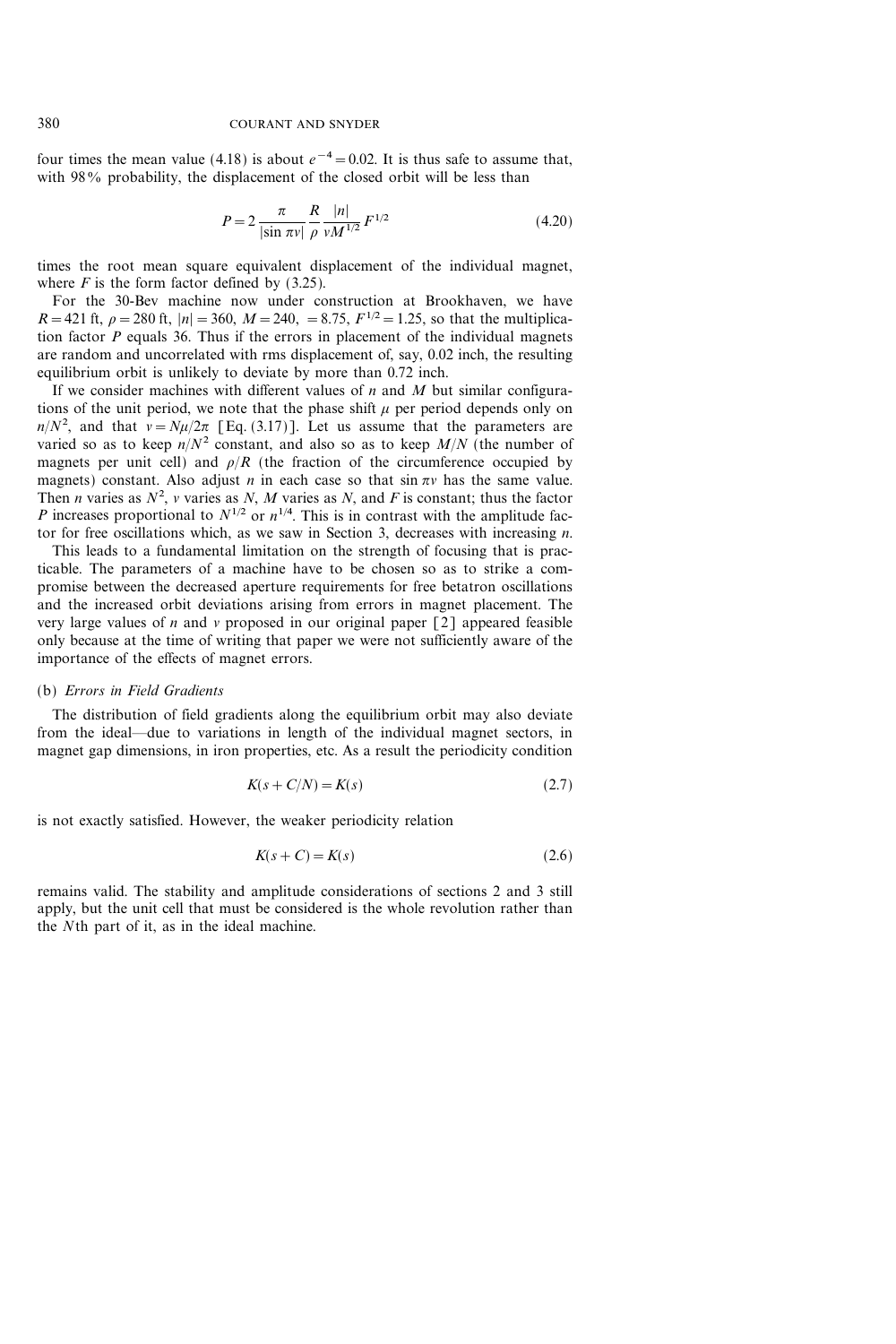The matrix for the transformation about one revolution is still of the form (2.23). It may be written as the product of the individual—no longer quite identical—unit cell matrices

$$
\mathbf{M} = \prod_{i=1}^{N} \mathbf{M}_i, \tag{4.21}
$$

where

$$
M_i = I \cos \mu_i + J_i \sin \mu_i \tag{4.22}
$$

is the matrix for the ith unit cell.

The stability condition is again

$$
|\text{Tr } \mathbf{M}| \leqslant 2. \tag{4.23}
$$

In a perfect machine, Tr  $M = 2 \cos(N\mu)$ , where  $\mu$  is the phase shift for one unit cell. If the imperfections are small, the matrix for the actual machine will differ only slightly from that for the perfect case; therefore the perturbations can cause (4.23) to be violated only if  $cos(N\mu)$  is near +1 or -1, that is, if  $v = N\mu/2\pi$  is near an integral or half-integral value. Integral values of  $v$ , as we have seen, already lead to difficulties because of large deviations of the equilibrium orbit; thus the main practical effect of gradient errors is to introduce instability in the vicinity of half-integral values of  $\nu$ .

Another effect of the gradient errors will be to alter the amplitude function  $\beta(s)$ , and therefore the form factor  $F$  defined by  $(3.25)$  and the admittance of the system, even when stability is preserved.

To investigate these effects quantitatively, we write the equation of oscillation about the actual equilibrium orbit in the form

$$
\frac{d^2y}{ds^2} + [K_0(s) + k(s)] y = 0,
$$
\n(4.24)

where  $K_0(s)$  is the focusing function for a perfect machine [satisfying the strong periodicity relation (2.7)], and  $k(s)$  [satisfying only the weak periodicity relation  $(2.6)$ ] is the perturbation. Suppose the solution for the perfect case  $(k=0)$  is known and that the matrix for one complete revolution in the perfect case is

$$
\mathbf{M}_0(s) = \mathbf{I}\cos\mu_0 + \mathbf{J}(s)\sin\mu_0; \qquad \mathbf{J}(s) = \begin{bmatrix} \alpha(s) & \beta(s) \\ -\gamma(s) & -\alpha(s) \end{bmatrix}.
$$
 (4.25)

Consider now a short interval of length  $ds_1$  near  $s_1$ . Its contribution to the matrix  $M_0$  is, in the limit  $K_0^{1/2}$   $ds_1 \ll 1$ ,

$$
\mathbf{m}_0 = \begin{bmatrix} 1 & ds_1 \\ -K_0(s_1) \, ds_1 & 1 \end{bmatrix},\tag{4.26}
$$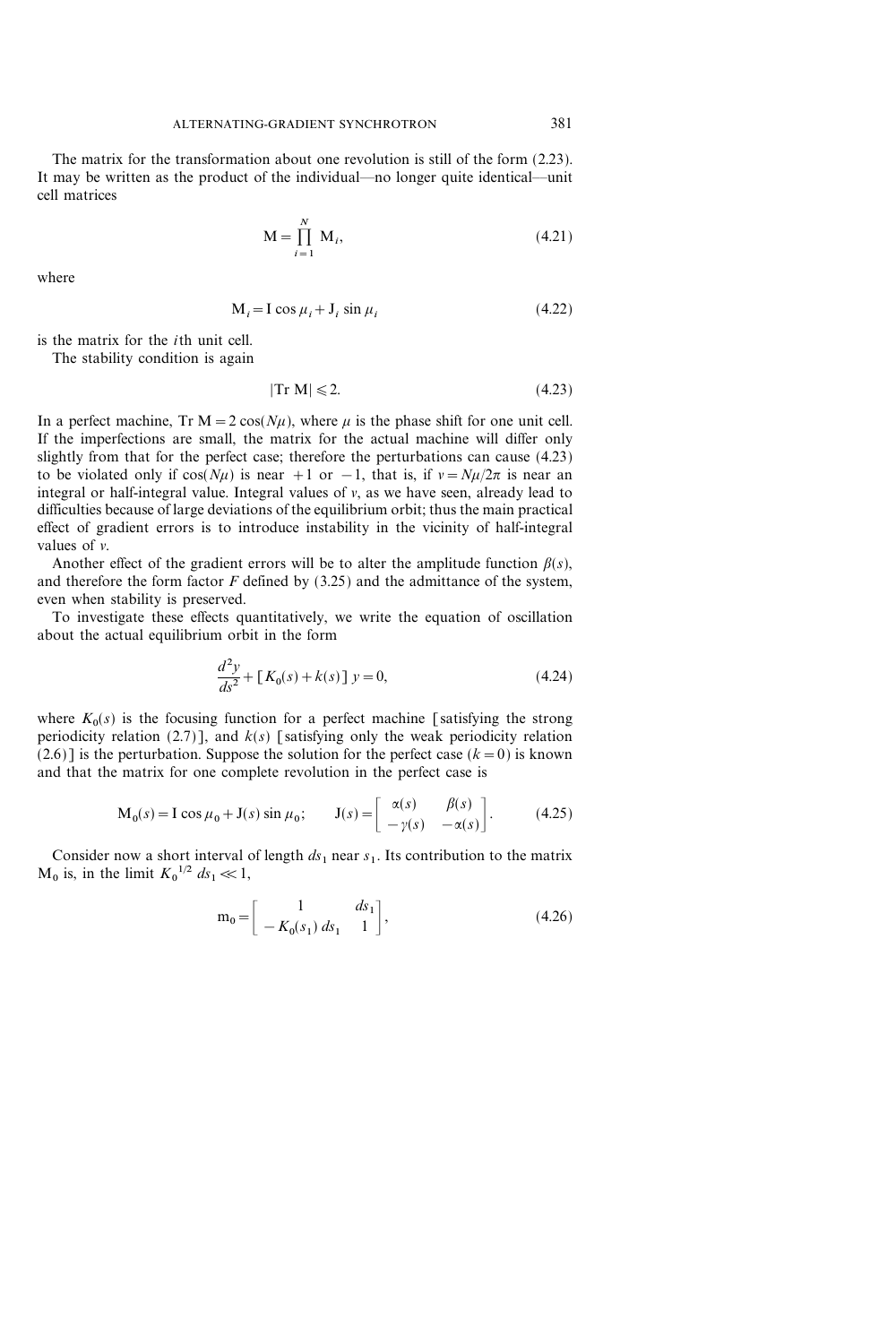while its contribution to the actual matrix is

$$
\mathbf{m} = \begin{bmatrix} 1 & ds_1 \\ -[K_0(s_1) + k(s_1)] & ds_1 & 1 \end{bmatrix}.
$$
 (4.27)

If k were different from zero only in the interval  $ds_1$ , the actual matrix would be obtained from  $M_0(s)$  by replacing the contribution (4.26) by (4.27), that is, by multiplying  $M_0(s_1)$  on the left by

$$
\text{mm}_0^{\text{-1}} = \begin{bmatrix} 1 & 0 \\ -k(s_1) \, ds_1 & 1 \end{bmatrix} . \tag{4.26}
$$

Carrying out the multiplication, we find

$$
Tr M = 2 \cos \mu = 2 \cos \mu_0 - (\beta \sin \mu_0) k(s_1) ds_1.
$$
 (4.29)

Thus the error k in the interval  $ds_1$  contributes  $-\beta(s_1) k(s_1) \sin \mu_0 \cdot ds_1$  to the trace of the matrix. Adding the contributions from errors  $k(s)$  over the whole circumference we obtain

$$
\Delta(\cos \mu) = -\frac{\sin \mu_0}{2} \int_0^C \beta(s) \, k(s) \, ds,\tag{4.30}
$$

and the frequency shift is

$$
\Delta v = \frac{\Delta \mu}{2\pi} = -\frac{\Delta(\cos \mu)}{2\pi \sin \mu_0} = \frac{1}{4\pi} \int_0^C \beta(s) k(s) ds.
$$
 (4.31)

The expressions (4.30) and (4.31) are only first approximations, since terms of second and higher orders in k are neglected. When  $\sin \mu_0$  is near zero the second order approximation must be considered. If there is an error  $k(s_1) ds_1$  near  $s_1$  and  $k(s_2)$  ds<sub>2</sub> near s<sub>2</sub>, the matrix at s<sub>1</sub> is

$$
\mathbf{M}(s_1) = \begin{bmatrix} 1 & 0 \\ -k(s_1) ds_1 & 1 \end{bmatrix} \mathbf{B} \begin{bmatrix} 1 & 0 \\ -k(s_2) ds_2 & 1 \end{bmatrix} \mathbf{A}, \tag{4.32}
$$

where A is the matrix of the unperturbed system from  $s_1$  to  $s_2$ , and B the matrix from  $s_2$  to  $s_1 + C$ . We may write

$$
M(s_1) = M_0(s_1) - (RBA) k(s_1) ds_1
$$
  
-(BRA) k(s<sub>2</sub>) ds<sub>2</sub> + (RBRA) k(s<sub>1</sub>) k(s<sub>2</sub>) ds<sub>1</sub> ds<sub>2</sub>, (4.33)

where

$$
R = \begin{bmatrix} 0 & 0 \\ 1 & 0 \end{bmatrix}.
$$
 (4.34)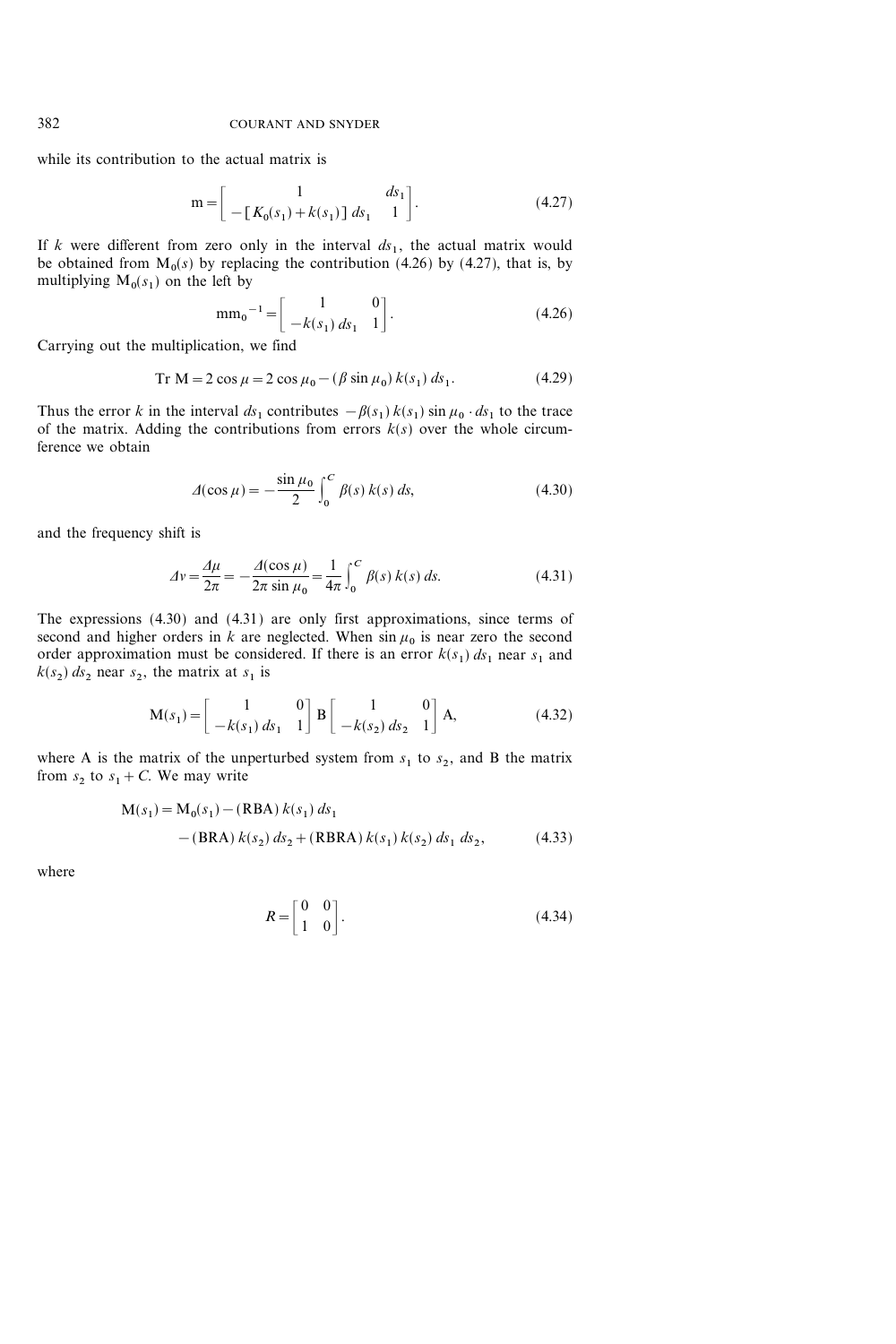The trace of  $M(s_1)$  is

$$
2\cos\mu = 2\cos\mu_0 - (k_1\beta_1\ ds_1 + k_2\beta_2\ ds_2)\sin\mu_0 + B_{12}A_{12}k_1k_2\ ds_1\ ds_2,\tag{4.35}
$$

where we have written  $k_1$  for  $k(s_1)$ , etc.

From (3.5) we obtain

$$
A_{12} = (\beta_1 \beta_2)^{1/2} \sin \nu (\phi_2 - \phi_1),
$$
  
\n
$$
B_{12} = (\beta_1 \beta_2)^{1/2} \sin \nu (2\pi - \phi_2 + \phi_1) = (\beta_1 \beta_2)^{1/2} \sin [\mu_0 - \nu (\phi_2 - \phi_1)].
$$
\n(4.36)

Substituting in (4.35) and integrating, we find

$$
\cos \mu - \cos \mu_0 = -\frac{\sin \mu_0}{2} \int_0^C k(s) \beta(s) ds
$$
  
 
$$
+ \frac{1}{2} \int_0^C ds_1 \int_{s_1}^C ds_2 k_1 k_2 \beta_1 \beta_2 \sin v(\phi_2 - \phi_1) \sin[\mu_0 - v(\phi_2 - \phi_1)].
$$
  
(4.37)

We are now in a position to find the width of a *stopband*, i.e., the width of that range of  $v=\mu_0/2\pi$  over which  $|\cos \mu|>1$ . Consider the case where v is nearly integer,

$$
v=p+\epsilon,
$$

with p an integer and  $\epsilon$  small. Then, to second order in  $\epsilon$ ,

$$
\sin \mu_0 = 2\pi \epsilon; \qquad \cos \mu_0 = 1 - 2\pi^2 \epsilon^2.
$$

We neglect terms of higher than the second order in  $\epsilon$  and k combined. Therefore  $\nu$  in the arguments of the sines in the double integral in (5.37) may be replaced by  $p, \mu_0$  by  $2\pi p$ , and the integral over the triangular region

$$
\int_0^C ds_1 \int_{s_1}^C ds_2
$$

equals half the integral over the square region

$$
\int_0^C ds_1 \int_0^C ds_2.
$$

Writing the sine functions in terms of complex exponentials we obtain, after some manipulation,

$$
\cos \mu - 1 = -2\pi^2 \epsilon^2 - \pi \epsilon J_0 + \frac{1}{8} (|J_{2p}|^2 - J_0^2), \tag{4.38}
$$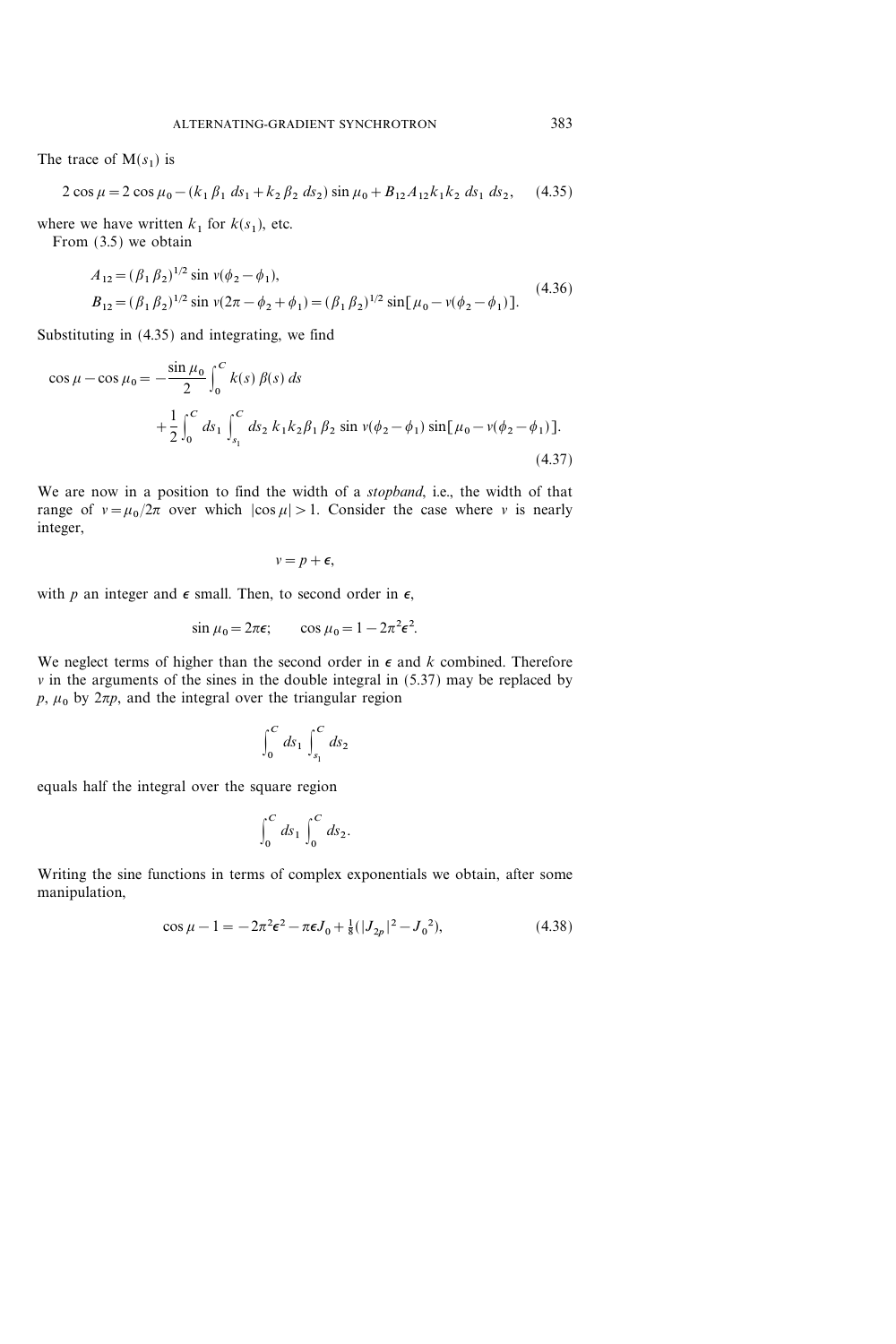where, for any  $n$ ,

$$
J_n = \int_0^C \beta(s) \, k(s) \, e^{-in\phi(s)} \, ds. \tag{4.39}
$$

Solving for  $\cos \mu - 1 = 0$ , we find

$$
\epsilon = -\frac{J_0 \pm |J_{2p}|}{4\pi} \tag{4.40}
$$

so that the width of the stopband is

$$
\delta v = \frac{|J_{2p}|}{2\pi} = \frac{1}{2\pi} \left| \int_0^C \beta(s) \, k(s) \, e^{2ip\phi(s)} \, ds \right|.
$$
 (4.41)

The derivation for half-integral stopbands ( $v = p + \frac{1}{2}$ ) is exactly analogous with the result

$$
\delta v = \frac{|J_{2p+1}|}{2\pi}.
$$
\n(4.42)

We may express these integrals in terms of the phase angle  $\phi$  as the independent variable, with

 $ds = v\beta \, d\phi.$ 

Thus

$$
J_n = \int_0^{2\pi} v\beta^2 k e^{-in\phi} d\phi \tag{4.43}
$$

is  $2\pi v$  times the *n*th exponential Fourier component of  $\beta^2 k$ , and the results of this section are

shift of frequency [Eq. (4.31)]  
\n
$$
\Delta v = \frac{1}{2}v(\beta^2 k)_0;
$$
\n
$$
(4.44)
$$
\nwidth of stopband

$$
\delta v = v |(\beta^2 k)_{2v}|. \tag{4.45}
$$

Beat Factors. The amplitude function  $\beta(s)$  will also be modified by gradient errors, and its maximum value, which determines the admittance of the system and also the expected peak deviations of the closed orbit due to field errors, will in general be larger in an imperfect machine than in a perfect one. Because the amplitudes of both free and forced oscillations, and hence aperture requirements, are proportional to  $\beta^{1/2}$ , it is desirable that the actual maximum value of  $\beta$  exceed the ideal maximum by as small a factor as possible.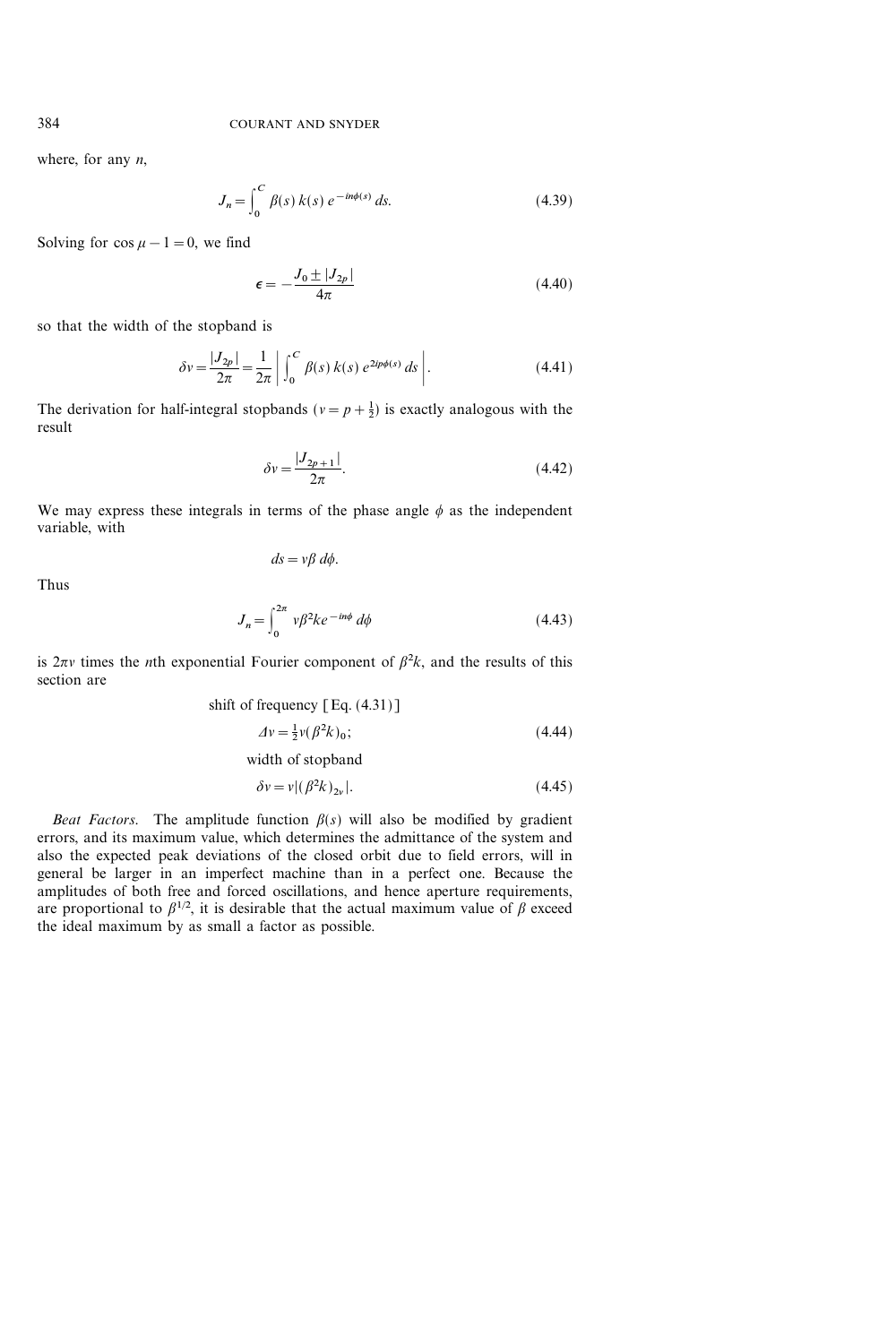We define the "beat factor"

$$
G = \left[ \frac{\beta(\text{actual})}{\beta(\text{ideal})} \right]_{\text{max}} \tag{4.46}
$$

for a machine in which the actual function  $\beta(s)$  differs from the ideal one because of gradient errors.

To obtain the change in  $\beta$  at some particular azimuth  $s_1$  we again consider first the contribution from the error  $k(s_2)$  in an interval  $ds_2$  at  $s_2$ . This is obtained from the matrix (4.33) with  $k_1=0$ :

$$
M(s_1) = M_0(s_1) = BRAk(s_2) ds_2
$$
  
=  $M_0(s_1) - \begin{bmatrix} B_{12}A_{11} & B_{12}A_{12} \ B_{22}A_{11} & B_{22}A_{12} \end{bmatrix} k(s_2) ds_2.$  (4.47)

The (12) element of  $M(s_1)$ , which is what determines  $\beta$ , is, by (4.36),

$$
M_{12}(s_1) = M_{12}^0 - B_{12} A_{12} k(s_2) ds_2
$$
  
=  $\beta_1 \sin \mu_0 - \beta_1 \beta_2 \sin \nu (\phi_2 - \phi_1) \sin[\mu_0 - \nu (\phi_2 - \phi_1)] k(s_2) ds_2.$  (4.48)

Integrating over  $s_2$ , we obtain

$$
\Delta M_{12}(s_1) = -\beta_1 \int_{s_1}^{s_1+C} ds_2 \, k_2 \, \beta_2 \, \sin \, v (\phi_2 - \phi_1) \, \sin[\mu_0 - v (\phi_2 - \phi_1)].
$$

But

$$
\Delta M_{12} = \Delta(\beta \sin \mu) = \Delta \beta \sin \mu_0 + \beta_1 \cos \mu_0 \cdot \Delta \mu.
$$

Using (4.31) we solve for  $\Delta \beta$ , obtaining

$$
\Delta \beta = \frac{\beta_1}{2 \sin \mu_0} \int_{s_1}^{s_1 + C} k(s_2) \beta(s_2) \cos 2\nu (\pi + \phi_2 - \phi_1) \, ds_2 \tag{4.49}
$$

$$
= \frac{\nu \beta_1}{2 \sin \mu_0} \int_{\phi_1}^{\phi_1 + 2\pi} k \beta^2 \cos 2\nu (\pi + \phi - \phi_1) \, d\phi,\tag{4.50}
$$

where we have changed to the phase  $\phi = \int ds / v \beta$  as the independent variable. From (4.50) it is easily verified that the fractional change in  $\beta$  satisfies the differential equation

$$
\frac{d^2}{d\phi^2} \frac{\Delta \beta}{\beta} + 4v^2 \frac{\Delta \beta}{\beta} = -2v^2 \beta^2 k(s),\tag{4.51}
$$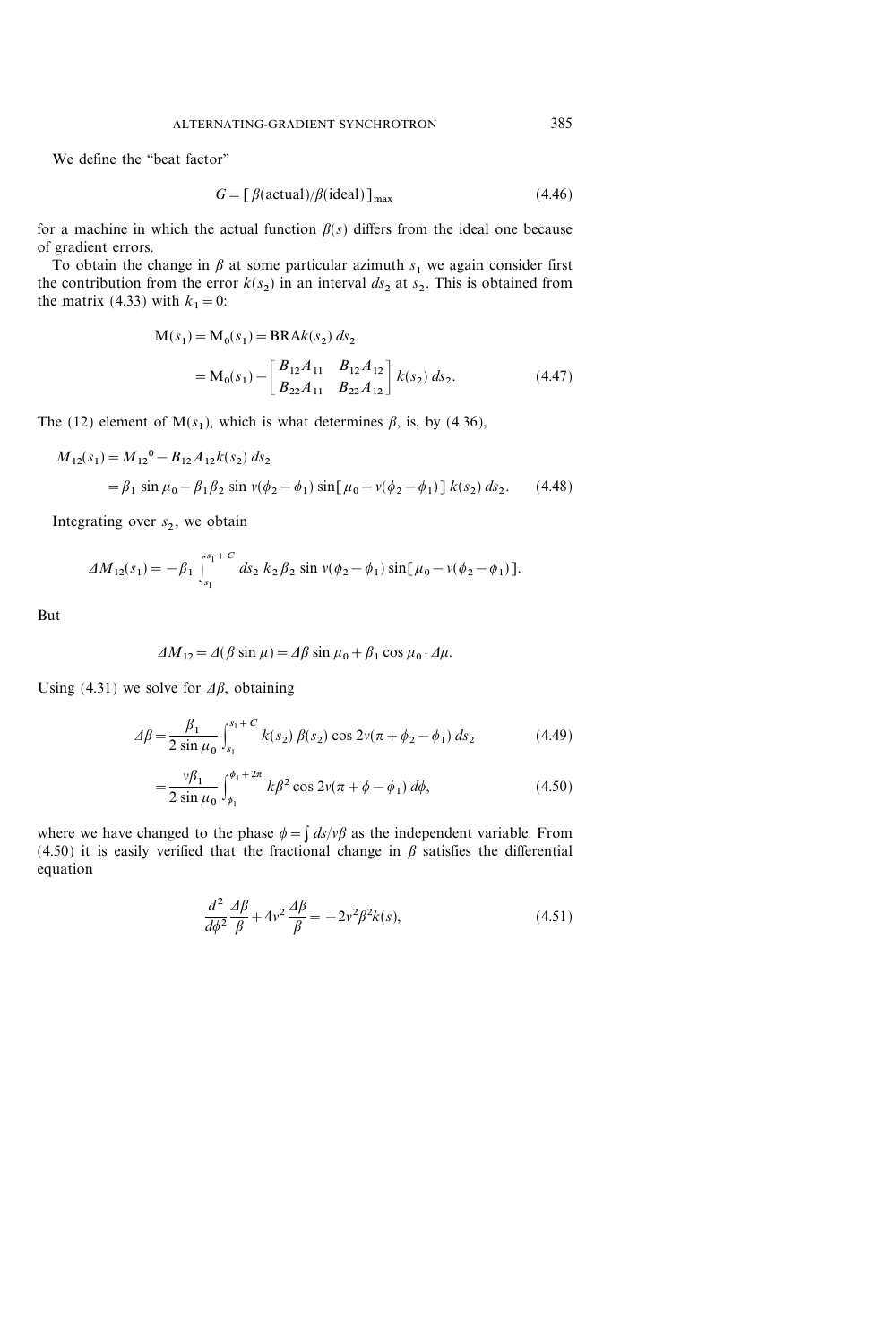which is very similar in form to the equation (4.6) satisfied by the displaced equilibrium orbit, but with  $2v$ , rather than  $v$  as the frequency of free oscillations. We may again solve (4.51) by Fourier analysis: we have

$$
\beta^2 k(s) = \frac{1}{2\pi v} \sum_{p=-\infty}^{\infty} J_p e^{ip\phi},\tag{4.52}
$$

where  $J_p$  is just the integral given by (4.30). Then the periodic solution of (4.51) is

$$
\frac{A\beta}{\beta} = -\frac{v}{4\pi} \sum_{p} \frac{J_{p}e^{ip\phi}}{v^{2} - (p/2)^{2}},
$$
\n(4.53)

which is, of course, equivalent to  $(4.50)$ . The form  $(4.53)$  shows that the amplitude function is most sensitive to those harmonic components of the error in  $K(s)$ , or rather in  $\beta^2 K(s)$ , whose order is nearest to 2v, and that it becomes infinite when 2v approaches an integer. If we consider only the leading term in (4.53), i.e., that value of  $p$  which is closest to  $2v$ , we have approximately

$$
\frac{d\beta}{\beta} = -\frac{|J_p| \cos(p\phi + \delta)}{4\pi (v - p/2)},
$$
\n(4.54)

where  $\delta$  is a phase angle. Since the width of the stopband at  $v = p/2$  is just  $|J_p|/2\pi$ [Eq. (4.41)], we see that the beat factor produced by the errors is related to the width of the nearest stopband produced by them,

$$
G = 1 + (A\beta/\beta)_{\text{max}} = 1 + \frac{(\delta v)_p}{2(v - p/2)},
$$
\n(4.55)

where  $(\delta v)_p$  is the width of the stopband at  $p/2$ , and  $v - p/2$  is the distance from the stopband.

Effect of Random Errors. As an example, we again consider the form the foregoing effects take when the errors in  $n(s)$  or  $K(s)$  are randomly distributed in  $M$  magnets, with no correlation between the errors in different magnets. We have the following root mean square ensemble averages for all orders  $p$  small compared to M,

$$
\frac{1}{2\pi} \langle |J_p| \rangle_{\rm rms} = \frac{1}{2\pi} \langle \left| \oint k \beta e^{-ip\phi} ds \right| \rangle_{\rm rms}
$$

$$
= M^{1/2} \frac{R\rho}{vM} k_{\rm rms} = \frac{R |n|}{\rho v M^{1/2}} \langle \frac{An}{n} \rangle_{\rm rms}, \qquad (4.56)
$$

where we have, in the averaging process, replaced  $\beta$  by  $R/v$  and noted that the integration is over M intervals of average lenth  $2\pi\rho/M$ . For the machine now under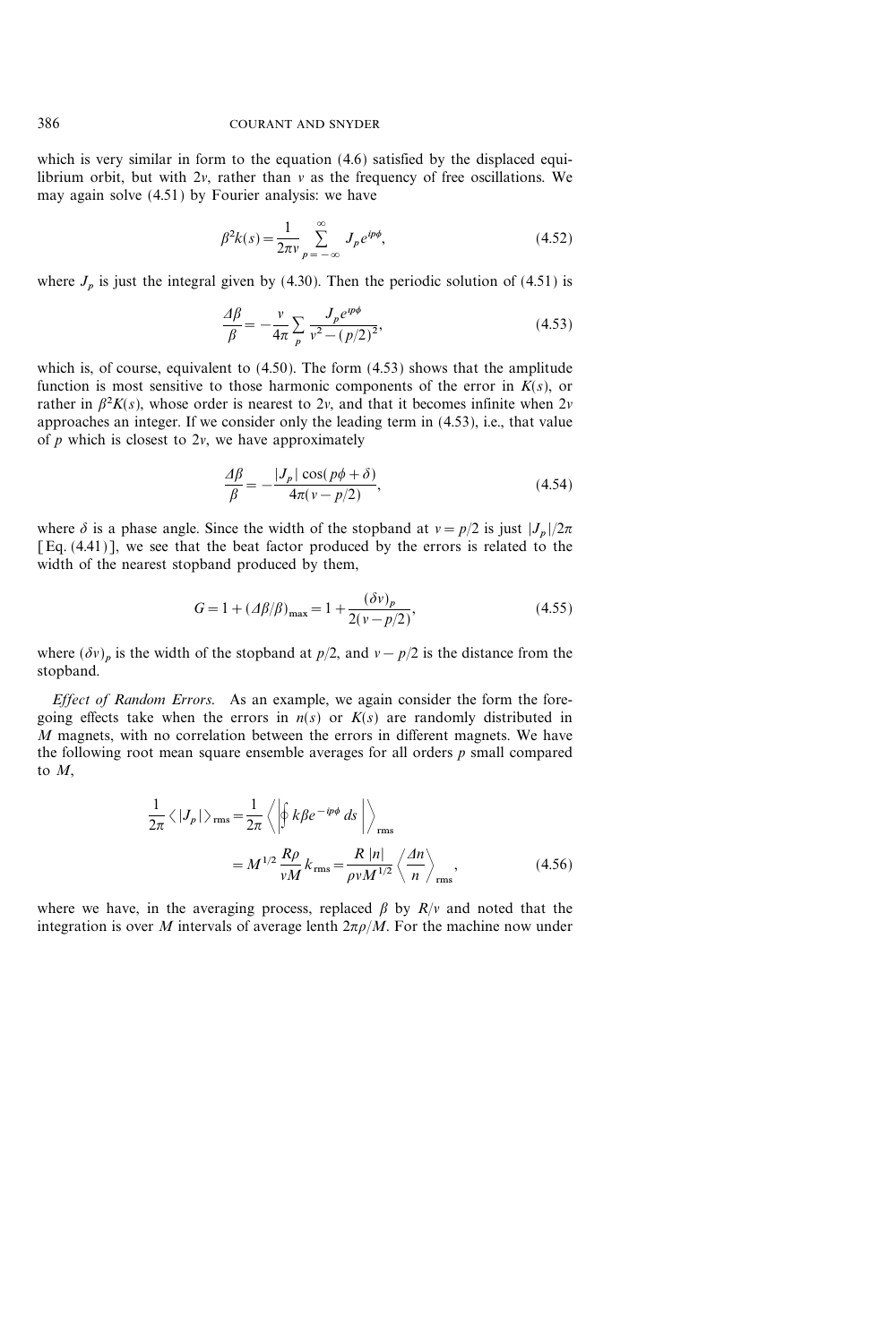construction at Brookhaven ( $R = 421$  ft,  $\rho = 280$  ft,  $n = 360$ ,  $M = 240$ ,  $v = 8.75$ ) we obtain

$$
\frac{1}{2\pi} \langle J_p \rangle_{\rm rms} = 4.0 \langle \Delta n \rangle_{\rm rms}.
$$

The stopband width is just this, while the shift in  $v$  is  $J_0/4\pi$ . The beat factor, for  $v = 8.75$ , aries aqually from the stopbands at  $\frac{17}{2}$  and  $\frac{18}{2}$ , and is

$$
G=1+4.0\left\langle \frac{\Delta n}{n}\right\rangle_{\rm rms}.
$$

Thus if the variation in *n* from magnet to magnet were 1 percent (rms), we would, on the average, expect  $v_x$  and  $v_z$  to differ from the design values by 0.02 unit, have stopbands of width 0.04 unit, and have a beat factor of 1.04. Any particular machine might, of course, be worse than this, though it would be unlikely to be worse by more than factor of 2.

## (c) Coupling between Horizontal and Vertical Oscillations

Up to this point we have assumed that horizontal and vertical deviations from the equilibrium orbit would be treated separately. This is the case when the magnetic field possesses a "median plane," i.e., a plane on which the field is everywhere perpendicular to the plane. However, the field of an actual magnet will deviate slightly from this condition; consequently the equilibrium orbit need not be a plane curve, and the two types of oscillations may be coupled.

In this case it is convenient to make use of the Hamiltonian formulation of the equations of motion. It is shown in the Appendix that the equations of motion, with the arc length s along the equilibrium orbit as the independent variable, can be derived from a Hamiltonian function

$$
G(x, z, p_x, p_z, s), \tag{4.57}
$$

which is periodic in s. Here x and z are the components of the displacement from the equilibrium orbit parallel and perpendicular to the oscillating plane, and  $p_x$  and  $p<sub>z</sub>$  are canonically conjugate momenta. The equations of motion are

$$
x' = \frac{\partial G}{\partial p_x}, \qquad p_x' = -\frac{\partial G}{\partial x},
$$
  

$$
z' = \frac{\partial G}{\partial p_z}, \qquad p_z' = -\frac{\partial G}{\partial z},
$$
 (4.58)

where a prime, as usual, denotes differentiation by s.

To obtain linear equations of motion we expand G as a power series in x,  $p_x$ , z,  $p<sub>z</sub>$  and neglect all terms higher than the second order. Since  $x=z=0$  is the equilibrium orbit, there are no first-order terms. Thus  $G$  is a homogeneous quadratic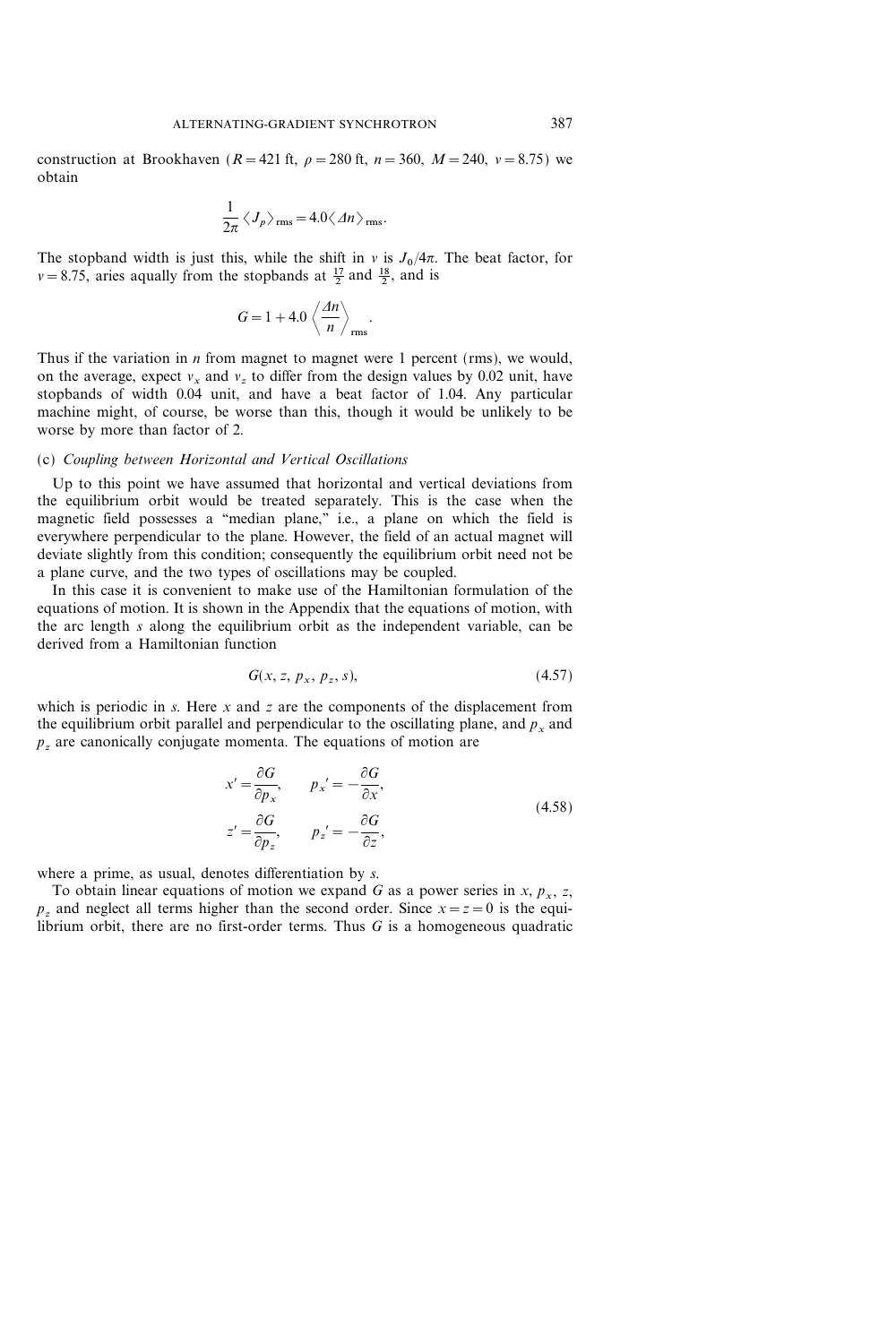function of x,  $p_x$ , z,  $p_z$ . Because of Maxwell's equations it may be written in the form

$$
G = \frac{1}{2} [K_1 x^2 + K_2 z^2 + 2Mxz + (p_x - Qz)^2 + (p_z + Qx)^2].
$$
 (4.59)

In the particular case where the equilibrium orbit still lies in a plane, these coefficients have the following physical significance

$$
K_1 = \frac{(1-n)}{\rho^2}, \qquad K_2 = \frac{n}{\rho^2}
$$

as in the uncoupled case;  $M/K_2$  is the slope of the surface on which the field has zero radial component, and  $Q$  is proportional to the longitudinal or solenoidal component of the magnetic field on the equilibrium orbit. If the equilibrium orbit is not plane, these interpretations must be modified slightly, but the Hamiltonian still has the form (4.59).

When  $G$  is a quadratic form (regardless of whether it is of the particular form (4.59), or not), the equations of motion (4.58) are linear and therefore define a linear canonical transformation of  $(x, p_x, z, p_z)$  phase space at  $s = s_1$  into phase space at  $s=s_2$ . Such a transformation can, of course, be represented by a  $(4\times4)$ matrix M,

$$
X(s_2) = \mathbf{M}(s_2 \mid s_1) \ X(s_1),\tag{4.60}
$$

where  $X(s)$  stands for the vector

$$
\left[\begin{array}{c} x(s) \\ p_x(s) \\ z(s) \\ p_z(s) \end{array}\right].
$$

The Hamiltonian quadratic form G can also be represented by a—symmetrical—  $4 \times 4$  matrix: in vector notation

$$
G = \frac{1}{2}[X, GX].\tag{4.61}
$$

The equations of motion (4.58) then become, in matrix notation,

$$
X' = \mathbf{SG} \ X,\tag{4.62}
$$

where

$$
S = \begin{bmatrix} 0 & -1 & 0 & 0 \\ 1 & 0 & 0 & 0 \\ 0 & 0 & 0 & -1 \\ 0 & 0 & 1 & 0 \end{bmatrix}.
$$
 (4.63)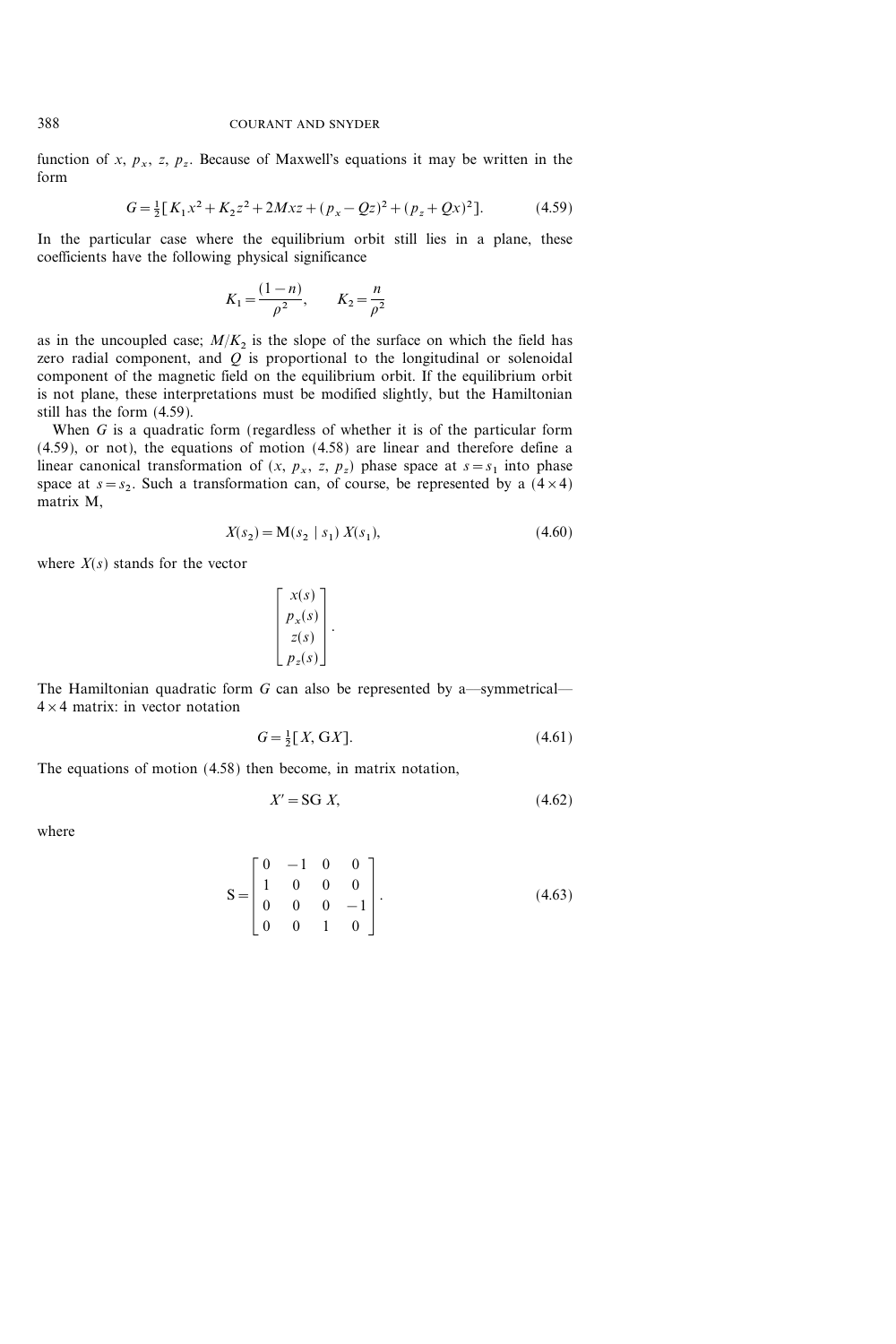It follows that, for any two solutions  $X_1$  and  $X_2$ 

$$
\frac{d}{ds}[X_2, \, S X_1] = [X_2', \, S X_1] + [X_2, \, S X_1'] = 0,\tag{4.64}
$$

that is, the bilinear form

$$
[X_2, S X_1] = x_1 p_{x2} - x_2 p_{x1} + z_1 p_{z2} - z_2 p_{z1}
$$

is invariant. Therefore, this form has the same value at  $s = s_1$  and at  $s = s_2$ . But, by  $(4.60)$ ,

$$
[X_2(s_2), SX_1(s_2)] = [MX_2(1), SMX_1(s_1)]
$$
  
= 
$$
[X_2(s_1) \widetilde{M}SMX_1(s_1)] = [X_2(s_1), SX_1(s_1)],
$$
 (4.65)

where  $\tilde{M}$  is the matrix obtained from M by transposing rows and columns. Since this relation is satisfied for any two solutions  $X_1$  and  $X_2$  the matrix M must satisfy

$$
\tilde{M}SM = S. \tag{4.66}
$$

This relation is due to Poincaré  $[10]$ , who proved it for the matrix of partial derivatives  $\partial x_i(s_2)/\partial x_k(s_1)$  for any canonical system, linear or not. Evidently, the theorem holds for systems of any number  $k$  of dimensions, provided  $S$  is the  $(2k \times 2k)$  matrix obtained by writing

$$
\begin{pmatrix} 0 & -1 \\ 1 & 0 \end{pmatrix}
$$

along the diagonal  $k$  times, and zero elsewhere.

Matrices M satisfying (4.66) are said to be sympletic. From the symplectic property of the transformation matrix we deduce that for each eigenvalue  $\lambda$  of the matrix M, its reciprocal must also be an eigenvalue. For if we take for  $X_1$  and  $X_2$ the eigensolutions  $X_i$  and  $X_k$  of

#### $MX = \lambda X$ .

corresponding to the eigenvalues  $\lambda_i$  and  $\lambda_k$ , we have, from (4.65)

$$
(\lambda_i \lambda_k - 1)[X_i(s_1), S X_k(s_1)] = 0.
$$
\n(4.67)

Given the eigenvector  $X_i$ , (4.67) must hold for all eigenvectors  $X_k$ . But the bilinear form  $[X_i, SX_k]$  cannot vanish for all eigenvectors  $X_k$ , since any set of initial values is a linear combination of the four eigenvectors. Therefore at least one of the eigenvalues is the reciprocal of  $\lambda_i$ . Therefore, the eigenvalues may be arranged in reciprocal pairs.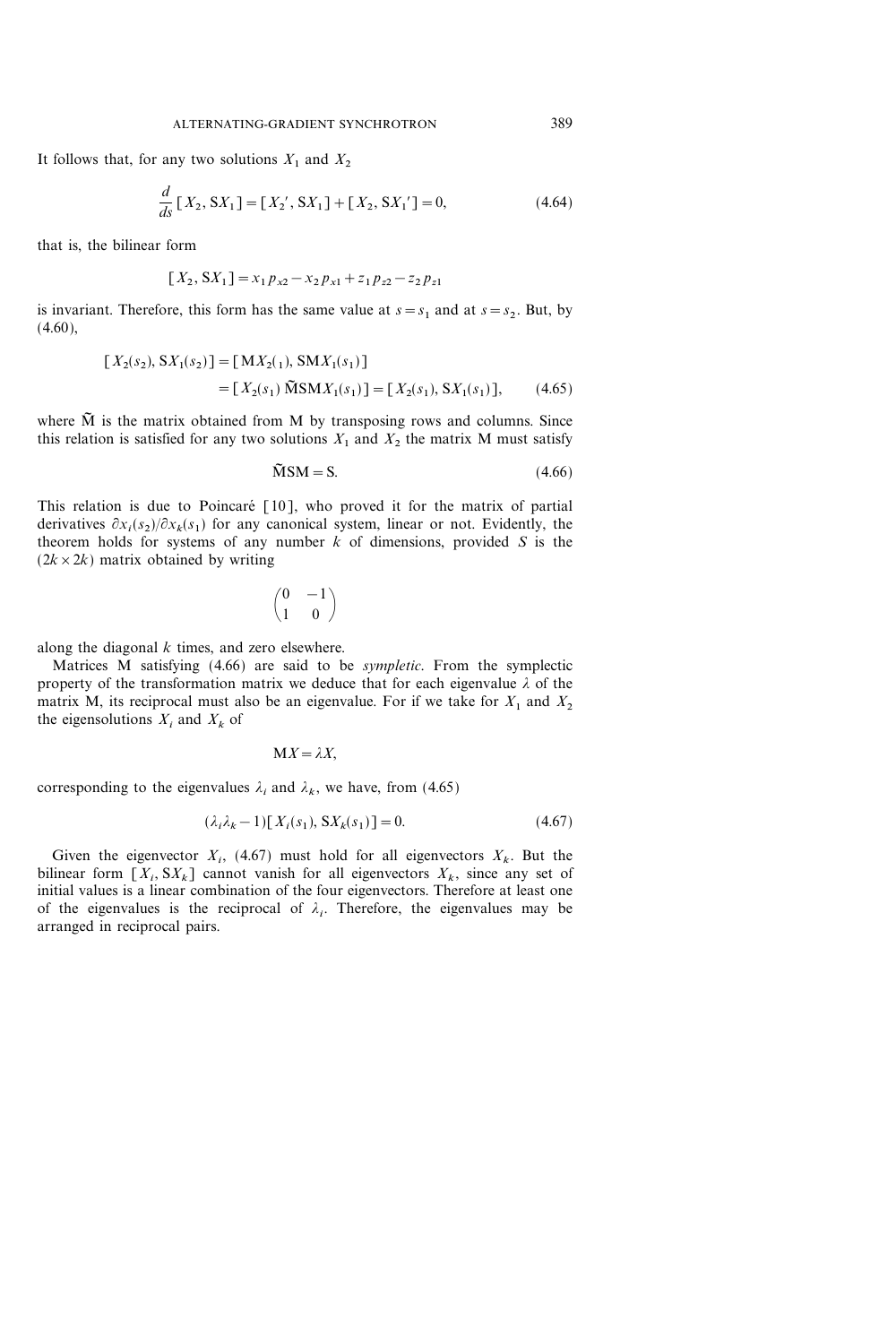

FIG. 2. Location of eigenvalues for two-dimensional linear oscillations. (a) Both modes stable. (b) One mode stable, one mode unstable. (c) Both modes unstable in absence of coupling. (d) Instability induced by coupling.

It follows that the product of the eigenvalues, and therefore the determinant of the matrix M, is equal to unity (Liouville's theorem). However, the symplectic condition is—for problems involving two or more degrees of freedom—a much stronger restriction than just the conservation of volume in phase space. Liouville's theorem imposes just one constraint on the  $(2k)^4$  elements of M (where k is the dimensionality of the problem), while the symplectic condition imposes  $k(2k-1)$ constraints [11]. Thus Liouville's theorem is equivalent to the symplectic condition only for one-dimensional systems.

Since M is real, the complex conjugate of an eigenvalue is also an eigenvalue. We thus have the following possibilities, assuming the eigenvalues to be distinct (Fig. 2):

 $4$  Other proofs of this fact have been given by Lüders [12], Sturrock [13], and Seiden [14].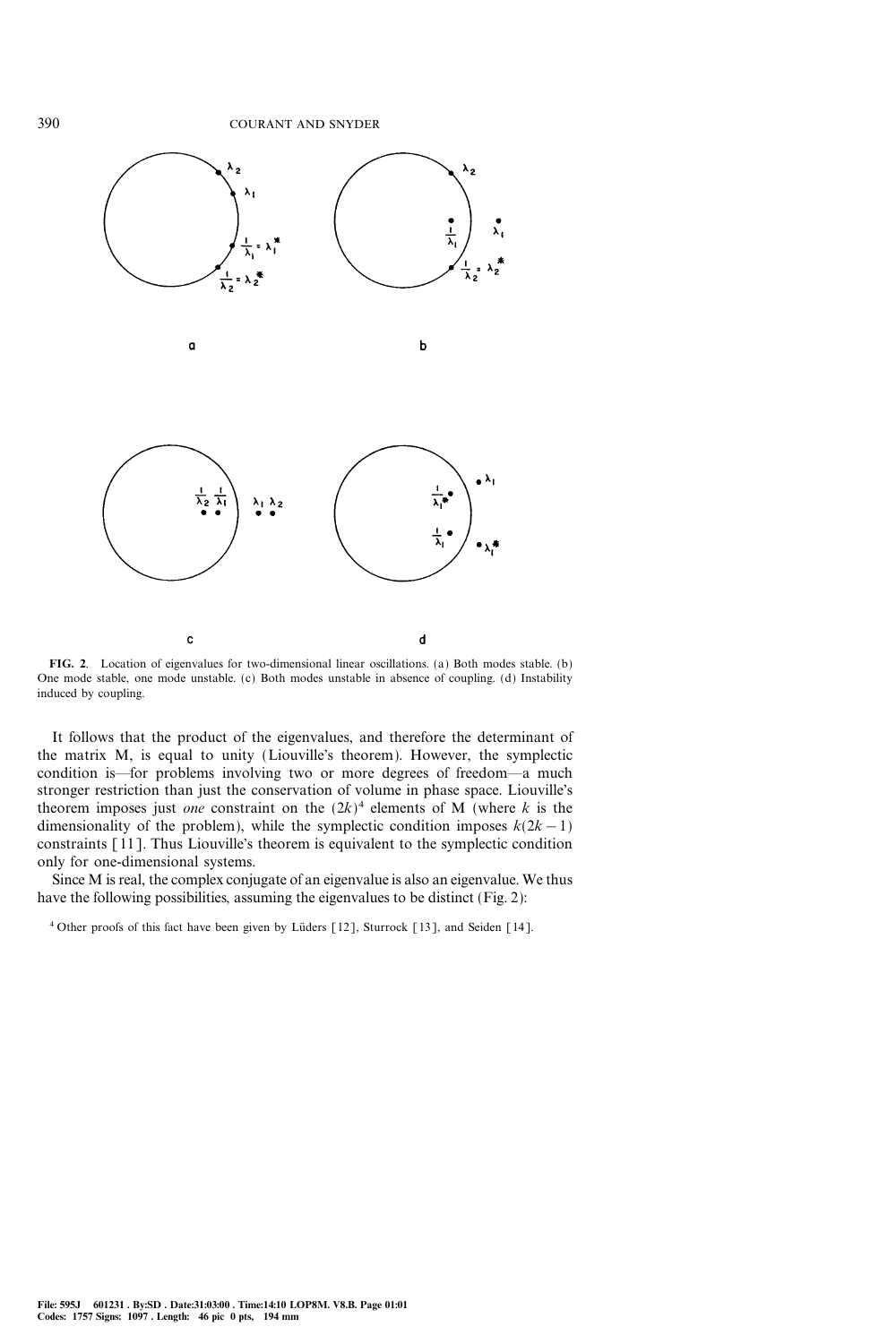(a) All four eigenvalues lie on the unit circle, forming two complex conjugate and reciprocal pairs.

(b) One reciprocal pair is real, the others are complex and on the unit circle.

(c) Two real reciprocal pairs.

(d) One eigenvalue, say  $\lambda_1$ , complex and not on the unit circle; the other eigenvalues must then be  $\lambda_2=1/\lambda$ ,  $\lambda_3=\lambda_1^*$ ,  $\lambda_4=1/\lambda_1^*$ .

The motion is unstable if any eigenvalue is greater than 1 in absolute value. Thus only situation (a) is stable. Cases (a), (b), and (c) correspond to the uncoupled case with both modes stable, one mode stable and one unstable, and both modes unstable, respectively. Case (d) does not arise without coupling, and represents a type of instability that is generated only by the coupling.

We now ask: If the uncoupled motion is stable  $\lceil \text{case} (a) \rceil$ , under what circurstances can the coupling lead to instability?

We assume that the coupling is weak. Then the matrix with coupling differs only slightly from the unperturbed matrix, and the same is true of the eigevalues. We exclude the case where the uncoupled system is near a resonance of the type we already know to be harmful (v integral or half-integral, eigenvalues =  $\pm$ 1). Then a small change in the eigenvalues cannot lead to situation (b) or (c), and it can lead to (d) only if the eigenvalues for the uncoupled modes are nearly equal, i.e., if, approximately,

$$
\cos \mu_x = \cos \mu_z. \tag{4.68}
$$

Equation (4.68) means that either

$$
v_x + v_z = \text{integer} \tag{4.69}
$$

or

$$
v_x - v_z = \text{integer.} \tag{4.70}
$$

We shall now show that instability of type (d) cannot arise in case (4.70), but will in general arise in case  $(4.69)^2$ .

We look for quadratic forms in the variables x,  $p_x$ , z,  $p_z$ , which are invariant under the transformation (4.60), analogous to W [Eq. (3.21)] in the onedimensional case. Such a quadratic form is given by a symmetrical matrix U which must satisfy

$$
(X, \mathbf{U}X) = (\mathbf{M}X, \mathbf{U}\mathbf{M}X) = (X, \widetilde{\mathbf{M}}\mathbf{U}\mathbf{M}X)
$$

or

$$
\tilde{M} \text{UM} = \text{U} \tag{4.71}
$$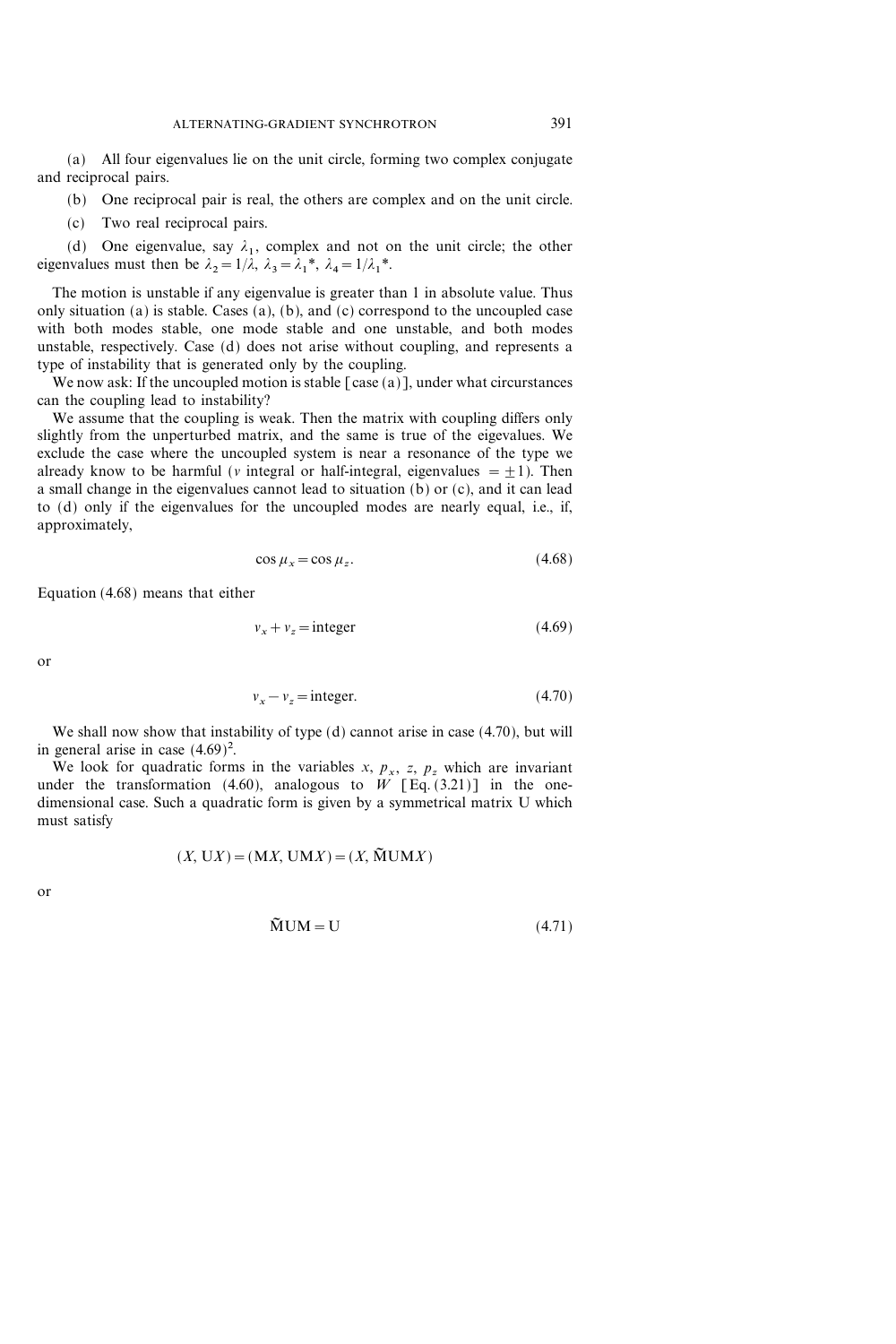Using (4.66) we find that the matrix SU must commute with M. Therefore, the symmetric solutions of (4.71) are

$$
U_k = SM^k - \tilde{M}^k S,\tag{4.72}
$$

where  $k$  is any integer; in general there are no other solutions except linear combinations of the matrices  $U_k$ .

Now consider the uncoupled case, where

$$
M = \begin{pmatrix} 0 & 0 \\ A & 0 & 0 \\ 0 & 0 & 0 \\ 0 & 0 & D \end{pmatrix};
$$
 (4.73)

A and D are the matrices of form  $(2.23)$  for the x and z motion, respectively. In this case it is easily seen that

$$
[X, U_k X] = 2W_x \sin k\mu_x + 2W_z \sin k\mu_z,
$$
 (4.74)

where  $W_x$  and  $W_z$  are the invariants (3.18).

The presence of coupling will add small terms to (4.74).

When  $\cos \mu_x \neq \cos \mu_z$ , the invariance of (4.74) for all k implies that  $W_x$  and  $W_y$ must be separately invariant. The only effect of coupling is to produce a slight change in the forms  $W_x$  and  $W_z$ . On the other hand, when  $\cos \mu_x = \cos \mu_z$ , then either sin  $k\mu_x=\sin 5\mu_z$  for all k [case (4.70)] or sin  $k\mu_x=-\sin k\mu_z$  [case (4.69)]. Then the invariance (4.74) merely means that either

$$
W_x + W_y
$$

or

$$
W_x - W_y
$$

is invariant. In the former case, which corresponds to the *difference*  $v_x - v_y$  being integral, the invariant is positive definite, since  $W_x$  and  $W_y$  are separately positive definite. The addition of small terms arising from the coupling does not alter the positive definite character. Therefore, the motion is bounded, and we have stability.

On the other hand, if  $v_x + v_y$  is integral, the invariant is the difference between two positive definite quantities, and is therefore not definite. In that case, the coupling may (and in general will) induce instability.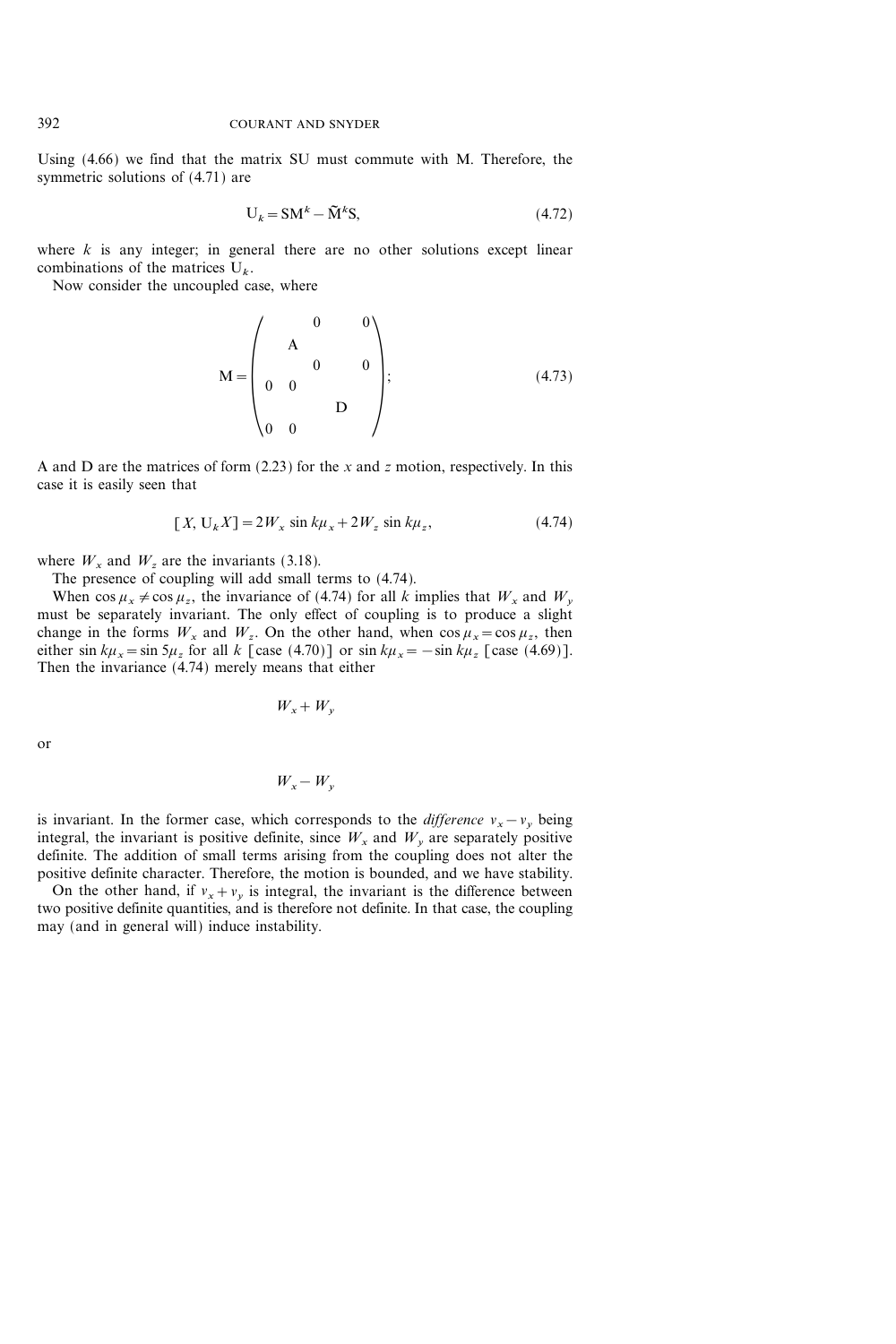To demonstrate that instability does indeed occur, and to estimate how strong it is, we must compute the eigenvalues of the matrix M. We write M in the form

$$
M = \begin{bmatrix} A & B \\ C & D \end{bmatrix}, \tag{4.75}
$$

where A, B, C, D are  $2 \times 2$  matrices. For any  $2 \times 2$  matrix A we define its "symplectic conjugate," as in  $(3.44)$ ,

$$
\bar{A} = -\begin{bmatrix} 0 & 1 \\ -1 & 0 \end{bmatrix} \tilde{A} \begin{bmatrix} 0 & 1 \\ -1 & 0 \end{bmatrix} = \begin{bmatrix} A_{22} & -A_{12} \\ -A_{21} & A_{11} \end{bmatrix},
$$
(4.76)

and for a  $4 \times 4$  matrix,

$$
\overline{\mathbf{M}} = -\mathbf{S}\widetilde{\mathbf{M}}\mathbf{S} = \begin{bmatrix} \overline{\mathbf{A}} & \overline{\mathbf{C}} \\ \overline{\mathbf{B}} & \overline{\mathbf{D}} \end{bmatrix}.
$$
 (4.77)

The symplectic condition (4.66) then leads to

$$
Det A + Det B = Det A + Det C = Det D + Det C = 1
$$
 (4.78)

and

$$
A\overline{C} + B\overline{D} = 0. \tag{4.79}
$$

Since the eigenvalues of M come in reciprocal pairs, it suffices to find the two quantities

$$
2\cos\mu_1 = A_1 = \lambda_1 + \frac{1}{\lambda_1}
$$
 (4.80)

and

$$
2\cos\mu_2 = A_2 = \lambda_2 + \frac{1}{\lambda_2}.
$$
 (4.81)

These are, of course, the eigenvalues of the matrix

$$
\mathbf{M} + \mathbf{M}^{-1} = \mathbf{M} + \overline{\mathbf{M}} = \begin{bmatrix} \mathbf{A} + \overline{\mathbf{A}} & \mathbf{B} + \overline{\mathbf{C}} \\ \mathbf{C} + \overline{\mathbf{B}} & \mathbf{D} + \overline{\mathbf{D}} \end{bmatrix} .
$$
 (4.82)

These eigenvalues satisfy the characteristic equation

$$
\Lambda^2 - A(A + \overline{A} + D + \overline{D}) + (A + \overline{A})(D + \overline{D}) - (B + \overline{C})(\overline{B} + C) = 0,
$$
 (4.83)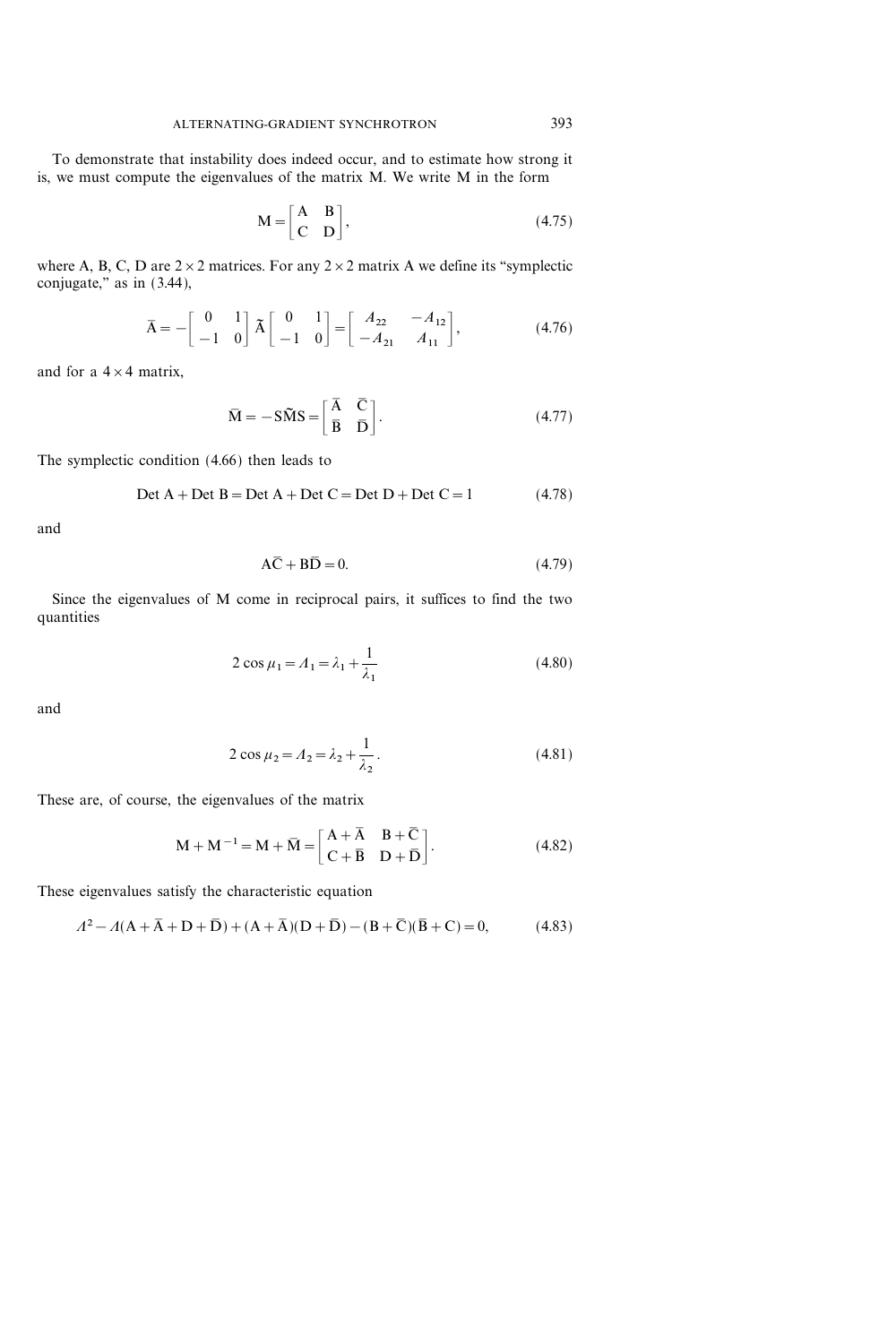the solutions of which are

$$
2A = (TrA + TrD) \pm [(TrA - TrD)^{2} + 4 Det(B + \bar{C})]^{1/2}.
$$
 (4.84)

If the expression under the square root sign is negative,  $\Lambda$  will be complex, and we are dealing with an instability of type (d), induced by the coupling. If the coupling is weak, the matrices B and C will be small, and therefore  $\Lambda$  can be complex only if TrA – TrD is nearly zero and at the same time Det( $B+\overline{C}$ ) is negative.

It follows in general from the relation  $(4.79)$  that, when  $TrA = TrD$  and the unperturbed motion is stable ( $|TrA| < 2$ ), then, regardless of the details of the coupling, Det(B+ $\overline{C}$ ) is positive in the case of a difference resonance ( $v_x - v_z =$ integer) and negative in the case of a sum resonance ( $v_x + v_z =$ integer). To see this, we write B and  $\overline{C}$  in the form

$$
B = ED, \overline{C} = -\overline{A}E \tag{4.85}
$$

where, from (4.79),

$$
E = B\overline{D}/(D\overline{D}).\tag{4.86}
$$

Thus

$$
Det(B + \overline{C}) = Det(ED - \overline{AE}).
$$
\n(4.87)

It may now be verified that, if A and D have the same determinant and the same trace, and if E is any matrix whatsoever,

$$
Det(D - \overline{A}) Det(ED - \overline{A}E)
$$
  
= Det[(D - \overline{A})(ED - \overline{A}E)]  
=  $\frac{1}{4}$ {Tr[(D - \overline{A})(ED - \overline{A}E)]}<sup>2</sup> +  $\frac{1}{16}$ [Det(A - \overline{A})][Tr(ED - \overline{A}E)]<sup>2</sup>. (4.88)

Now, if the unperturbed problem is stable, Det( $A - \overline{A}$ ) is positive, equal to 4 sin<sup>2</sup>  $\mu$ . Thus (4.88) is positive, and therefore Det( $B + \overline{C}$ ) has the same sign as Det( $D - \overline{A}$ ). But it is easily seen that, when  $Tr A = Tr D$ ,

$$
Det(D - \overline{A}) = \frac{(\beta_x + \beta_z)^2 + (\alpha_z \beta_x + \alpha_x \beta_z)^2}{\beta_x \beta_z} \sin \mu_x \sin \mu_z,
$$
 (4.89)

which is positive at a difference resonance  $(\sin \mu_x = \sin \mu_z)$  and negative at a sum resonance (sin  $\mu_x = -\sin \mu_z$ ).

We have thus proved that coupling will induce instability at a sum resonance but not at a difference resonance. The proof is independent of the form of the coupling; it holds whether the coupling is caused by twists of the magnets about the beam axis or by longitudinal magnetic field. The proof is also independent of perturbation theory; it holds just as long as the coupling is not strong enough to alter the signs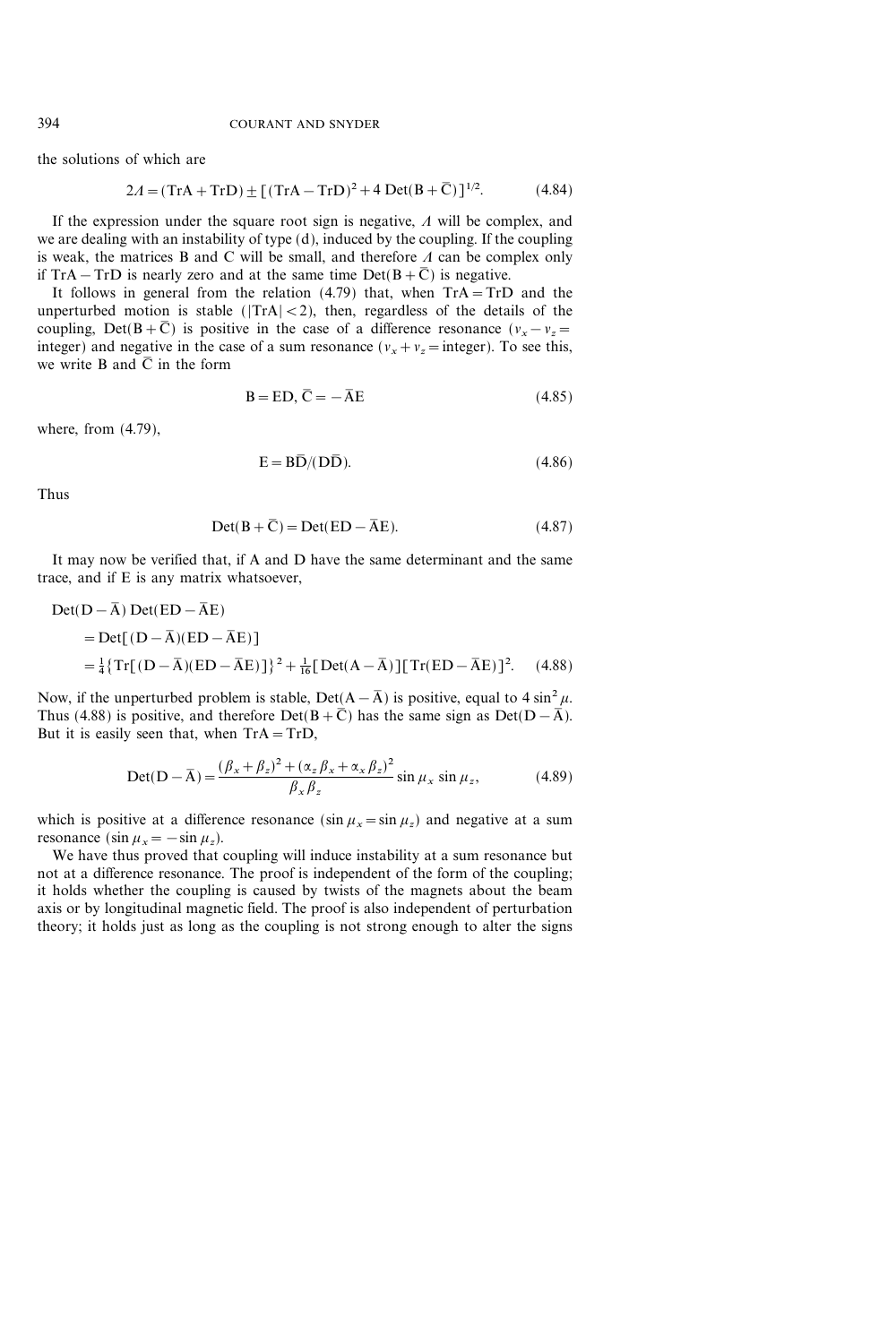of Det( $A-\overline{A}$ ) and Det( $D-\overline{A}$ ). In these respects our proof is more general than the proofs given in refs. [12] and [14].

We now turn to a quantitative estimate of the strength of the instability. If a short section of magnet of length ds at s is rotated through a small angle  $\theta$ , the effect is that the overall matrix at s must be multiplied by

$$
I + [K_z(s) - K_x(s)] \theta ds \begin{bmatrix} 0 & 0 & 0 & 0 \\ 0 & 0 & 1 & 0 \\ 0 & 0 & 0 & 0 \\ 1 & 0 & 0 & 0 \end{bmatrix},
$$
(4.90)

where I is the unit matrix and  $K_z$  and  $K_x$  are the focusing functions at s. Thus the perturbed matrix for the whole revolution is

$$
M = M_0 + \epsilon \, ds \begin{bmatrix} 0 & 0 & A_{12} & 0 \\ 0 & 0 & A_{22} & 0 \\ D_{12} & 0 & 0 & 0 \\ D_{22} & 0 & 0 & 0 \end{bmatrix},
$$
(4.91)

where  $\epsilon = (K_z - K_x) \theta$ . This gives

$$
\Delta = \text{Det}(B + \overline{C}) = A_{12} D_{12} (\epsilon \, ds)^2
$$
  
=  $\beta_x \beta_z \sin \mu_x \sin \mu_z (\epsilon \, ds)^2$ . (4.92)

This is, of course, positive at a difference resonance ( $\sin \mu_x = \sin \mu_z$ ) and negative at a sum resonance (sin  $\mu_x = -\sin \mu_z$ ). Thus we have an example of instability arising at a sum resonance but not at a difference resonance.

Now consider again a random distribution of tilt angles in  $M$  magnets comprising a machine.

The expectation value of Det( $B + \overline{C}$ ) will be the sum of terms like (4.92) for all the magnets. We have, then,

$$
\langle \varDelta \rangle = \frac{-16\pi^2 n^2}{v^2 M} \frac{R^2}{\rho^2} \sin^2 \mu \langle \vartheta^2 \rangle. \tag{4.93}
$$

Instability will arise if

$$
(\cos \mu_x - \cos \mu_z)^2 < -\Delta.
$$

There is, therefore, a stopband of width

$$
\delta v = \frac{1}{2\pi} \delta \mu = \frac{2}{2\pi} \left( \frac{-\Delta}{\sin^2 \mu} \right)^{1/2}.
$$
 (4.94)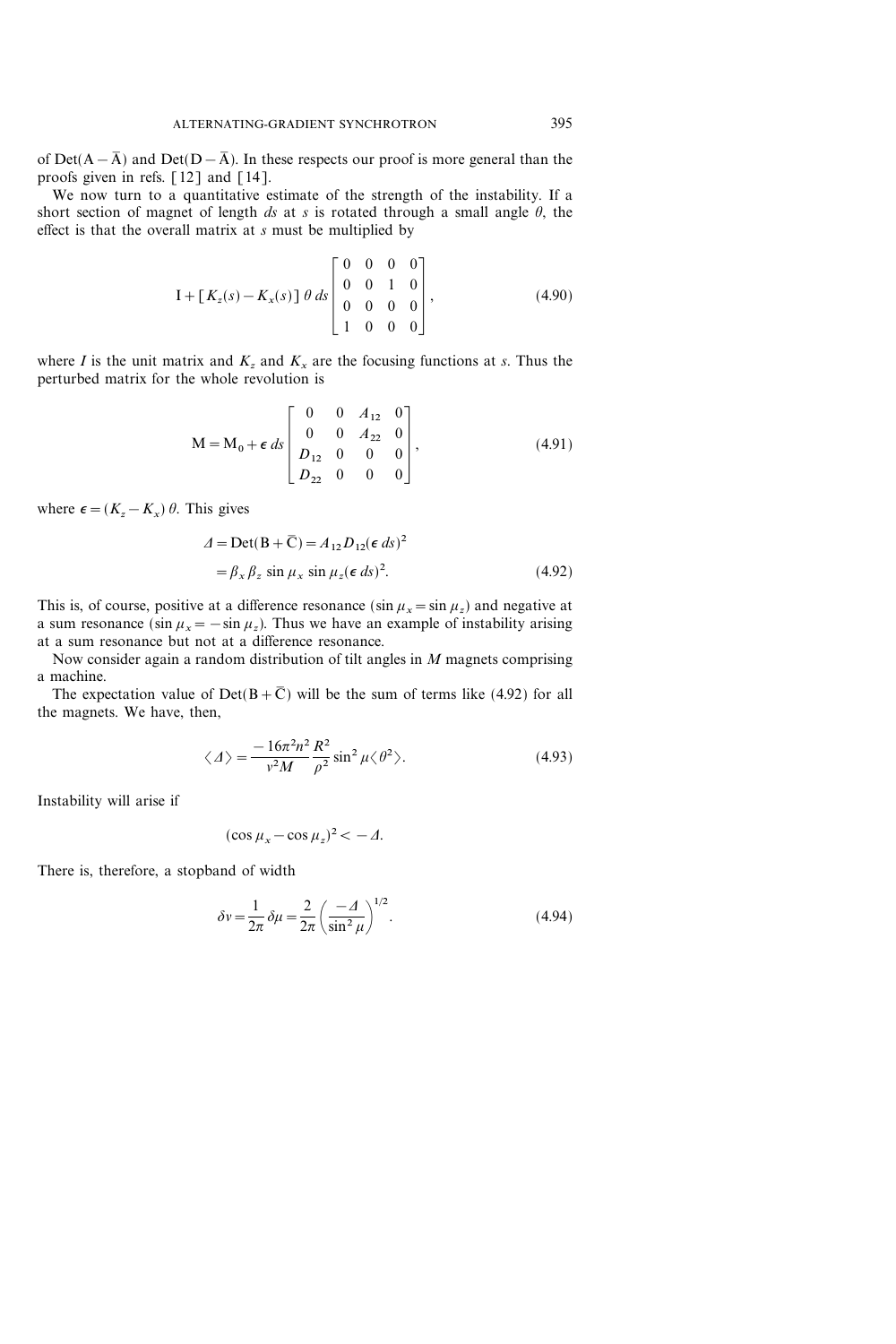Its root mean square width is, by (4.93),

$$
\langle \delta v \rangle_{\rm rms} = \frac{4 |n|}{v M^{1/2}} \frac{R}{\rho} \langle \theta \rangle_{\rm rms}.
$$
 (4.95)

For the Brookhaven parameters we obtain

$$
\langle \delta v \rangle_{\rm rms} = 16.0 \langle \theta \rangle_{\rm rms}.
$$

Thus, if the rms tilt is  $10^{-3}$  radian, we obtain an rms stopband width of 0.016 unit.

## (d) Nonlinear Effects

The actual equations of motion will contain nonlinear terms as well. The detailed theory of the effects of nonlinearities is beyond the scope of this paper, but the following facts are worth mentioning.

Nonlinearities modify the behavior of the resonances we have just obtained from the linear theory. The shift of the equilibrium orbit, which is infinite according Eq.  $(4.7)$  when v is integral, becomes finite, and the unstable oscillation arising when v is half-integral or when  $v_x + v_z$  is integral also becomes limited in amplitude. Both these effects arise because the nonlinearity causes the frequency  $\nu$  to vary with amplitude; thus as the amplitude increases the frequencies change, and the resonant condition ceases to apply.

On the other hand, nonlinearities can also cause instability in situations which would be stable in the linear theory. Specifically, instability can arise if

$$
av_x + bv_z = \text{integer}
$$

with a and b integral [15]. However, it has been shown by Moser [16] and Sturrock [17] that these instabilities will arise only if  $a$  and  $b$  are of the same sign, or if a or b is zero (analogous to the result in linear coupling resonance). Furthermore, if  $a+b\geq 5$  the motion is generally stable even at resonance, because the detuning effects of the nonlinearity dominate the resonance effects. For  $a+b=3$ , the system is generally unstable, while for  $a+b=4$ , the system may be stable or unstable depending on the relative magnitudes of certain coefficients; detailed calculations show that it is more likely to be stable than unstable for practical machine designs. To summarize the effects of imperfections,

$$
v_x
$$
 or  $v_z$  = integer

imperfections will generally cause a large shift in the equilibrium orbit (infinite in the linear approximation). If

$$
2v_x
$$
 or  $2v_z$  or  $v_x + v_z =$ integer,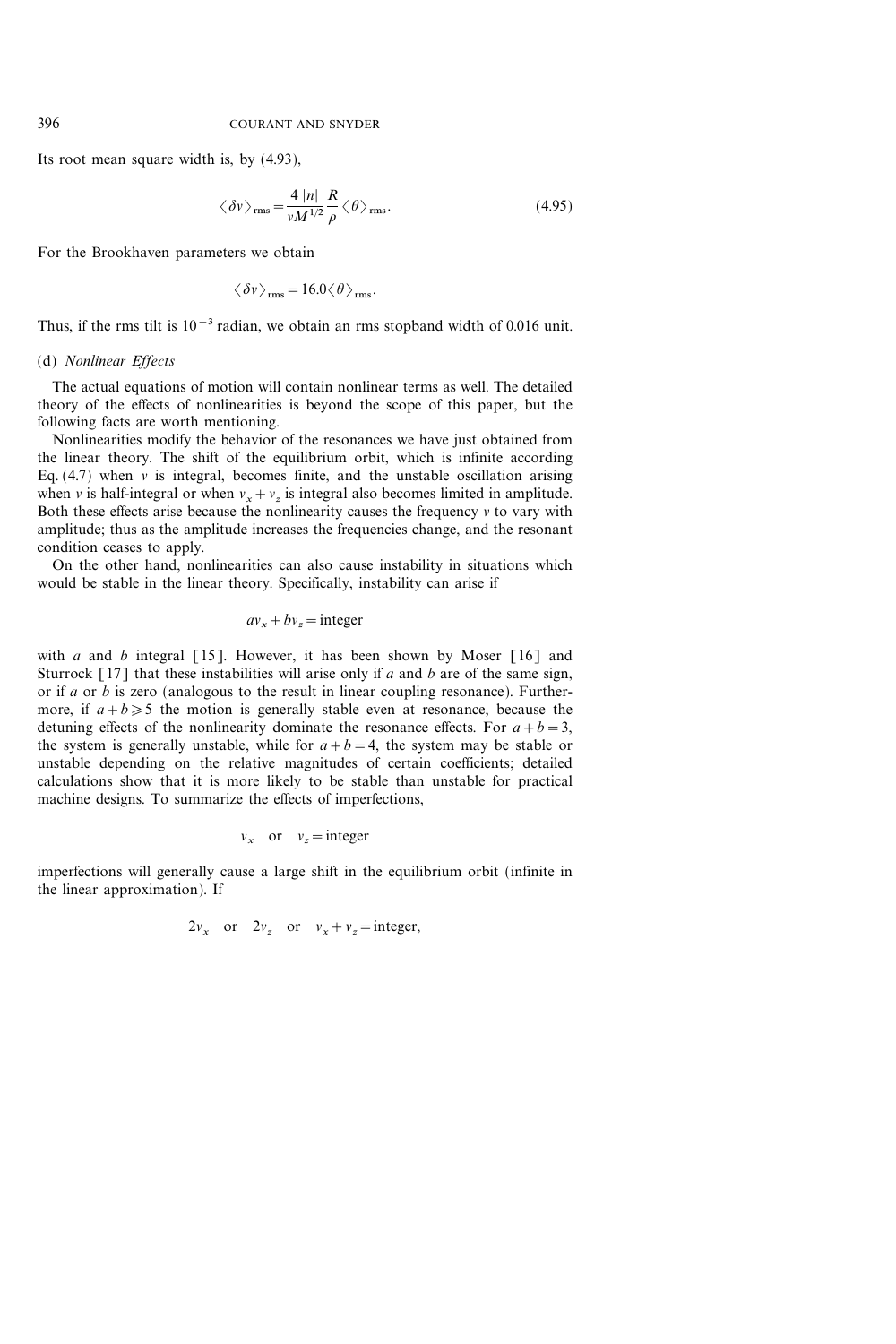

FIG. 3. Values of  $v_x$  and  $v_z$  at which constructional errors may induce instability.

oscillations about the equilibrium orbit are in general unstable. Nonlinearities produce further instabilities if

 $3v_x$  or  $2v_x+v_z$  or  $v_x+2v_z$  or  $3v_z=$  integer

and may also do so if

 $4v_x$  or  $3v_x+v_z$  or  $2(v_x+v_z)$  or  $v_x+3v_z$  or  $4v_z=$  integer.

The values of  $v_x$  and  $v_z$  at which resonances may lead to instability are schematically shown in Fig. 3.

### 5. PHASE STABILITY

The synchrotron [18, 19] is made possible by the phase stability of the acceleration, i.e., by the fact that a particle which arrives at the accelerating gap at a phase of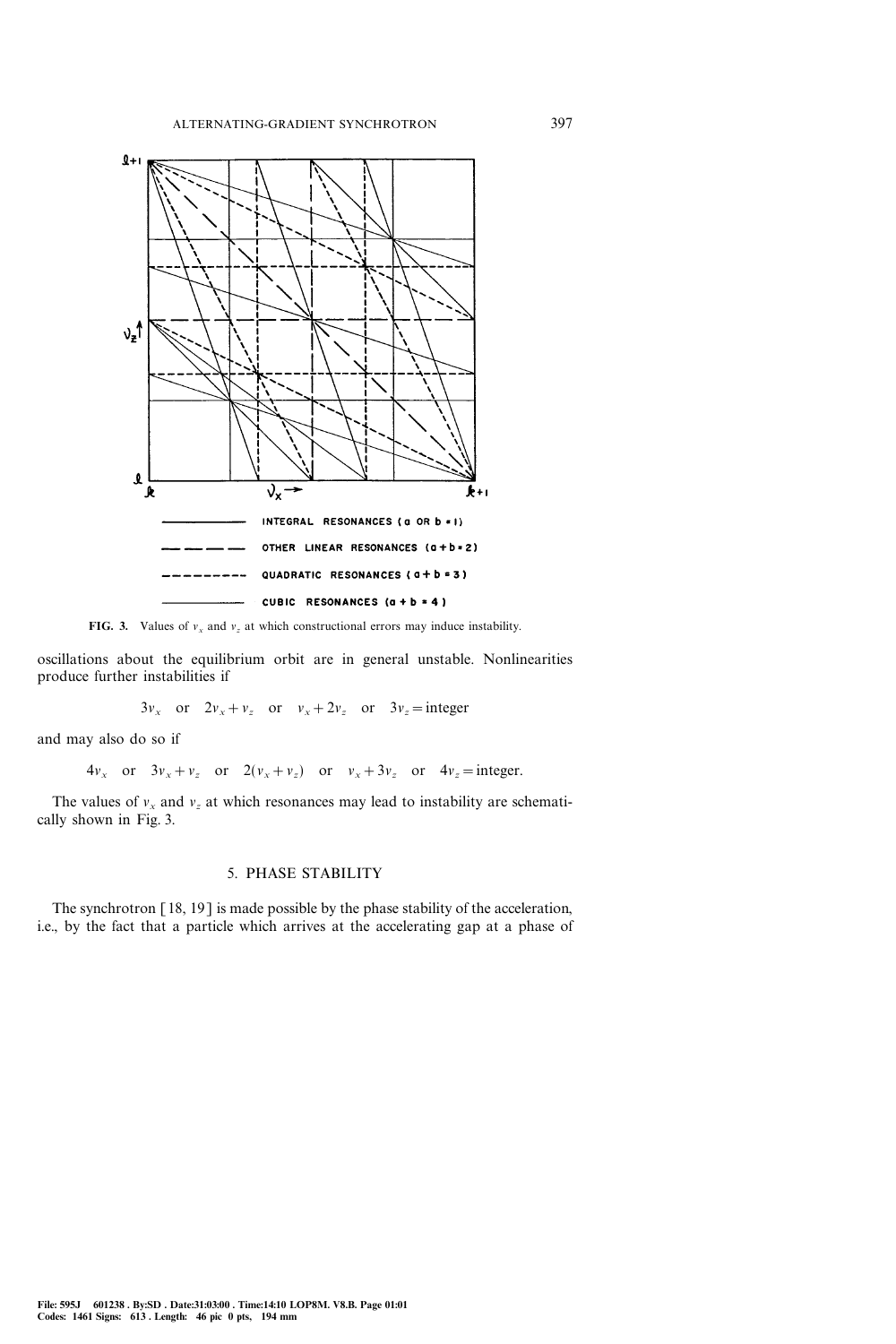the accelerating field different from the equilibrium phase experiences a phase acceleration or "phase restoring force" toward the equilibrium phase, provided the phase displacement and the momentum deviation of the particle are not too great.

Phase stability arises from the fact that the period of revolution of a particle with more (or less) than the synchronous momentum differs from that of the particle with the synchronous momentum. In the conventional synchrotron we have

$$
\Delta t/t = (\Delta C/C) - (\Delta v/v) = [(1 - n)^{-1} - (Mc^2/E)^2](\Delta p/p),\tag{5.1}
$$

where  $\Delta t$  is the change in the period t of revolution,  $\Delta C$  is the change in the orbit circumference C, and  $\Delta v$  is the change in the velocity v, associated with a change  $\Delta p$  in the momentum p.

In the alternating gradient synchrotron the relation between orbit circumference and momentum is altered, so that the term  $(1-n)^{-1}$  in (5.1) must be replaced by a different quantity, depending on the field configuration. We shall see that this quantity, the "momentum compaction coefficients,"

$$
\alpha = \frac{AC/C}{Ap/p} \tag{5.2}
$$

is small compared to unity in synchrotrons with strong alternating gradients. Then (5.1) is replaced by

$$
\frac{At}{t} = \left(\alpha - \frac{E_0^2}{E^2}\right)\frac{dp}{p} = \left(\frac{E_0^2}{E_1^2} - \frac{E_0^2}{E^2}\right)\frac{dp}{p} = \eta \frac{dp}{p},\tag{5.3}
$$

where

$$
E_1 = Mc^2 / \alpha^{1/2} \tag{5.4}
$$

may be called the "transition energy," and  $E_0$  is the rest energy.

The coefficient  $\eta$  of  $\Delta p/p$  in (5.3) is negative for energies less than  $E_1$  and changes sign as the particle is accelerated through  $E_1$ . As pointed out in CLS, this means that at this point the equilibrium phase angle shifts from the rising to the falling side of the voltage curve. To retain an accelerated beam beyond this energy it will be necessary to shift the phase of the applied radiofrequency voltage by the appropriate amount at the proper time.

The equation of phase oscillation may be obtained from the two equations  $[3, 5, 20]$ 

$$
\frac{d}{dt}\left(\frac{AE}{\omega_s}\right) = \frac{eV}{2\pi} \left(\sin\phi - \sin\phi_0\right) \tag{5.5a}
$$

$$
\frac{d\phi}{dt} - \omega_1 = \eta h \omega_s \frac{dp}{p} = \frac{\eta h \omega_s}{\beta^2} \frac{AE}{E},
$$
\n(5.5b)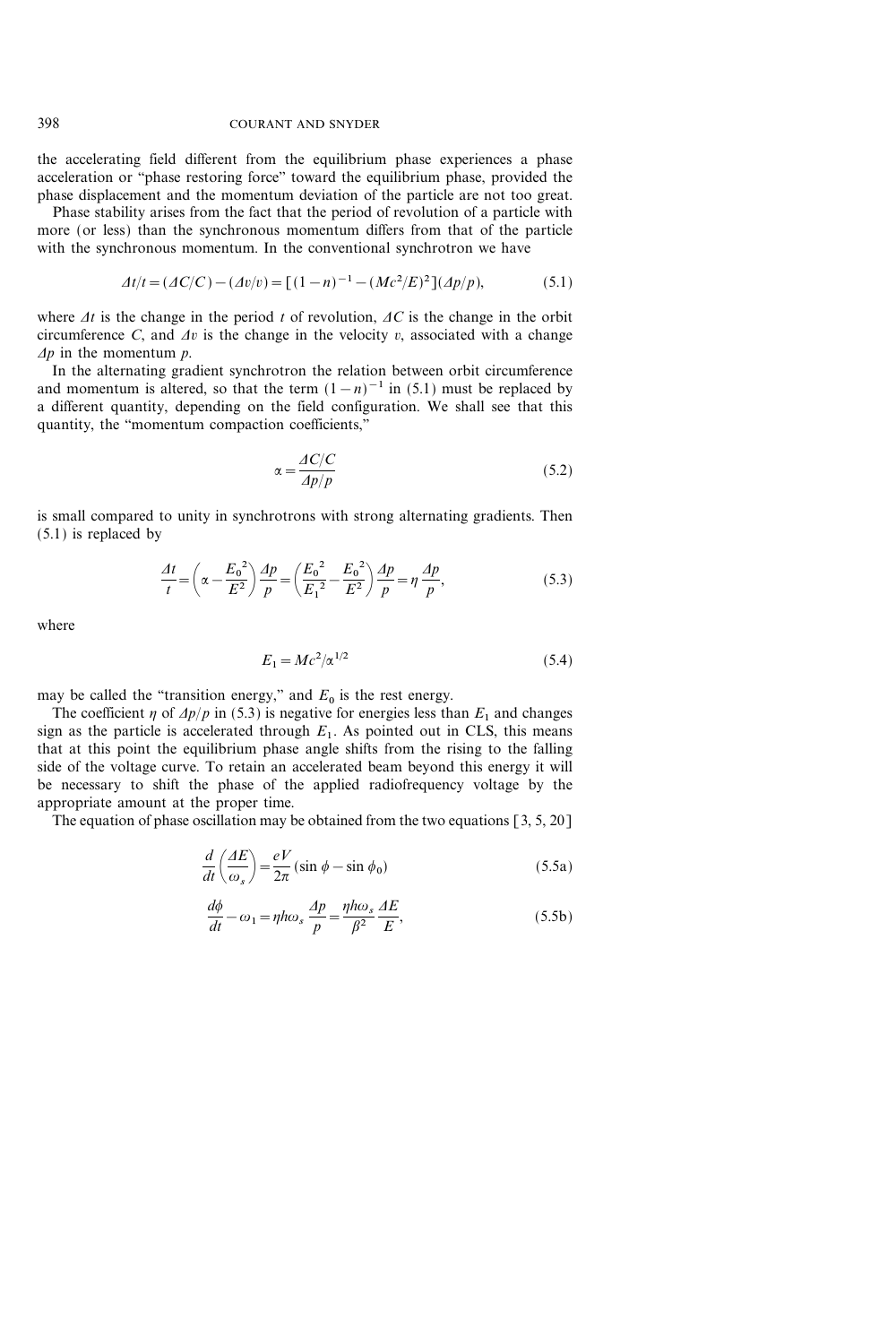where the applied voltage is

$$
V\sin\bigg[\int\left(h\omega_s+\omega_1\right)dt\bigg],
$$

 $\omega_s$  is the angular velocity of the particle, h the harmonic order (i.e., the applied frequency is designed to be h times the particle frequency), and  $\omega_1$  the frequency error, i.e., the difference between the actual applied frequency and its ideal value  $h\omega$ .

Combining the two Eqs. (5.5) we find

$$
\frac{1}{h\omega_0^2} \frac{d}{dt} \left[ \frac{E}{\eta} \left( \frac{d\phi}{dt} - \omega_1 \right) \right] = \frac{eV}{2\pi} (\sin \phi - \sin \phi_0)
$$
\n(5.6)

where  $\omega_0 = \omega_s/\beta$  is the circular frequency of a particle with velocity c. In the absence of frequency errors Eq. (5.6) leads to stable small oscillations about that phase at which  $\sin \phi = \sin \phi_0$  and  $\eta \cos \phi_0 < 0$ , while the other phase at which  $\sin \phi = \sin \phi_0$  is a position of unstable equilibrium.

Just as in the case of the conventional synchrotron, the phase oscillations are stable for the range of phases from  $\pi - \phi_0$  to that phase  $\phi_2$  for which

$$
\cos \phi_2 + \phi_2 \sin \phi_2 = -\cos \phi_0 + (\pi - \phi_0) \sin \phi_0. \tag{5.7}
$$

The amplitude of the associated radial oscillations may be obtained by using (5.2) and (5.5b). The amplitude of oscillations reaching to the limits of phase stability is

$$
\frac{\Delta r}{R} = \alpha \left\{ \frac{eV}{\pi h p \beta c \eta} \left[ \left( \pi - 2\phi_0 \right) \sin \phi_0 - 2 \cos \phi_0 \right] \right\}^{1/2}.
$$
 (5.8)

This differs from the expression for the conventional synchrotron in that it contains the factor

$$
\alpha/|\eta|^{1/2} \tag{5.9}
$$

instead of

$$
[(1-n)(1-(1-n) E_0^2/E^2)]^{-1/2}.
$$
 (5.10)

For nonrelativistic energies,  $\eta \approx 1$ , and (5.9) is very small compared to (5.10). Therefore the radial amplitude of synchrotron oscillations is greatly reduced in alternating gradient synchrotrons as compared to conventional synchrotrons. In fact, this reduction is so great that, for reasonable designs, the radial synchrotron oscillation amplitude is less than the betatron oscillation amplitude. This fact reduces the horizontal aperture requirement to the point where it is not much greater than the vertical requirement—in contrast to large conventional synchrotrons such as the Cosmotron at Brookhaven, which require horizontal apertures about five times their vertical apertures.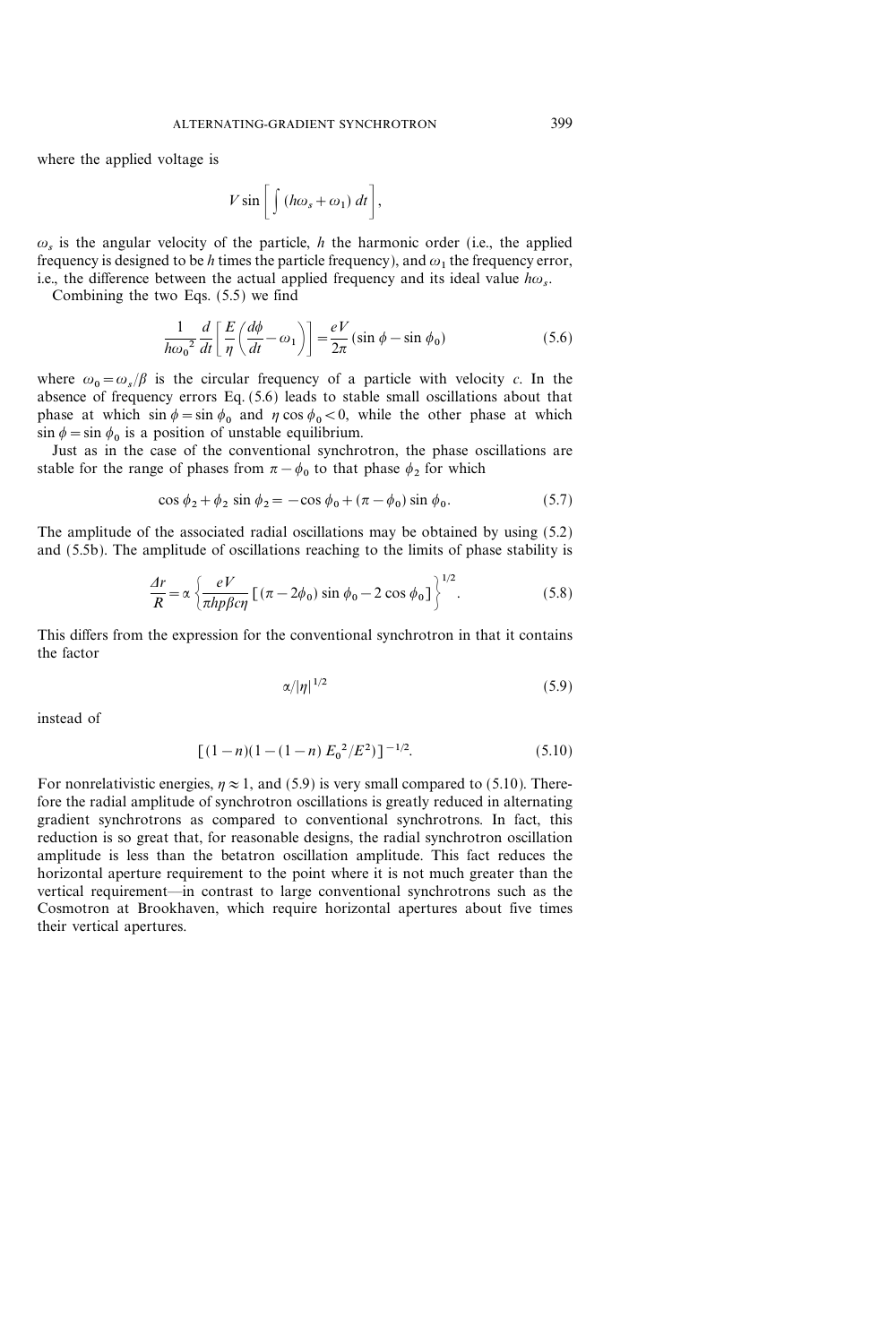The small value of  $\alpha$  does, however, introduce a complication. If the transition energy  $E_1 = E_0 / \alpha^{1/2}$  lies between the initial and final energies,  $\eta$  changes sign as the transition energy is passed, and the position of stable equilibrium jumps from  $\phi_0$ (lying between 0 and  $\pi/2$ ) to  $\pi - \phi_0 = \phi_1$ .

Can the particles which were oscillating about  $\phi_0$  before the transition be made to oscillate stably about  $\phi_1$  afterwards?

Consider Eq. (5.6) before the transition and for small deviations in phase from  $\phi$ <sub>0</sub>. The equation becomes

$$
\frac{d}{dt}\left[\frac{E}{-\eta}\frac{d\phi}{dt}\right] + \frac{h\omega_0^2 eV\cos\phi_0}{2\pi}(\phi - \phi_0) = 0.
$$
\n(5.11)

As long as  $\eta$  varies slowly the solution is closely approximated by the adiabatic form

$$
\phi - \phi_0 = A(-\eta/E)^{1/4} \cos\left(\int \Omega dt + \delta\right),\tag{5.12}
$$

where

$$
\Omega = (-\eta h e V \cos \phi_0 / 2\pi E)^{1/2} \omega_0 \tag{5.13}
$$

is the circular frequency of synchrotron oscillations, and  $\delta$  and  $\hat{A}$  are constants. Thus the amplitude of phase oscillations damps down to zero as  $-\eta$  approaches zero. The concomitant radial oscillations are given, according to (5.5), by

$$
\frac{\Delta r}{r} = -\frac{A\alpha}{\beta} \left( \frac{e^2 V^2 \cos^2 \phi_0}{-\eta E^3 h^2} \right)^{1/4} \sin \left( \int \mathcal{Q} \, dt + \delta \right),\tag{5.14}
$$

so that their amplitude appears to become infinite as  $\eta \rightarrow 0$ . Actually this form or the adiabatic approximation is, of course, not valid when  $\eta$  approaches zero. A better procedure is to approximate  $\eta/E$  by a linear function of t in that region; this leads to

$$
\phi - \phi_0 = (-E_0/E)^{1/4} X^{1/2} [aJ_{2/3}(X) + bN_{2/3}(X)], \tag{5.15}
$$

with  $X = \int \Omega dt$ ;  $J_{2/3}$  and  $N_{2/3}$  are Bessel and Neumann functions of order  $\frac{2}{3}$ , and a and b are constants. For large values of X this is identical with (5.12); for  $X\rightarrow 0$ (5.15) approaches

$$
\phi - \phi_0 \to -\frac{2^{3/2}b}{3^{1/3}T(\frac{1}{3})}K,\tag{5.16}
$$

while the radial amplitude approaches

$$
\frac{Ar}{r} \to \frac{2^{3/2} (3^{1/2} a - b) \propto (heV E_0 \cos \phi_0)}{3^{5/3} \Gamma(\frac{5}{3}) K} \left(\frac{heV E_0 \cos \phi_0}{2\pi E_1^2}\right)^{1/2},
$$
\n(5.17)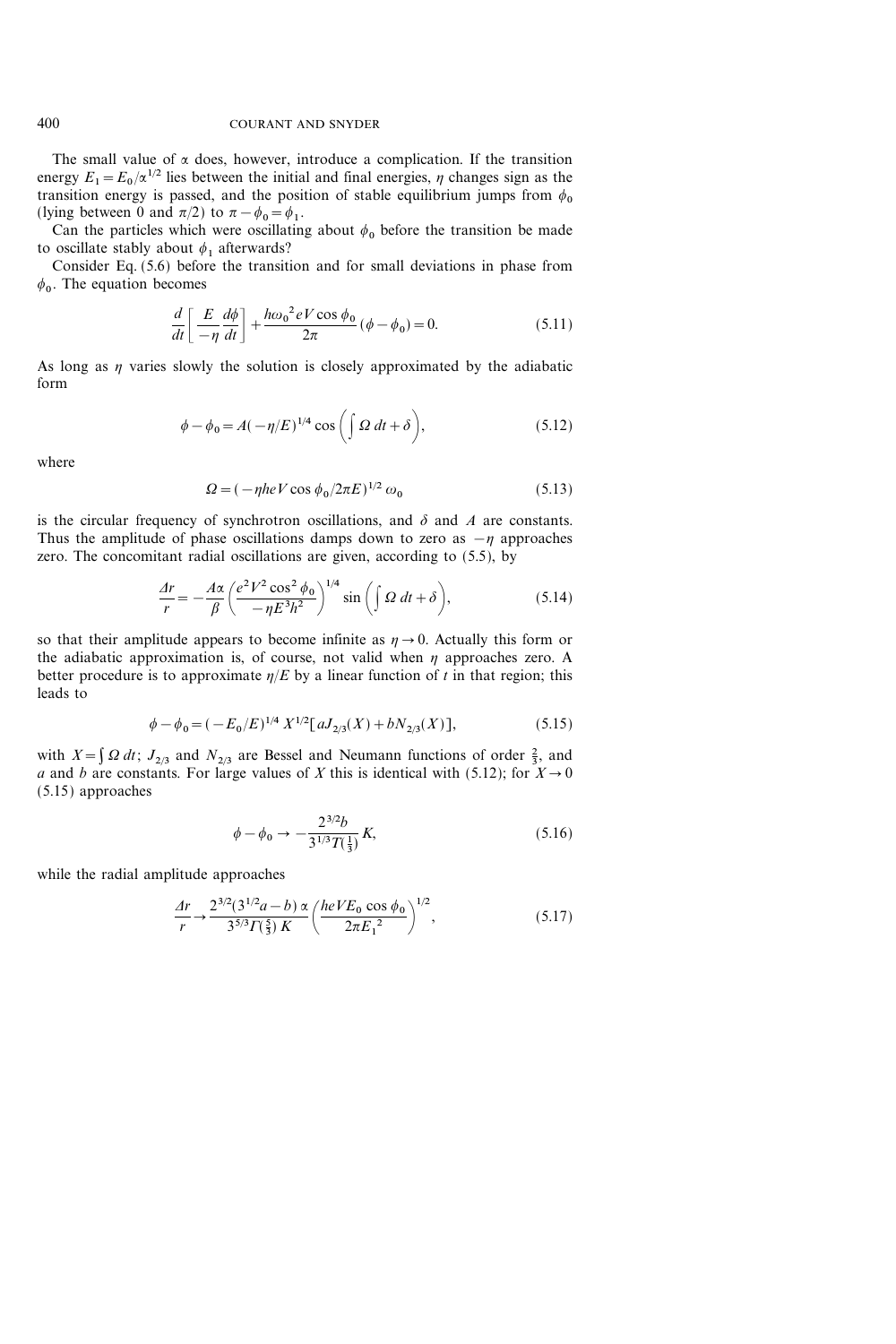with

$$
K = \left(\frac{2E_0^7 eV \sin^2 \phi_0}{h\pi E_1^8 \cos \phi_0}\right)^{1/12}.
$$
 (5.18)

It is assumed here that the transition energy  $E_1$  is relativistic.

The interesting quantities are the ratios of initial amplitudes to the amplitudes at transition. These are, for the phase oscillations,

$$
\frac{(\phi - \phi_0)_1}{(\phi - \phi_0)_i} = \frac{2\pi^{1/2}}{3^{1/3}\Gamma(\frac{1}{3})} \left(\frac{E_i}{E_0 \eta_i}\right)^{1/4} \cdot K
$$
\n(5.19)

and for the radial oscillations

$$
\frac{(Ar/R)_1}{(Ar/R)_i} = \frac{4\pi^{1/2}}{3^{5/2}\Gamma(\frac{5}{3})} \frac{\beta_i (E_0 E_i^3 \eta_i)^{1/4}}{E_1 K}.
$$
\n(5.20)

Numerically, for the parameters for the 30-Bev Brookhaven accelerator (injection at 50 Mev,  $E_1 \approx 9Mc^2$ ,  $eV = 190$  kev,  $\sin \phi_0 = \frac{1}{2}$ ,  $h = 12$ ), we find

$$
\frac{(\phi - \phi_0)_1}{(\phi - \phi_0)_i} = 0.103 \qquad \frac{(A p/p)_1}{(A p/p)_i} = 0.42.
$$

Thus at the transition energy the particles are very sharply bunched in phase; their momentum spread is fairly large but still relatively smaller than at injection, at least in this numerical example.

This sharp bunching makes it possible to reestablish phase stability beyond  $E_1$  by shifting the phase of the applied rf at the time of transition. To see how this is possible we multiply (5.6) by  $\eta^2$ :

$$
\dot{\eta} \frac{E}{h\omega_0^2} (\dot{\phi} - \omega_1) + \frac{\eta}{h\omega_0^2} \frac{d}{dt} [E(\dot{\phi} - \omega_1]) - \frac{\eta^2 eV}{2\pi} (\sin \phi - \sin \phi_0) = 0. \quad (5.21)
$$

When  $\eta$  is small the only important term is the first. Then the phase of the particles can be shifted by simply shifting the phase of the rf by  $\phi_1 - \phi_0$ , i.e., by introducing a perturbation  $\omega_1$  in the applied frequency for a time  $(\phi_1 - \phi_0)/\omega_1$ .

The time during which this has to be done is not very critical, since the time constant for phase changes, i.e., the synchrotron oscillation period, is quite long. The second and third terms of (5.21) will be small compared to the first as long as

$$
|\Omega \eta / \dot{\eta}| < 1,\tag{5.22}
$$

which is the case when

$$
\frac{|E - E_1|}{E_1} < \left(\frac{E_1 eV \sin^2 \phi_0}{4\pi h E_0^2 \cos \phi_0}\right)^{1/3}.
$$
\n(5.23)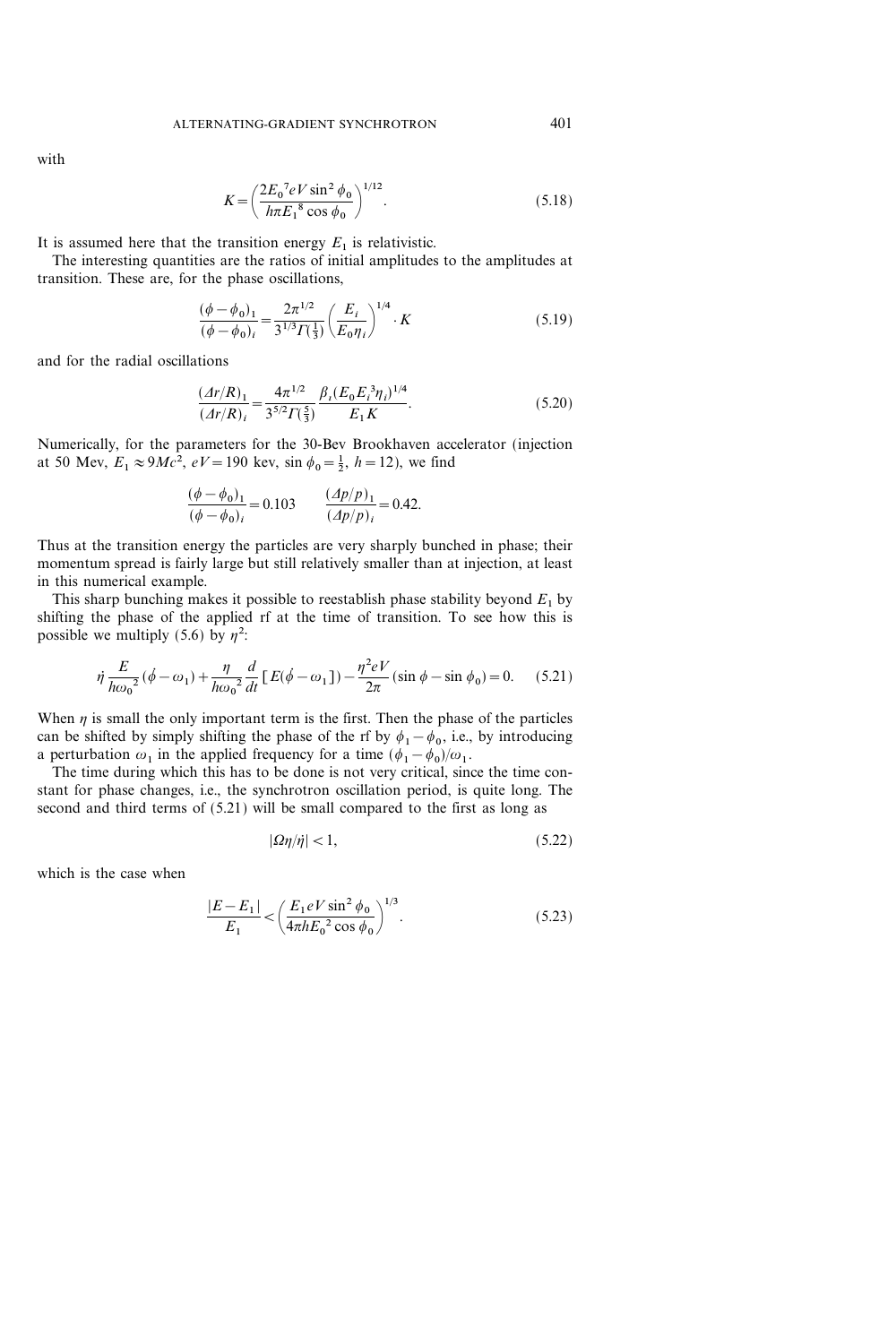For our parameters this condition is  $|E-E_1|$  < 124 Mev, which is satisfied during approximately 7 milliseconds.

This agrees with an expression found by Goldin and Koskarev [21].

The quantity  $\alpha$  which determines the transition energy is found as follows: When the particle has momentum  $p + \Delta p$ , we have

$$
\frac{d^2x}{ds^2} + \frac{(1-n)}{\rho^2}x = \frac{1}{\rho}\frac{dp}{p}.
$$
\n(5.24)

This is an inhomogeneous Hill's equation of the form studied in Section 4a. We solve it by the method of Fourier components used there: If

$$
\frac{\beta^{3/2}}{\rho(s)} = \sum_{k} a_k e^{ik\phi(s)},\tag{5.25}
$$

then the displaced equilibrium orbit is

$$
x = \frac{Ap}{p} \beta^{1/2} v^2 \sum_{k} \frac{a_k e^{ik\phi}}{v^2 - k^2}
$$
 (5.26)

and, of course,

$$
a_k = \frac{1}{2\pi} \int_0^{2\pi} \frac{\beta^{3/2}}{\rho} e^{-ik\phi} d\phi.
$$
 (5.27)

The difference in length between this orbit and the original orbit  $x=0$  is

$$
\Delta C = \int_0^C \frac{x}{\rho} \, ds = v \int_0^{2\pi} \frac{\beta x}{\rho} \, d\phi,\tag{5.28}
$$

where we use  $\phi = \int ds / v\beta$  as the variable of integration. Using (5.25) and (5.26), we find

$$
\Delta C = 2\pi v^3 \frac{\Delta p}{p} \sum_{k} \frac{|a_k^2|}{v^2 - k^2}
$$
 (5.29)

and

$$
\alpha = \frac{1}{2\pi R} \frac{\Delta C}{\Delta p/p} = \frac{v^3}{R} \sum_{k} \frac{|a_k^2|}{v^2 - k^2}.
$$
 (5.30)

In most accelerator designs, the dominant term in (5.25) and, therefore, in (5.30), is the one with  $k=0$ . If the magnet is composed of sectors in all of which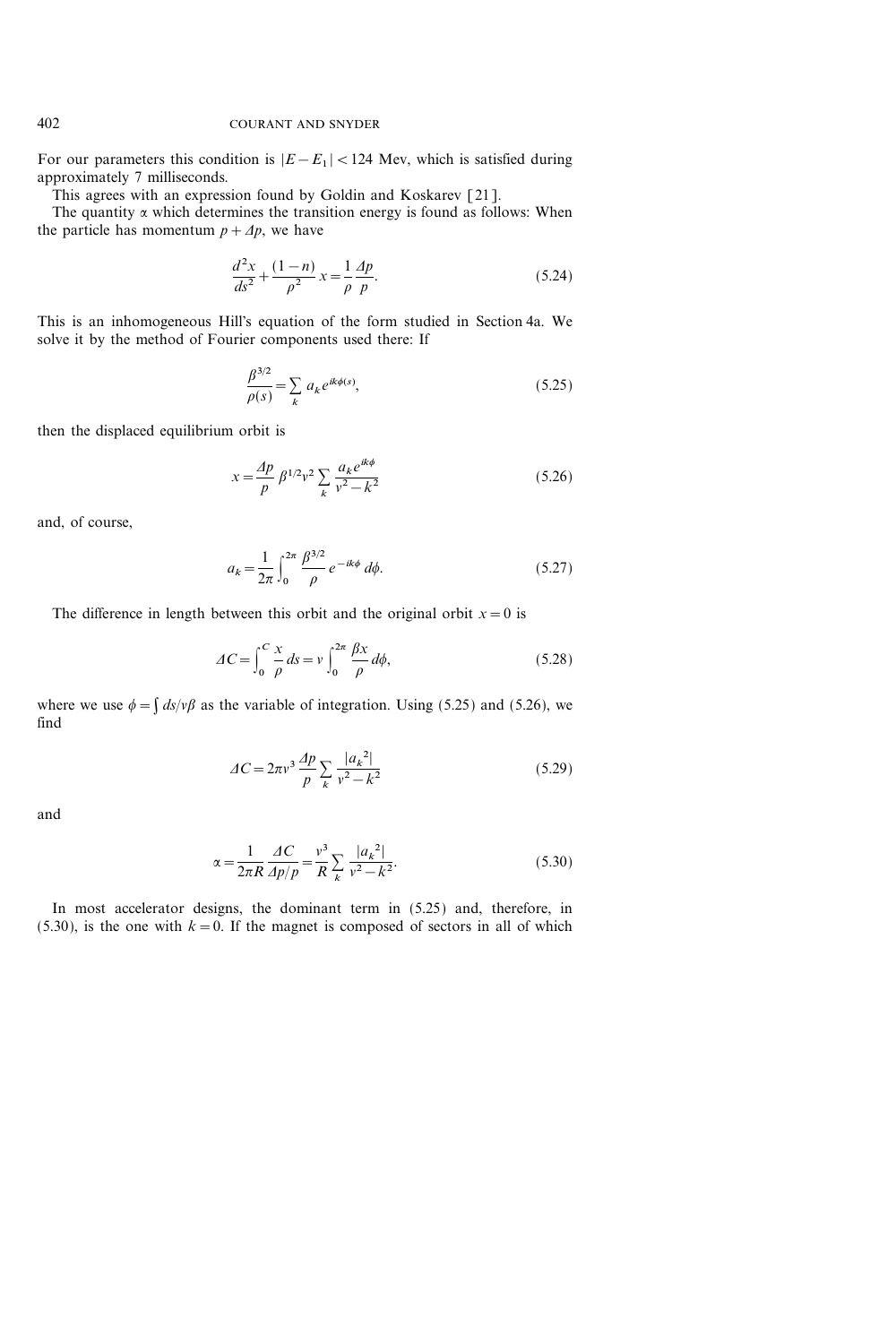the radius of curvature  $\rho$  is the same, separated by straight sections, we have approximately

$$
a_0 = \frac{1}{2\pi} \int_0^{2\pi} \frac{\beta^{3/2}}{\rho} d\phi = \frac{1}{2\pi\nu} \int_0^C \frac{\beta^{1/2}}{\rho} ds \approx (R/\nu^3)^{1/2},
$$
 (5.31)

where we have replaced  $\beta$  by its average value  $R/v$ .

This leads to

$$
\alpha = \frac{1}{v^2} \tag{5.32}
$$

and therefore,

$$
E_1 = vE_0.
$$

If the number of periods of the orbit is N, the only terms with  $k \neq 0$  in (5.30) will be those with  $k = +N$ ,  $+2N$ , etc. Since v will generally be less than N, all the terms with  $k>0$  will then be negative. This fact has enabled Vladimirskii and Tarasov [22] to propose an accelerator design in which  $\alpha$  is zero or negative, thus eliminating the transition energy. This is done by inserting  $K$  "compensating" magnets'' with reversed fields but the same gradients as would be called for in a design without compensating magnets. If v is slightly less than K, the term  $k=\pm K$ in (5.30) is large and negative, and can be made to cancel the leading term  $k=0$ .

#### APPENDIX A: EXISTENCE OF EQUILIBRIUM ORBITS

Consider a magnetic field  $B$  in space. A particle of momentum  $p$  and electric charge e moving in this field will move along a path whose curvature vector is

$$
\mathbf{k} = \frac{e\mathbf{B} \times \mathbf{a}}{pc},\tag{A1}
$$

where  $\alpha$  is the unit vector in the direction of motion. If a closed curve satisfies (A1) throughout its length it is a possible equilibrium orbit for a particle of momentum p; conversely any equilibrium orbit must satisfy (A1).

We shall now show that a curve which encloses the maximum flux as compared to neighboring curves of the same circumference satisfies (A1) for a suitable momentum, and is therefore a possible equilibrium orbit. Consider an arbitrary closed curve of circumference  $C$ . Let  $s$  be the are length measured along this curve, and let its location be given by

$$
\mathbf{r} = \mathbf{r}_1(s) \tag{A2}
$$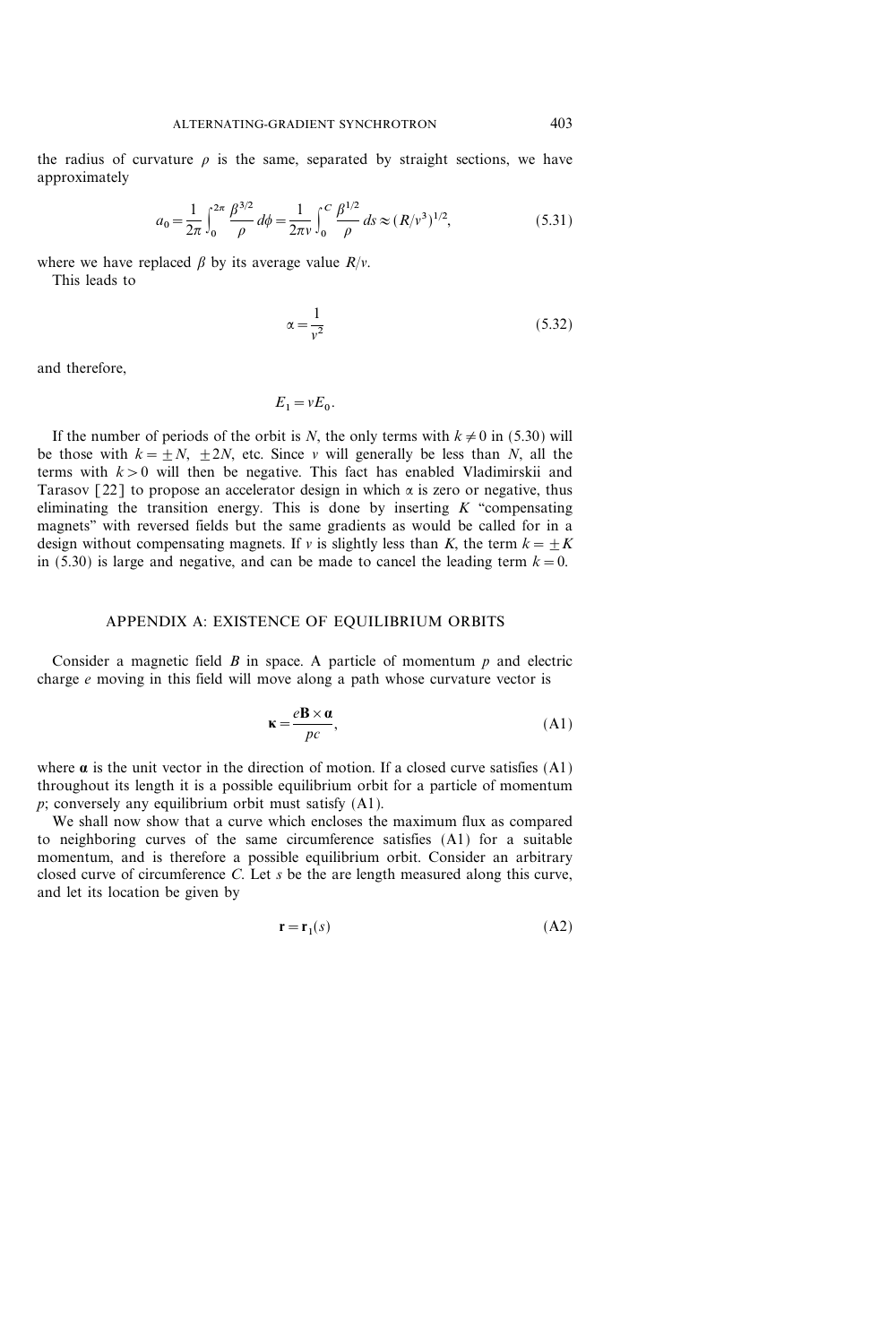Any other curve near the given one may be described by the equation

$$
\mathbf{r} = \mathbf{r}_2(s) = \mathbf{r}_1(s) + \mathbf{x}(s),\tag{A3}
$$

where s is still the length of the first curve, and  $\mathbf{x}(s)$  is a vector perpendicular to the first curve. The circumference of the curve (A3) is

$$
C_2 = C + \int_0^C \mathbf{x} \cdot \mathbf{k} \, ds,\tag{A4}
$$

where  $\kappa(s)$  is the curvature vector of the first curve at s. If the second curve is restricted to be a curve of the same length as the first,

$$
\int_0^C \mathbf{x} \cdot \mathbf{k} \, ds = 0. \tag{A5}
$$

But the flux enclosed between the two curves is

$$
\varDelta \Phi = \int_0^C \mathbf{B} \cdot \mathbf{\alpha} \times \mathbf{x} \, ds = \int_0^C \mathbf{x} \cdot \mathbf{B} \times \mathbf{\alpha} \, ds. \tag{A6}
$$

If the original curve is an equilibrium orbit, (A1) holds, and therefore (A6) vanishes whenever (A5) does; hence the flux is stationary. Conversely, if the flux is stationary, (A6) must vanish whenever  $\mathbf{x}(s)$  is chosen so that (A5) vanishes; therefore a relation of the form (A1) must hold, and the curve is a possible equilibrium orbit. But a curve of given length enclosing maximum flux for all curves of that length will surely exist if the field strength is bounded. Hence equilibrium orbits exist.

The maximum-flux orbits thus constructed will, in many cases, pass through the currents and iron which produce the magnetic field. The usable orbits will, in general, enclose an amount of flux that is stationary but not maximal. The existence of such orbits cannot necessarily be proved in the general case. However, in the special case of a field with mirror symmetry an equilibrium orbit may be found by constraining the orbit to lie in the plane of symmetry. The curve of given length enclosing maximum flux subject to this constraint will be an equilibrium orbit and will not intersect the iron or currents if these lie outside the plane of symmetry.

This result appears to be in contradiction to the result found in Section 4a, where we saw that when the oscillation frequency  $\nu$  is integral small imperfections of the magnetic field led to infinite displacements of the equilibrium orbit. However, that result was based on the linear approximation to the equations of motion; in an actual magnetic field the equations of motion are never exactly linear, and the actual displacement of the equilibrium orbit is always finite (though comparatively large when  $\nu$  is integral).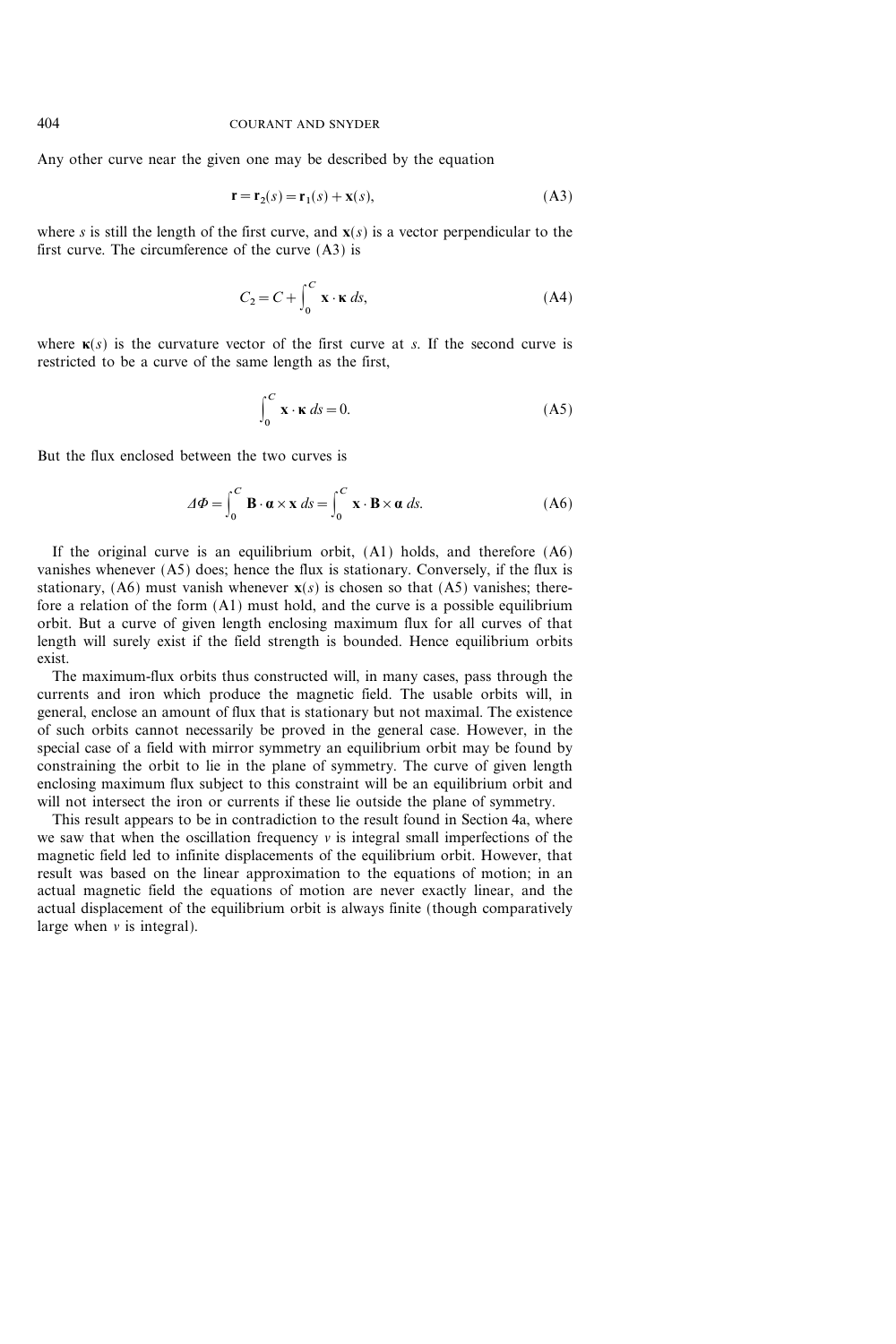# APPENDIX B: HAMILTONIAN FORMULATION OF THE EQUATIONS OF MOTION

We suppose that the motion of the particle takes place in the vicinity of a given curve in space—which may or may not be an equilibrium orbit as defined in Appendix A.

We introduce a special curvilinear system of coordinates in the vicinity of this reference curve. Let the reference curve be given by

$$
\mathbf{r} = \mathbf{r}_0(s) \tag{B1}
$$

where  $s$  is the are length measured along the curve from some fixed initial point. Then

$$
\mathbf{a}(s) = \frac{d\mathbf{r}_0(s)}{ds} \tag{B2}
$$

is the unit vector tangent to the curve at s, and

$$
\mathbf{k}(s) = -\frac{d\mathbf{a}(s)}{ds} = -\Omega(s)\,\mathbf{\beta}(s) \tag{B3}
$$

is the curvature vector;  $\Omega(s)$  is the numerical value of the curvature and  $\beta(s)$  is a unit vector. The plane containing the point  $r_0(s)$  and parallel to  $\alpha$  and  $\beta$  is called the osculating plane; its unit normal is

$$
\gamma(s) = \alpha(s) \times \beta(s). \tag{B4}
$$

Since  $\alpha$ ,  $\beta$ , and  $\gamma$  are unit vectors, it is easily seen that

$$
\beta' = \Omega(s) \alpha(s) + \omega(s) \gamma(s),
$$
  
\n
$$
\gamma' = -\omega(s) \beta(s),
$$
 (B5)

where a prime denotes differentiation with respect to s, and where  $\omega(s)$  is a quantity known as the torsion of the curve—for a plane curve,  $\omega(s)$  vanishes identically.

We now define the position of any point in space not too far from the reference curve by

$$
\mathbf{r}(s, x, z) = \mathbf{r}_0(s) + x\beta(s) + z\gamma(s),\tag{B6}
$$

where  $s, x, z$  form a system of orthogonal curvilinear coordinates. (B6) is unique for points whose distance from the reference curve is less than the radius of curvature  $\rho=1/\Omega$ .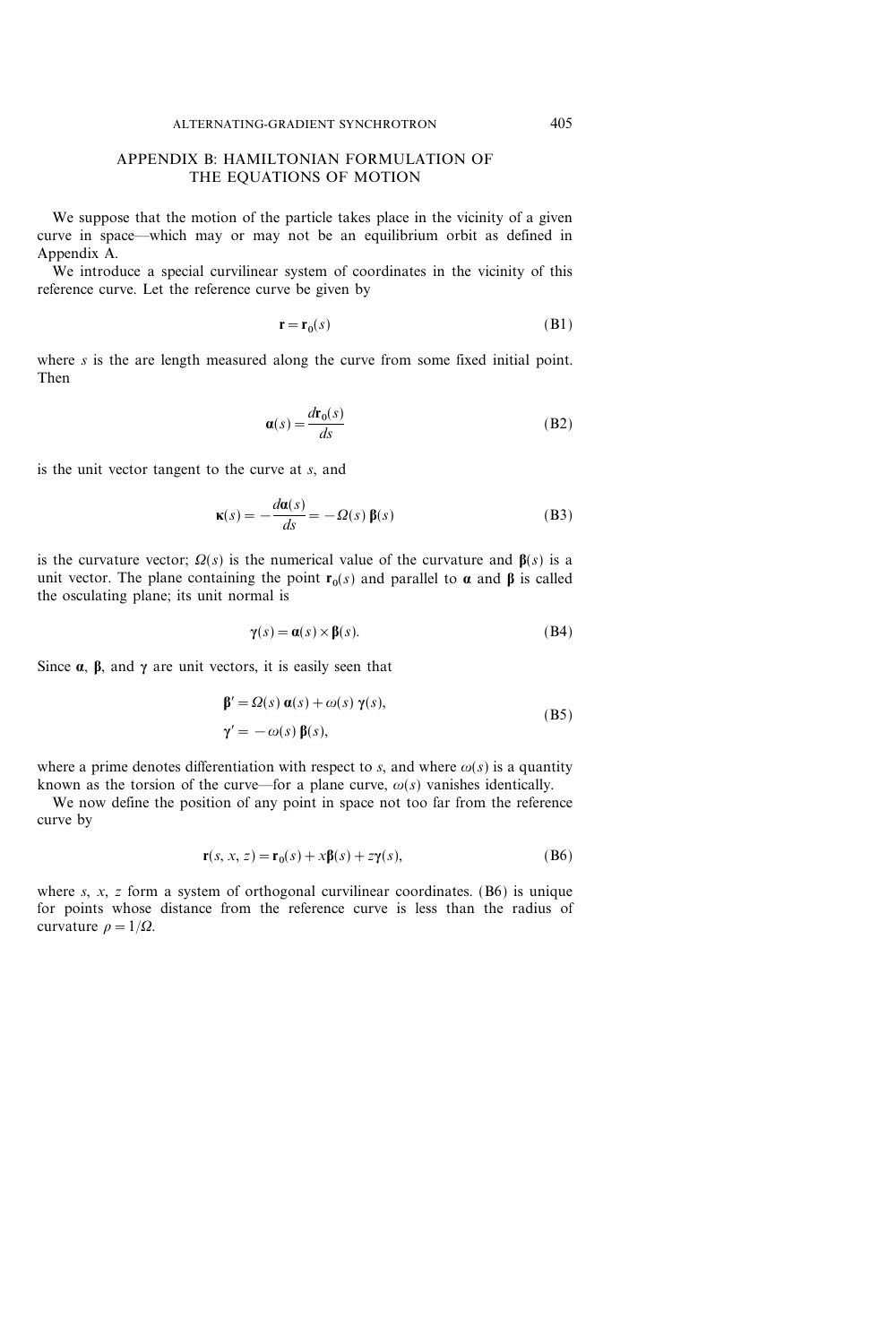To express the equations of motion in Hamiltonian form in terms of these coordinates, we must find the momenta canonically conjugate to  $s$ ,  $x$ ,  $z$ . This is done by performing a contact transformation produced by the generating function (23)

$$
F(p_x, p_y, p_z; s, x, z) = \mathbf{p} \cdot [\mathbf{r}_0(s) + x\mathbf{\beta}(s) + z\mathbf{\gamma}(s)],
$$
 (B7)

where  $p_x$ ,  $p_y$ ,  $p_z$  are the components of the linear momentum p in the Cartesian  $(XYZ)$  coordinate system. We obtain the canonical momenta

$$
p_s = \frac{\partial F}{\partial s} = \mathbf{p} \cdot \left[ (1 + \Omega x) \mathbf{\alpha} + \omega (x\gamma - z\mathbf{\beta}) \right],
$$
  
\n
$$
p_x = \frac{\partial F}{\partial x} = \mathbf{p} \cdot \mathbf{\beta},
$$
  
\n
$$
p_z = \frac{\partial F}{\partial z} = \mathbf{p} \cdot \gamma.
$$
  
\n(B8)

The equations of motion are derived from the Hamiltonian

$$
H = eV + c[m^{2}c^{2} + (\mathbf{p} - e\mathbf{A})^{2}]^{1/2},
$$
 (B9)

where  $V$  and  $A$  are the scalar and vector potentials of the electromagnetic field. In terms of the new variables this equals

$$
H = eV + c \left\{ m^{2}c^{2} + \frac{1}{(1 + \Omega x)^{2}} \left[ p_{s} - eA_{s} + \omega z (p_{x} - eA_{x}) \right. \right.\left. - \omega x (p_{z} - eA_{z})^{2} + (p_{x} - eA_{x})^{2} + (p_{z} - eA_{z})^{2} \right\}^{1/2},
$$
\n(B10)

where  $A_s$ ,  $A_x$  and  $A_z$  are obtained by inserting the vector **A** in (B8) instead of **p**. Note that  $A_s$  and  $p_s$  are *not* the components of the vectors in the tangential direction. The Hamiltonian equations of motion are

$$
\begin{aligned}\n\dot{s} &= \frac{\partial H}{\partial p_s}, & \dot{p}_s &= -\frac{\partial H}{\partial s}, \\
\dot{x} &= \frac{\partial H}{\partial p_x}, & \dot{p}_x &= -\frac{\partial H}{\partial x}, \\
\dot{z} &= \frac{\partial H}{\partial p_z}, & \dot{p}_z &= -\frac{\partial H}{\partial z}.\n\end{aligned}
$$
(B11)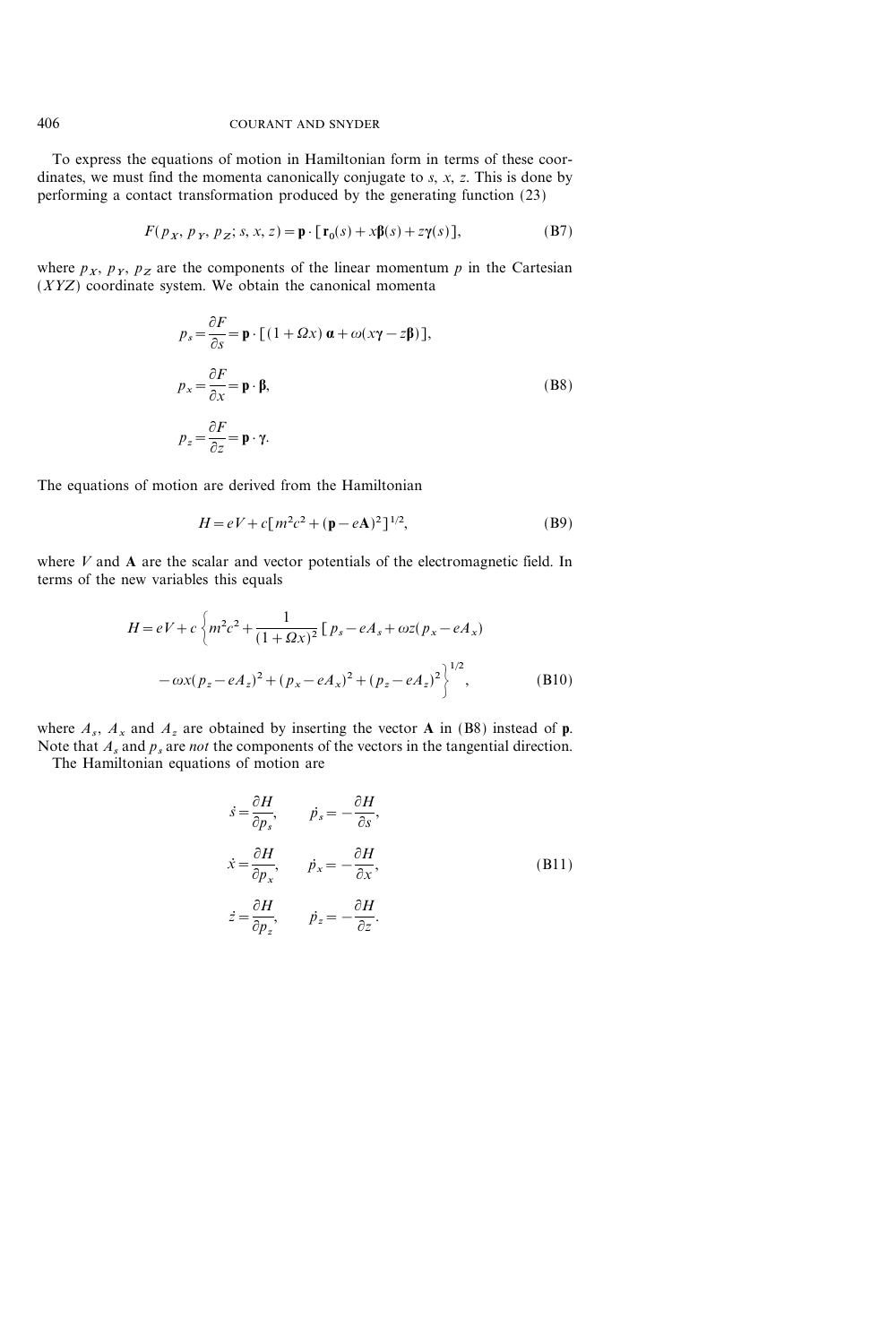Using the first of these equations, we can change to  $s$  as the independent variable instead of the time  $t$ . The equations transform to

$$
x' = -\frac{\partial p_s}{\partial p_x}, \qquad p_x' = \frac{\partial p_s}{\partial x},
$$
  
\n
$$
z' = -\frac{\partial p_s}{\partial p_z}, \qquad p_z' = \frac{\partial p_s}{\partial z},
$$
  
\n
$$
t' = \frac{\partial p_s}{\partial H}, \qquad H' = -\frac{\partial p_s}{\partial t},
$$
  
\n(B12)

where primes denote differentiation with respect to  $s$ , and where  $p_s$  is expressed as a function of x,  $p_x$ , z,  $p_z$ , H, t, s, obtained by solving (B10).

Equations (B12) are again in Hamiltonian form, with the new Hamiltonian function

$$
G = -p_s \tag{B13}
$$

and the pairs of canonically conjugate variables

$$
x, p_x; \qquad z, p_z; \qquad t, -H. \tag{B14}
$$

In the particular case where the potentials  $V$  and  $A$  are independent of time, the new Hamiltonian G is also time-independent, and therefore  $\bar{t}$  is an ignorable coordinate in the system (B12). In this case the transformation just performed reduces the number of degrees of freedom of the problem from three to two, but at the cost of having the new Hamiltonian dependent on the independent variable s. This procedure is important in classical dynamics [24, 25]. Because of the geometrical significance of the variable  $s$ , the dependence of the new Hamiltonian  $G$  on  $s$  is periodic.

The linearized equations of motion are obtained by expanding G as a power series in x,  $p_x$ , z,  $p_z$  and retaining only terms up to the second order. We consider a static magnetic field, so that  $V=0$  and A is independent of time. We may choose a gauge such that the power series expansions of the components of A are in the form

$$
A_s = ax + bz + cx^2 + dx z + ez^2 + \cdots,
$$
  
\n
$$
A_x = -fz + \cdots,
$$
  
\n
$$
A_z = fx + \cdots.
$$
  
\n(B15)

Terms of higher order than those given in (B15) do not appear in the expansion of G up to second order. The coefficients  $a, b, c, d, e, f$ , are periodic functions of s.

The only one of Maxwell's equations which imposes a restriction on the coefficients up to this order is

$$
(\nabla \times \mathbf{B})_s = (\nabla \times \nabla \times \mathbf{A})_s = 0,
$$
\n(B16)